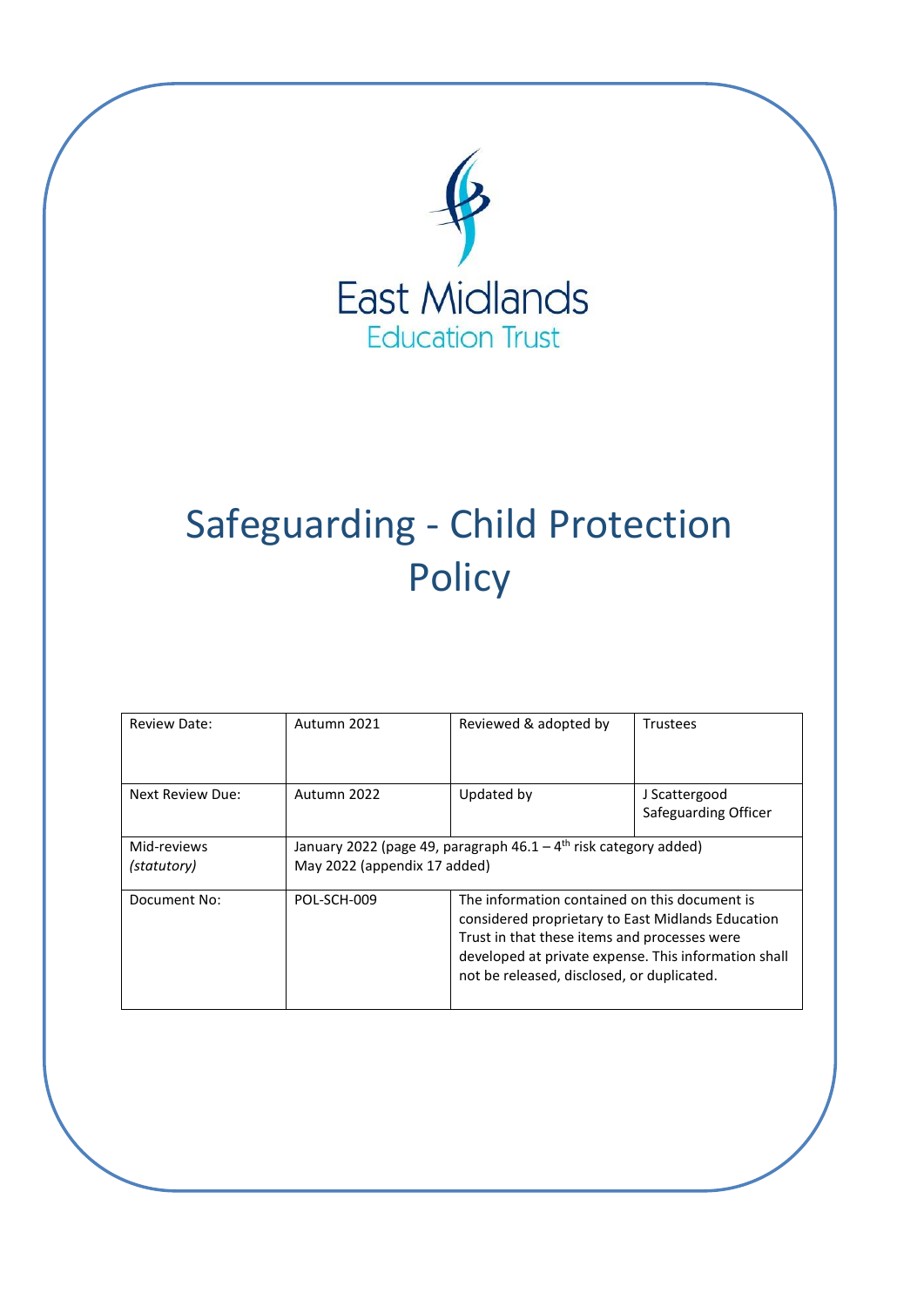# Contents

| A whole Trust policy for child protection and to safeguard and promote the welfare of children 5 |  |
|--------------------------------------------------------------------------------------------------|--|
|                                                                                                  |  |
|                                                                                                  |  |
|                                                                                                  |  |
|                                                                                                  |  |

# Appendices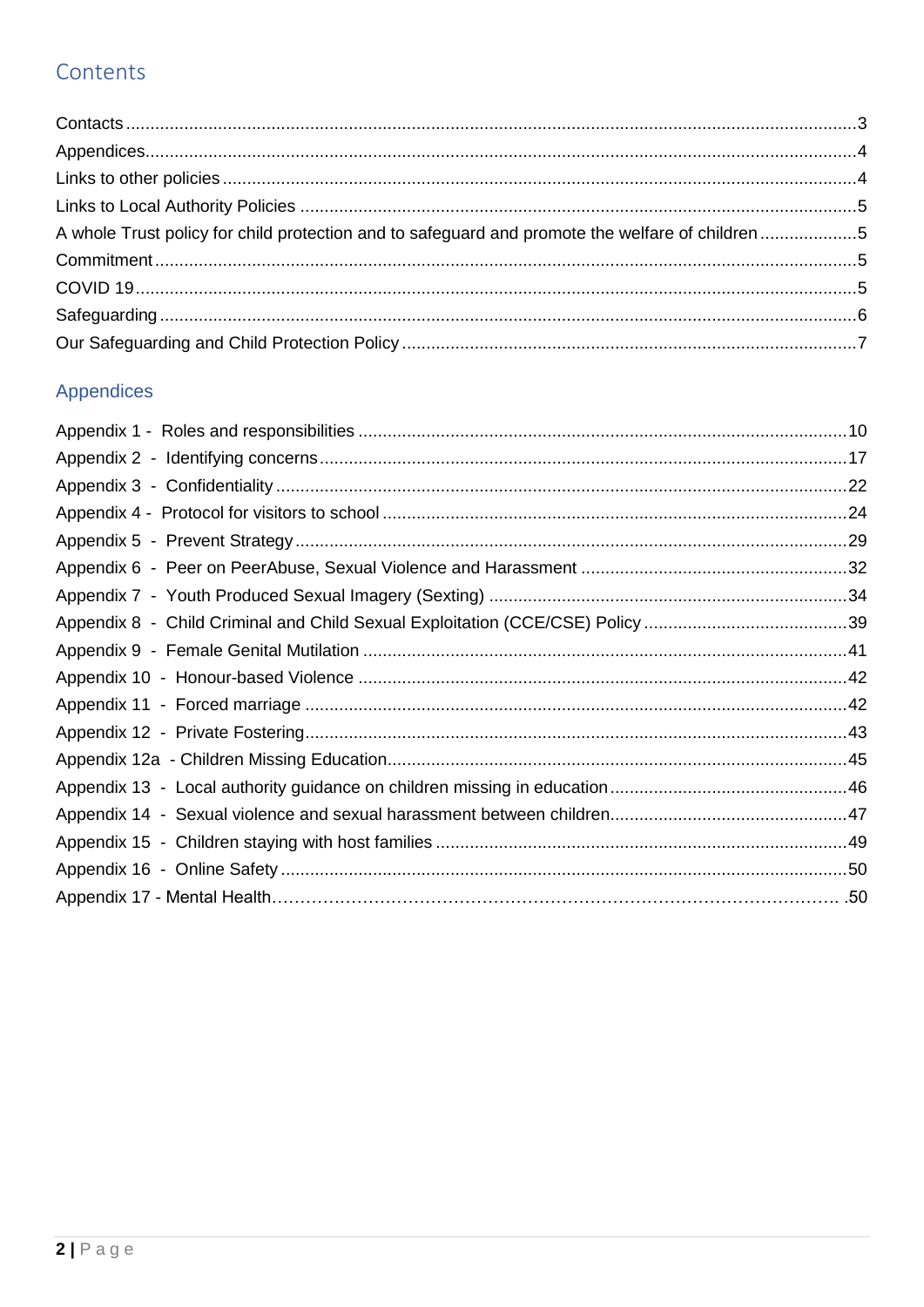# <span id="page-2-0"></span>**Contacts**

| Designated safeguarding lead for Child<br>Protection | Karen Price (k.price@cjs.derby.sch.uk)                     |  |
|------------------------------------------------------|------------------------------------------------------------|--|
| Designated deputy safeguarding leads                 | Jayne Deane-Robson (j.deanerobson@cjs.derby.sch.uk)        |  |
| for Child Protection                                 | Steve Beeston (s.beeston@cjs.derby.sch.uk)                 |  |
|                                                      | Kate Ballington (k.ballington@cjs.derby.sch.uk)            |  |
|                                                      |                                                            |  |
|                                                      | The Zone:                                                  |  |
|                                                      | Sarah Woolley (s.woolley@cjs.derby.sch.uk)                 |  |
|                                                      | Emma Carrington (e.carrington@cjs.derby.sch.uk)            |  |
|                                                      | Natalie Broughton (n.broughton@cjs.derby.sch.uk)           |  |
| Designated governor for Child<br>Protection          | Keir Mather (k.mather@cjs.derby.sch.uk)                    |  |
| Designated teacher for Looked After<br>Children      | Kate Ballington (k.ballington@cjs.derby.sch.uk)            |  |
| Local Authority Safeguarding Partner                 | Local Authority Designated Officer (LADO)                  |  |
| Lead                                                 | Derby and Derbyshire LADO referral form and email          |  |
|                                                      | securely for the attention of LADO in Derby to             |  |
|                                                      | cypsafeguarding@derby.gov.uk                               |  |
| Multi-Agency Safeguarding Hub (MASH)                 | Locality Vulnerable Children Meeting (VCM) for non-        |  |
|                                                      | urgent social care referrals and requests for targeted     |  |
|                                                      | early help via multi-agency team (MAT) via Locality        |  |
|                                                      | Based Single Point of Access (SPA) Clerks:                 |  |
|                                                      |                                                            |  |
|                                                      | Locality 1 and 5<br>Derwent, Chaddesden, Spondon, Oakwood, |  |
|                                                      | Mackworth, Allestree and Darley                            |  |
|                                                      | Tel: 01332 642656                                          |  |
|                                                      | Email: vcm1and5@derby.gov.uk                               |  |
|                                                      |                                                            |  |
|                                                      | Locality 2                                                 |  |
|                                                      | Sinfin, Alvaston, Boulton, Chellaston, Osmaston and        |  |
|                                                      | Allenton                                                   |  |
|                                                      | Tel: 01332 641011                                          |  |
|                                                      | Email: vcm2@derby.gov.uk                                   |  |
|                                                      |                                                            |  |
|                                                      | Locality 3 & 4                                             |  |
|                                                      | Balgreaves, Littleover, Mickleover, Normanton and          |  |
|                                                      | Abbey                                                      |  |
|                                                      | Tel: 01332 641148                                          |  |
|                                                      | Email: vcm3and4@derby.gov.uk                               |  |
| Emergency Duty Team (Children's Social               | Initial Response Team for urgent referrals 01332 641172    |  |
| Care)                                                | Derby Children's Social Care Online Referral system for    |  |
|                                                      | non-urgent referrals Careline (out of hours service)       |  |
|                                                      | 01332 956606                                               |  |
| Local Police Safeguarding Partner Lead               | Police emergency 999                                       |  |
|                                                      | Police non-emergency 111                                   |  |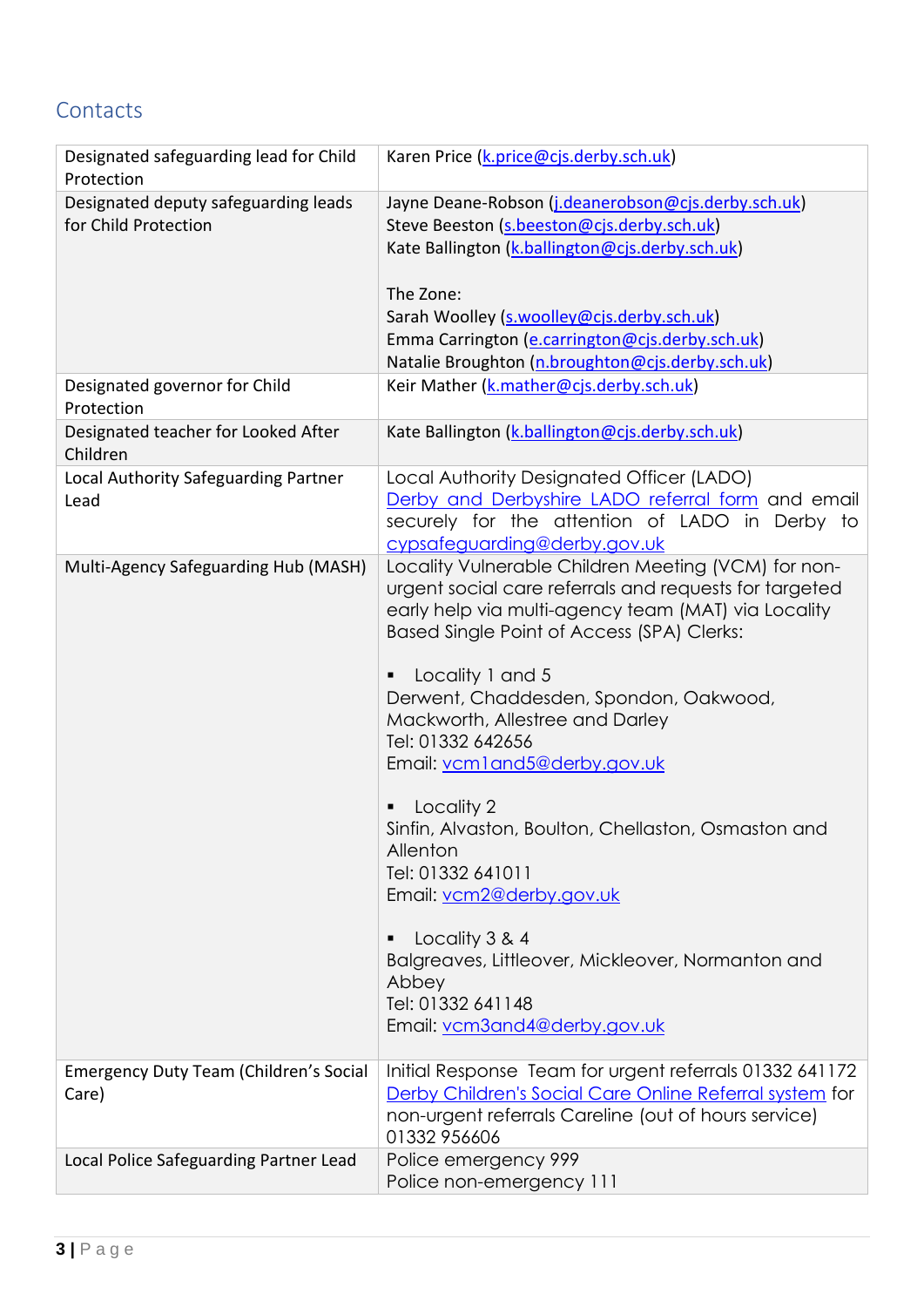| <b>Trust Safeguarding Lead</b> |                             | Aune Turkson-Jones aturkson-jones@emet.uk.com |
|--------------------------------|-----------------------------|-----------------------------------------------|
| <b>Safeguarding Trustees</b>   | Kate Foale<br>Ann Witheford | kfoale@emet.uk.com<br>awitheford@emet.uk.com  |

### <span id="page-3-0"></span>Appendices

The following appendices are part of this policy:

| Appendix 1         | Roles and responsibilities                             |
|--------------------|--------------------------------------------------------|
| Appendix 2         | Identifying concerns                                   |
| Appendix 3         | Confidentiality                                        |
| Appendix 4         | Protocol for visitors to school                        |
| Appendix 5         | Prevent strategy                                       |
| Appendix 6         | Peer on Peer/Child on Child abuse                      |
| Appendix 7         | Youth Produced Sexual Imagery (sexting)                |
| Appendix 8         | Child Criminal and Child Sexual Exploitation policy    |
| Appendix 9         | <b>Female Genital Mutilation</b>                       |
| Appendix 10        | Honour-based Violence                                  |
| Appendix 11        | <b>Forced Marriage</b>                                 |
| Appendix 12        | <b>Private Fostering</b>                               |
| Appendix 12a       | <b>Children Missing Education</b>                      |
| Appendix 13        | School Attendance flowchart                            |
| Appendix 14        | Sexual Violence and Sexual Harassment between children |
| Appendix 15        | Children staying with host families                    |
| Appendix 16        | <b>Online Safety</b>                                   |
| <b>Appendix 17</b> | <b>Mental Health</b>                                   |

### <span id="page-3-1"></span>Links to other policies

This policy, together with the following, should be read alongside and in conjunction with other policies regarding the safety and welfare of children. These together make up the suite of policies to safeguard and promote the welfare of children in our schools.

- Anti-bullying
- Attendance
- Behaviour Management
- Contact between staff and pupils
- Disability Equality
- Drugs
- e-Safety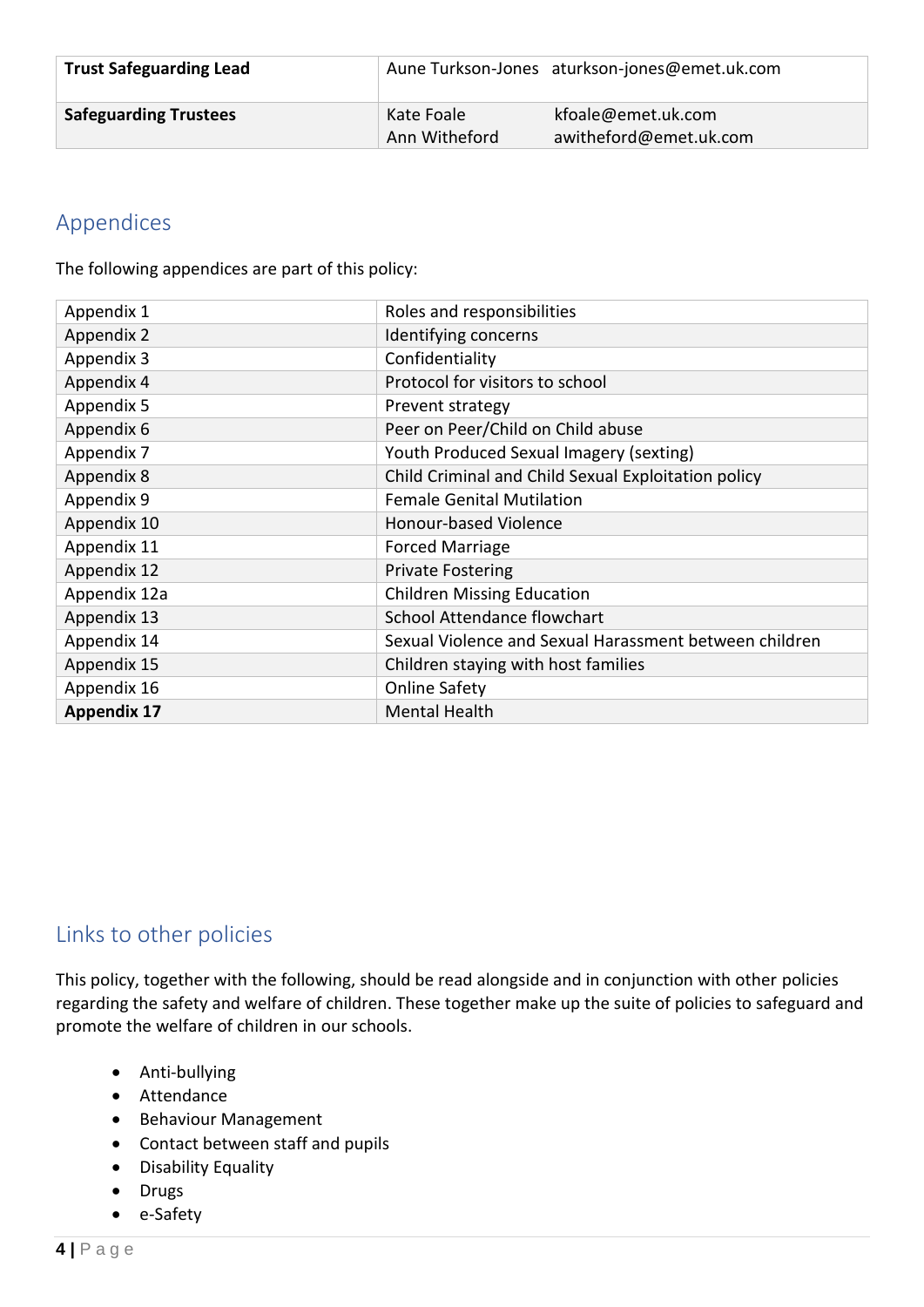- Physical intervention
- Safeguarding Safer Recruitment
- School visits
- Staff Code of Conduct
- RSE and Physical Health-Mental Wellbeing
- SEND

### <span id="page-4-0"></span>Links to Local Authority Policies

- Pathway to Provision
- Guidance where children are at risk of missing education
- Escalation Policy
- Interagency Safeguarding Children Procedures of the local authority safeguarding children partners.

## <span id="page-4-1"></span>A whole Trust policy for child protection and to safeguard and promote the welfare of children

1.0 The Trust recognises its responsibilities for safeguarding children and protecting them from harm. This policy will be reviewed annually by Trustees.

### <span id="page-4-2"></span>Commitment

- 2.0 Our policy applies to all staff, governors and volunteers working in our schools and takes into account statutory guidance provided by the Department for Education and local guidance issued by the Three safeguarding partners (the local authority; a clinical commissioning group for an area within the local authority; and the chief officer of police for our local authority area).
- 2.1 We will ensure that all parents/carers are made aware of our responsibilities with regard to child protection procedures and how we will safeguard and promote the welfare of their children through the publication of this Trust's Safeguarding and Child Protection policy.
- 2.2 "Staff members working with children are advised to maintain an attitude of 'it could happen here' where safeguarding is concerned. When concerned about the welfare of a child, staff members should always act in the best interests of the child." Keeping Children Safe in Education 2021.
- 2.3 These duties and responsibilities as set out within the Education Act 2002 sec 175 and 157, DfE Statutory Guidance Keeping Children Safe in Education 2021 and HM Working Together to Safeguard Children 2018 which are incorporated into this policy.

### <span id="page-4-3"></span>COVID 19

3.0 The way in which we currently operate in schools, in response to coronavirus (COVID-19), is fundamentally different to business as usual. In these circumstances, we will refer to the Trust's Annex to the Safeguarding and Child Protection Policy version 1.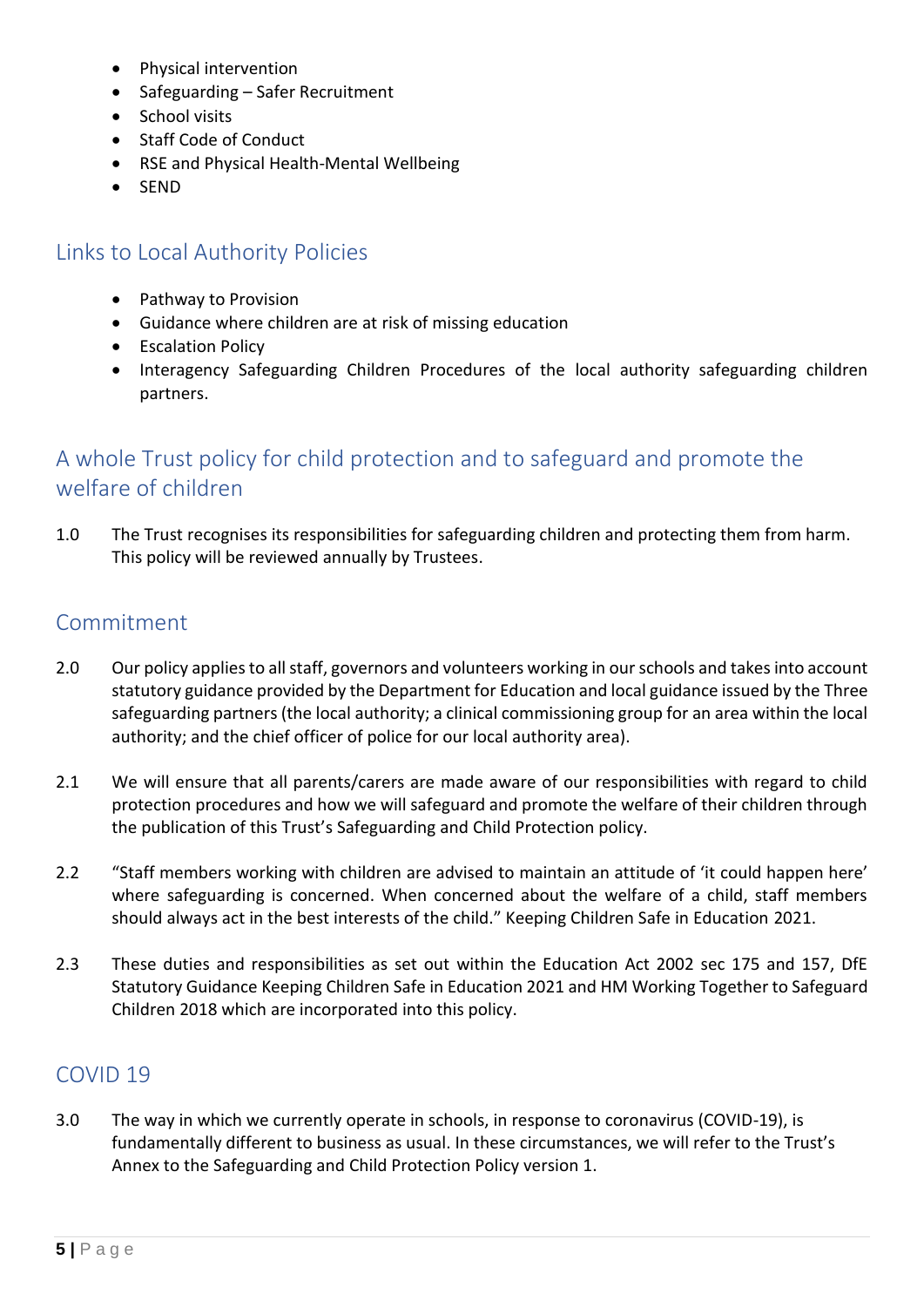## <span id="page-5-0"></span>Safeguarding

4.0 **Safeguarding children definition:** The actions we take to promote the welfare of children and protect them from harm are everyone's responsibility. Everyone who comes into contact with children and families has a role to play. NB: Children includes everyone under the age of 18.

#### 4.1 **Safeguarding and promoting the welfare of children is defined as:**

- 4.1.1 Protecting children from maltreatment.
- 4.1.2 Preventing impairment of children's mental and physical health or development.
- 4.1.3 Ensuring that children grow up in circumstances consistent with the provision of safe and effective care.
- 4.1.4 Taking action to enable all children to have the best outcomes
- 4.1.5 Keeping Children Safe in Education 2021 page 7

#### 4.2 **Safeguarding is not just about protecting children from deliberate harm. It also relates to broader aspects of care and education including:**

- 4.2.1 Pupils' health and safety and well-being, including their mental health
- 4.2.2 Meeting the needs of children with special educational needs and/or disabilities
- 4.2.3 The use of reasonable force.
- 4.2.4 Meeting the needs of children with medical conditions.
- 4.2.5 Providing first aid.
- 4.2.6 Educational visits.
- 4.2.7 Intimate care and emotional well-being
- 4.2.8 Online safety and associated issues
- 4.2.9 Appropriate arrangements to ensure school security, taking into account the local context.

#### 4.3 **Safeguarding can involve a range of potential issues such as:**

- 4.3.1 Neglect, physical abuse, sexual abuse and emotional abuse
- 4.3.2 Peer on peer / child on child abuse
- 4.3.3 Bullying, including online bullying (by text message, on social networking sites etc.) and prejudice based bullying
- 4.3.4 Racist, disability and homophobic or transphobic abuse.
- 4.3.5 Extremist behaviour and/or radicalisation
- 4.3.6 Child sexual exploitation and child criminal exploitation
- 4.3.7 The impact of new technologies, including "sexting and accessing pornography
- 4.3.8 Substance misuse.
- 4.3.9 Issues which may be specific to a local area or population, for example gang activity and youth violence (County Lines)
- 4.3.10 Sexual violence and/or sexual harassment
- 4.3.11 Homelessness
- 4.3.12 Particular issues affecting children including domestic violence, honour based abuse, female genital mutilation and forced marriage
- 4.3.13 'Up skirting' a criminal offence from 2019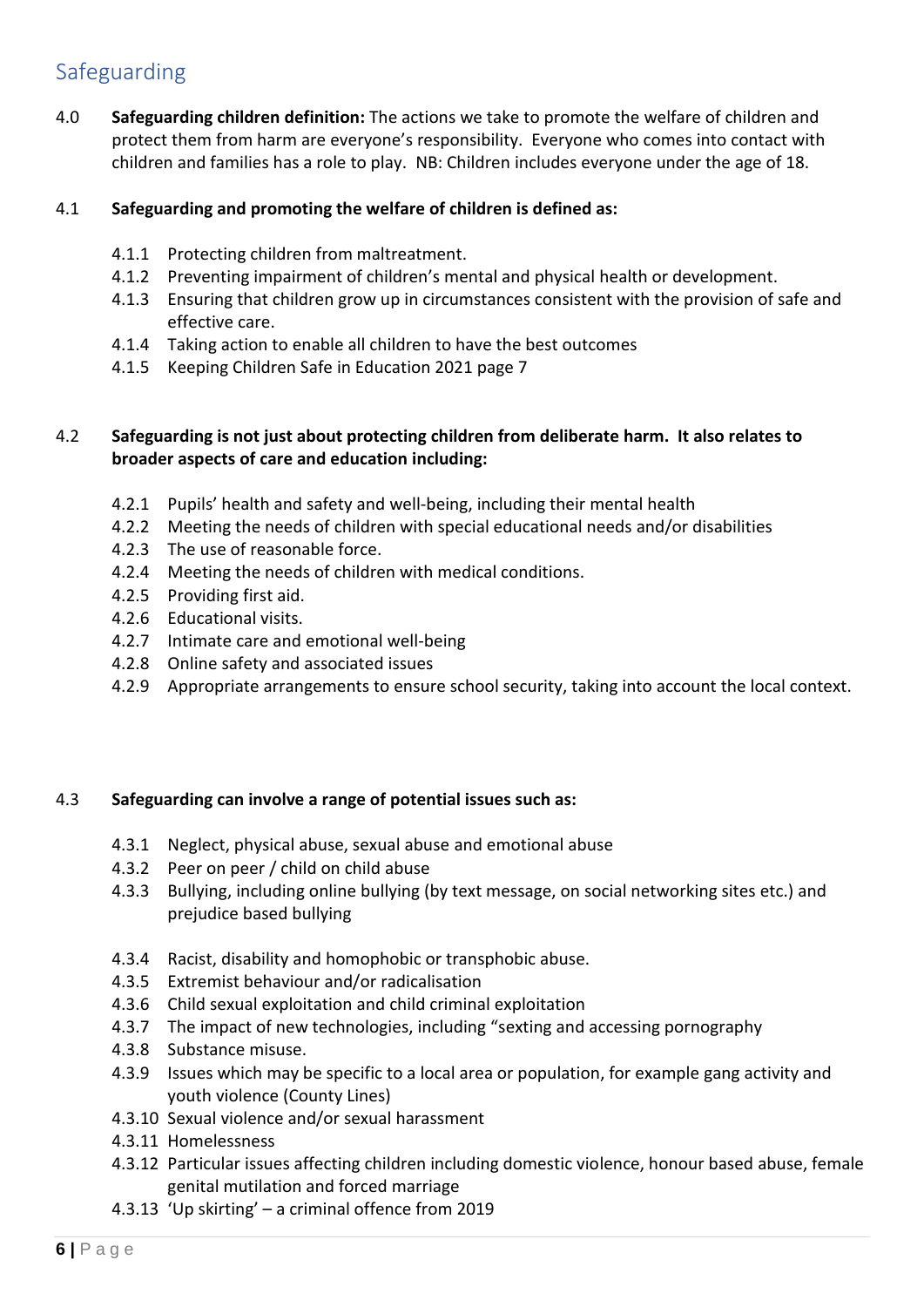- 4.3.14 Experiencing or developing a mental health problem
- 4.3.15 Involvement in serious violence
- 4.4 Our ethos demonstrates that the effective safeguarding of children can only be achieved by putting children at the centre of a system where we listen and hear what they say. Every individual within the Trust will play their part, including working with professionals from other agencies to meet the needs of our most vulnerable children and keep them safe. We will take opportunities to teach children about important safeguarding issues in a way that is age appropriate.
- 4.5 Our schools, therefore, aim to provide a safe environment and a vigilant culture where children and young people can learn and be safeguarded. If there are safeguarding concerns we will respond with appropriate action in a timely manner for those children who may need help or be suffering, or likely to suffer, significant harm.
- 4.6 Where staff members have concerns about a child (as opposed to a child being in immediate danger), they will decide what action to take in conjunction with the designated safeguard lead. Concerns can be raised directly with Children's Social Care but we would advocate contact with the Designated Safeguarding Lead first. Where a child is identified as being in immediate danger then there should be no delay in reporting the concerns to Children's Social Care, MASH or the Police as required.
- 4.7 The Designated Safeguarding Lead who is familiar with national and local guidance will share concerns, where appropriate, with the relevant agencies.

### <span id="page-6-0"></span>Our Safeguarding and Child Protection Policy

#### 5.0 **There are five main elements to our policy:**

- 5.0.1 Providing a safe environment in which children can learn and develop.
- 5.0.2 Ensuring we practice safe recruitment in checking the suitability of staff and volunteers to work with children.
- 5.0.3 Developing and then implementing procedures for identifying and reporting cases, or suspected cases of abuse.
- 5.0.4 Supporting pupils who have been abused or harmed in accordance with his/her child protection plan.
- 5.0.5 Raising awareness of safeguarding children, child protection processes and equipping children with the skills needed to keep them safe.
- 5.1 We recognise that because of the day-to-day contact with children, school staff are well placed to observe the outward signs of abuse. Our schools will therefore:
	- 5.1.1 Establish and maintain an environment where children feel secure, are encouraged to talk and are listened to and heard.
	- 5.1.2 Ensure children know that there are adults in school who they can approach if they are worried.
	- 5.1.3 Ensure that every effort is made to establish effective working relationships with parents/carers and colleagues from other agencies.
	- 5.1.4 Include opportunities in the PSHE (Personal, Social and Health Education) (or whatever course a school has as its equivalent) curriculum for children to develop the skills they need to recognise and stay safe from abuse: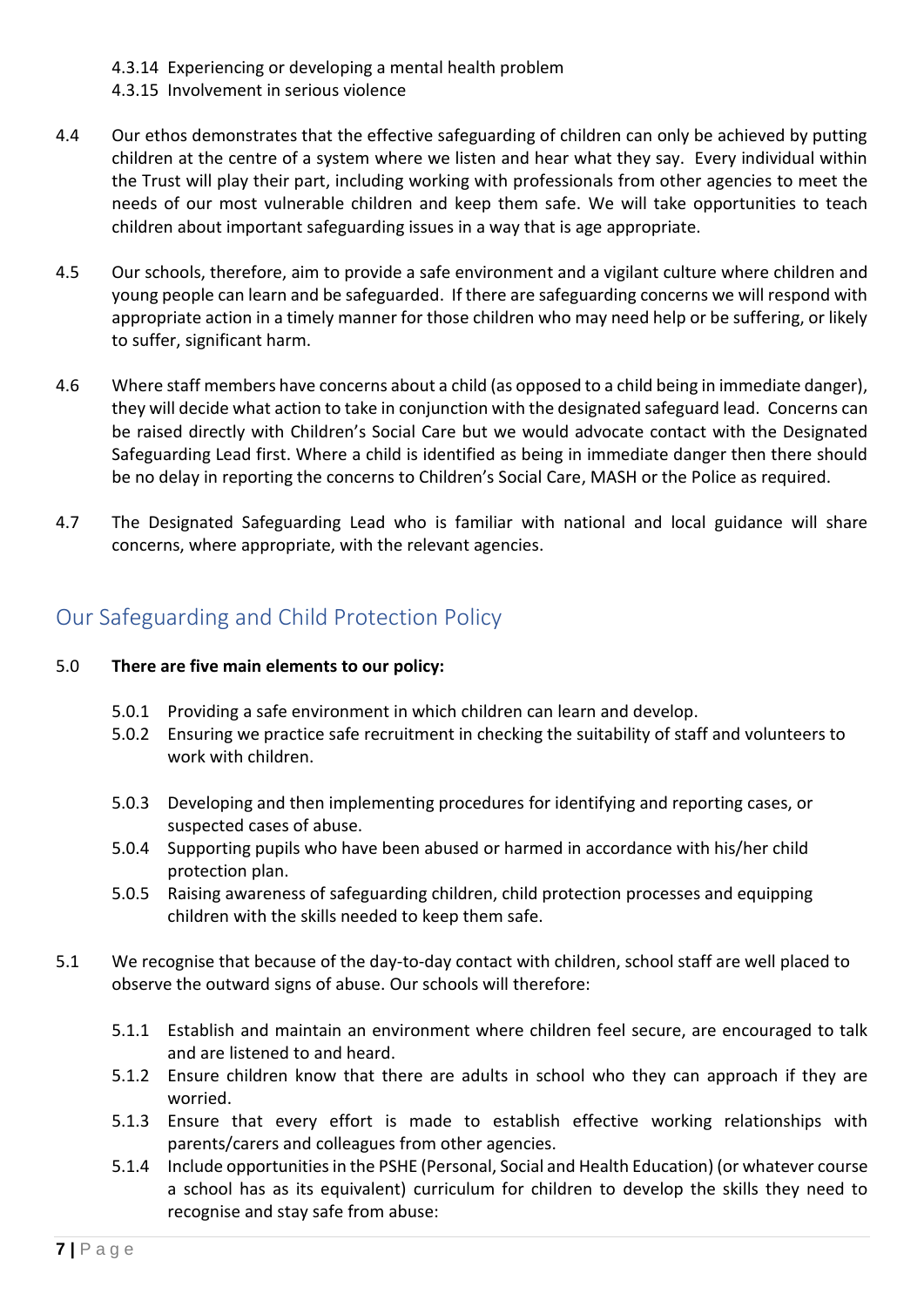- Availability of local and online advice including at primary level, accessing the NSPCC online and in school training for children.
- Recognising and managing risks, including online, sexual exploitation, sexting and running away, as well as radicalisation.
- Developing healthy relationships and awareness of domestic violence, bullying and abuse.
- Recognising how pressure from others can affect their behaviour.
- Knowing that we will act swiftly to address any concerns related to serious violence, gang and knife crime or child on child sexual violence or sexual harassment incidents.
- 5.1.5 Take all reasonable measures to ensure risks of harm to children's welfare are minimised.
- 5.1.6 Take all appropriate actions to address concerns about the welfare of a child, working to local policies and procedures in full working partnership with agencies.
- 5.1.7 Ensure robust child protection arrangements are in place and embedded in the daily life and practice of our schools.
- 5.1.8 Promote pupil health and safety.
- 5.1.9 Promote safe practice and challenge unsafe practice.
- 5.1.10 Ensure that procedures are in place to deal with low level concerns and allegations of abuse against teachers and other staff including volunteers (DfE Keeping Children Safe in Education 2021, page 81-87 and the local multi-agency procedures.
- 5.1.11 Provide first aid and meet the health needs of children with medical conditions.
- 5.1.12 Ensure site security in our schools.
- 5.1.13 Address drugs and substance misuse issues. Support and plan for young people in custody and their resettlement back into the community
- 5.1.14 Work with all agencies with regard to missing children, anti-social behaviour/gang activity and violence in the community/knife crime and children at risk of criminal and/or sexual exploitation
- 5.1.15 Recognise that everyone has a duty to safeguard children inside/outside the school environment including school trips, extended school activities, vocational placements and alternative education packages
- 5.1.16 Take into account contextual safeguarding and consider the context within which incidents and/or behaviours occur.

### 5.2 **We will follow the procedures set out by the Nottinghamshire, Derbyshire, Leicestershire, Derby City and Nottingham City Safeguarding Partners and take account of guidance issued by the DfE (Department for Education) in Keeping Children Safe in Education, 2021 to:**

- 5.2.1 Ensure we have a designated safeguarding lead and a deputy safeguarding lead in each school for child protection who has received appropriate training and support for this role.
- 5.2.2 The Designated Safeguarding Lead role is written into their job description and clarifies the role and responsibilities included (as defined in KCSiE Annex C).
- 5.2.3 Ensure we have a nominated governor responsible for child protection in each school.
- 5.2.4 Ensure that we have a Designated Teacher for Looked After Children in each school.
- 5.2.5 Ensure every member of staff (including temporary and supply staff and volunteers) and governing bodies know the name of their designated safeguarding lead (and their deputy) responsible for child protection and their role.
- 5.2.6 Ensure all staff and volunteers understand their responsibilities in being alert to the signs of abuse and responsibility for referring any concerns to the Designated Safeguarding Lead or to Children's Social Care/Police if a child is in immediate danger.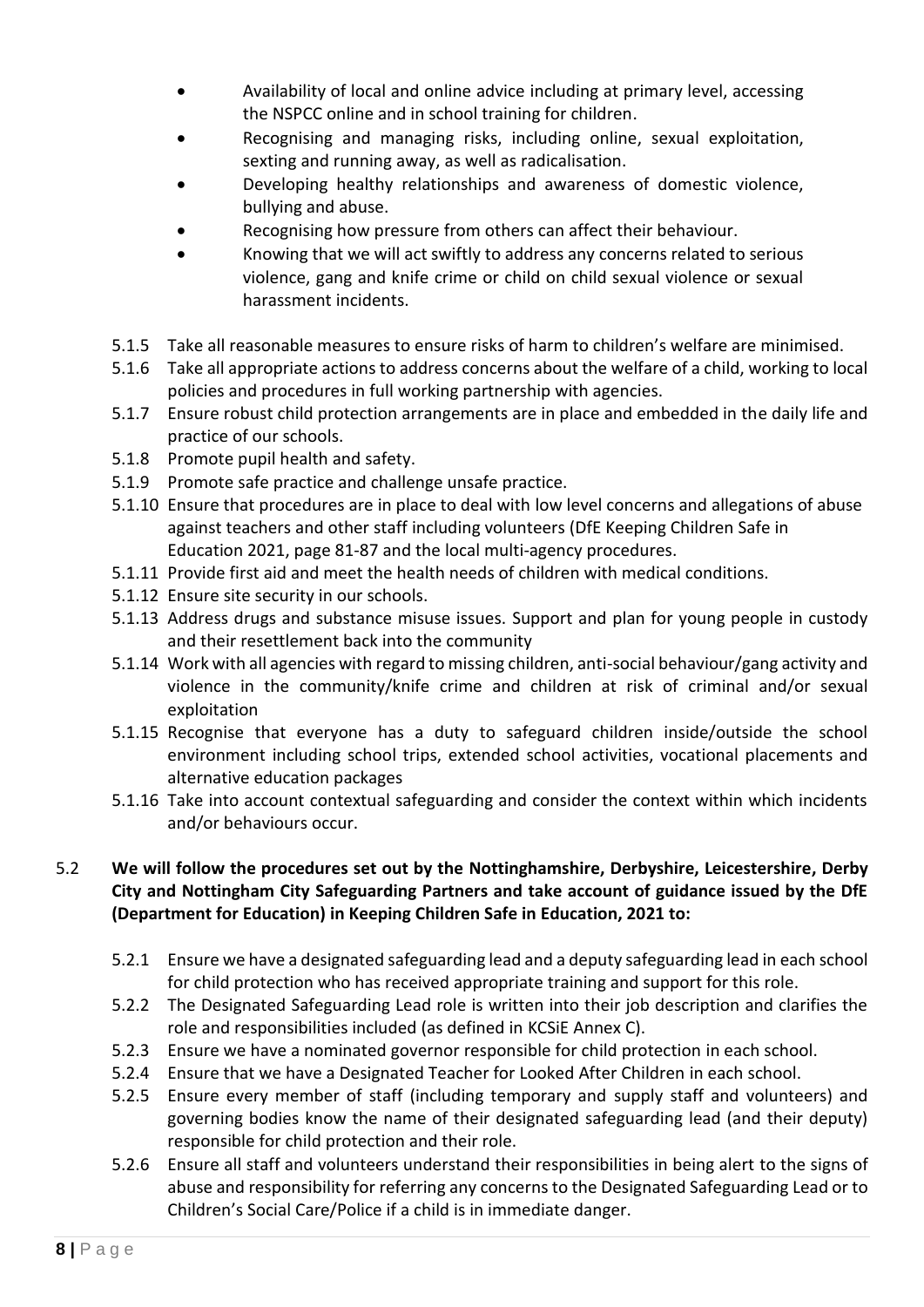- 5.2.7 Ensure all staff and volunteers are aware of the early help process and understand their role in it.
- 5.2.8 Ensure that there is a whistleblowing policy and culture where staff can raise concerns about unsafe practice and that these concerns will be taken seriously.
- 5.2.9 Ensure that there is a complaints system in place for children and families.
- 5.2.10 Ensure that parents have an understanding of the responsibility placed on their school and staff for child protection by setting out its obligations in the school prospectus.
- 5.2.11 Notify Children's Social Care if there is an unexplained absence of a child who is subject to a child protection plan and where no contact can be established with the child or a parent or appropriate adult linked to the child.
- 5.2.12 Develop effective links with relevant agencies and cooperate as required with their enquiries regarding child protection matters, including attendance at child protection conferences.
- 5.2.13 Keep written/electronic records of concerns about children, even where there is no need to refer the matter immediately; documenting and collating information on individual children to support early identification, referral and actions to safeguard.
- 5.2.14 Ensure all written/electronic records are kept securely; separate from the main pupil file and in locked locations.
- 5.2.15 Ensure that we follow robust processes to respond when children are missing from education or missing from home or care.
- 5.2.16 Ensure that where reasonably possible the school holds more than one emergency contact number for each pupil.
- 5.2.17 Where a pupil is placed with an alternative provision provider the school continues to be responsible for the safeguarding of the pupil and will ensure that written confirmation is obtained that appropriate safeguarding checks have been carried out on individuals working at the establishment.
- 5.2.18 Develop and then follow procedures where an allegation is made against a member of staff (including supply staff) or volunteer.
- 5.2.19 Ensure safe recruitment practices are always followed.
- 5.2.20 Apply confidentiality appropriately.
- 5.2.21 Apply the local authority safeguarding child protection escalation procedures if there are any concerns about the actions or inaction of social care staff or staff from other agencies.

#### 5.3 **Supporting children**

- 5.3.1 We recognise that children who are abused or who witness violence may find it difficult to develop a sense of self-worth. They may feel helplessness, humiliation and some sense of blame. A school may be the only stable, secure and predictable element in the lives of children at risk. When at school, their behaviour may be challenging and defiant or they may be withdrawn. We also recognise that there are children who are more vulnerable than others, which includes children with special educational needs and/or disabilities. Our schools will endeavour to support the pupil through:
	- a. The content of the curriculum.
	- b. A school ethos which promotes a positive, supportive and secure environment and gives pupils a sense of being valued.
	- c. A school behaviour policy, which is aimed at supporting vulnerable pupils in school. Schools in the Trust will ensure that their pupils know that some behaviour is unacceptable but they are valued and not to be blamed for any abuse which has occurred.
	- d. Liaison with other agencies that support the pupil such as Children's Social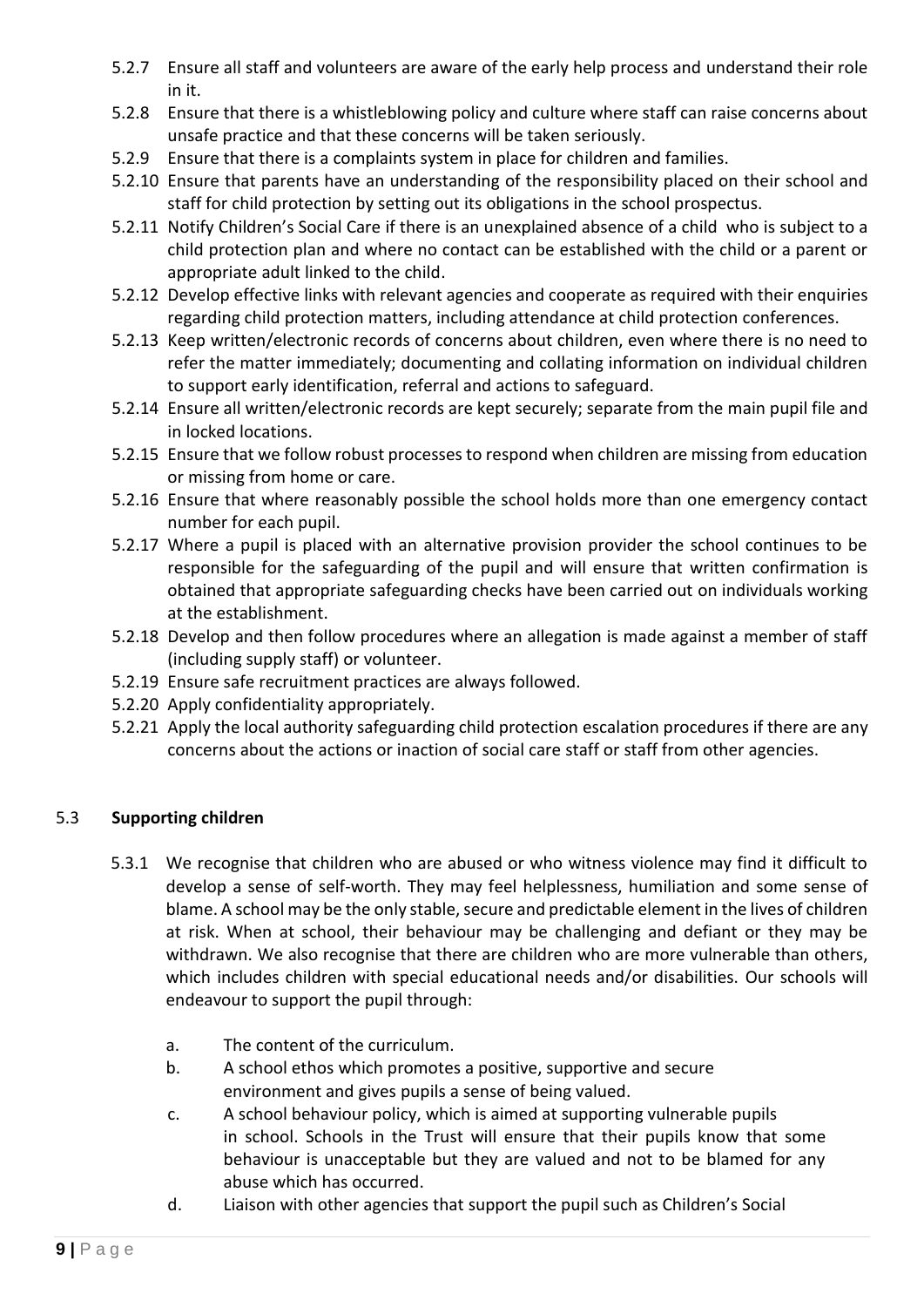Care (in line with Local Authority guidance) and Educational Psychology Service.

- e. Ensuring that, where a pupil leaves and is subject to a child protection plan or where there have been wider safeguarding concerns, their information is transferred to the new school immediately and that the child's social worker is informed.
- f. Ensuring that the vulnerability of children with special educational needs and/or disabilities is recognised.

#### 5.4 **Early Help**

- 5.3.2 All Staff (anyone who has contact with a child or young person including governors and volunteers) are made aware of what Early Help means, how to identify emerging needs and understanding their role within it. This means sharing information and having discussions with the Designated Safeguarding Lead, liaising with other professionals and supporting children identified in the school (i.e. potentially vulnerable and those who are vulnerable) who may therefore need Early Help intervention.
- 5.3.3 The provision of Early Help Services should form part of a continuum of help and support to respond to the different levels of need of individual children and their families.
- 5.3.4 When providing early help, each school can demonstrate they have a framework and structures to support the work including information sharing, procedures around step up into social care, robust recording and advice, and support to staff in early help activity.

**'**

### <span id="page-9-0"></span>Appendix 1 - Roles and responsibilities

#### **6.0 All staff and volunteers**

- 6.1 Safeguarding and promoting the welfare of children is everyone's responsibility. Everyone in our schools who come into contact with children and their families have a role to play in safeguarding children. All staff in our schools consider, at all times, what is in the best interests of children.
- 6.2 All staff within our schools are particularly important as they are in a position to identify concerns early and provide help to children to prevent concerns from escalating. All staff contribute to providing a safe environment in which children can learn.
- 6.3 All our staff are aware of the early help process and understand their role in this, this includes being able to identify emerging problems to recognise children who may benefit from early help. Staff know in the first instance to discuss their concerns with the Designated Safeguarding Lead and understand they may be required to support other agencies and professionals in assessments for early help.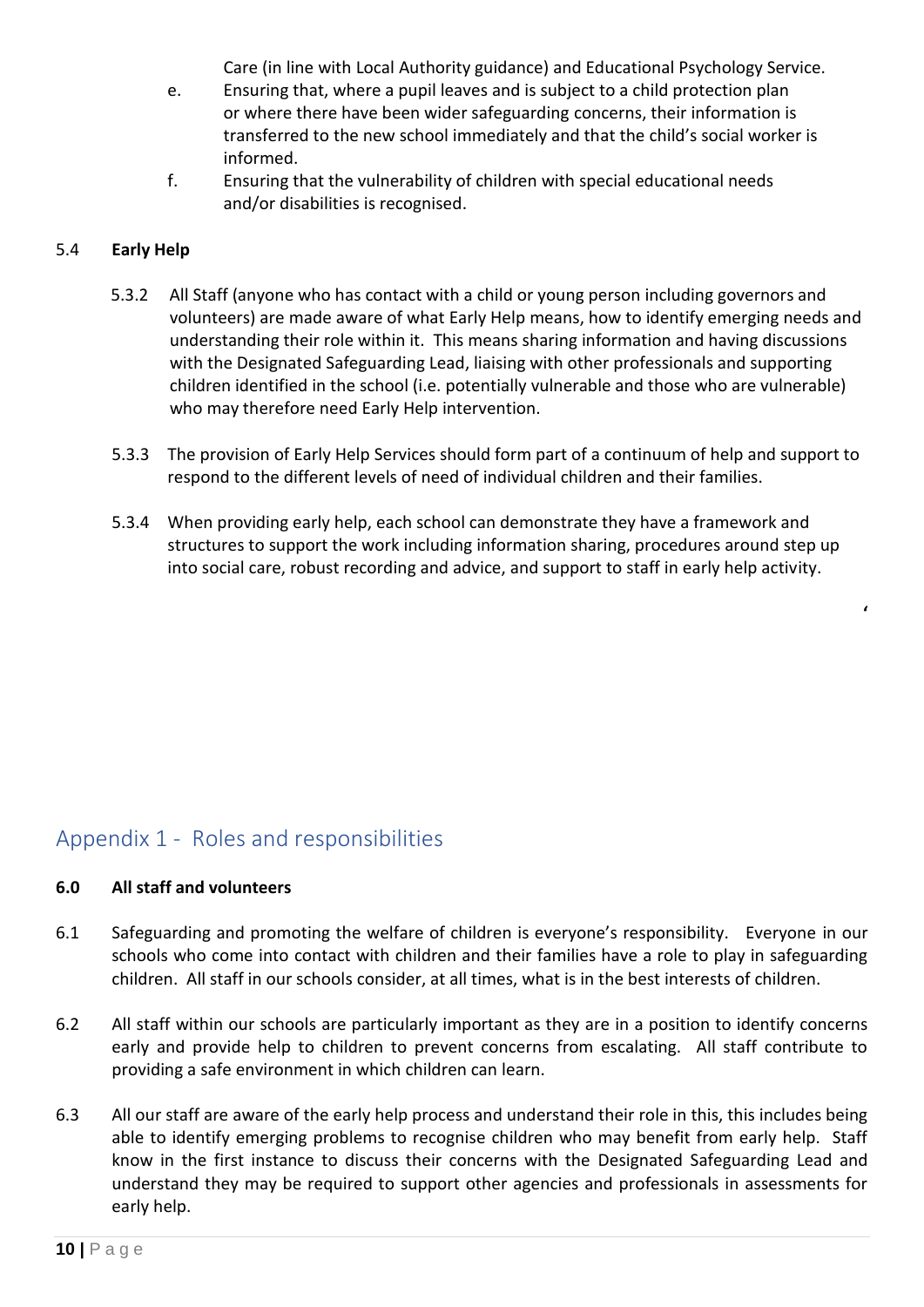- 6.4 All our staff are aware of systems within The Trust, and are explained to them as part of their staff induction, which includes our Safeguarding and Child Protection policy, the employee Code of Conduct, Pupil Behaviour Policy and the role and names of the Designated Safeguarding Lead and deputies and Keeping Children Safe in Education Part One. School leaders and staff who work directly with children must also read Annex A of Keeping Children Safe in Education 2021.
- 6.5 All our staff receive safeguarding and child protection training which is updated every three years. In addition to this training, all staff members receive child protection and safeguarding updates when required, but at least annually.
- 6.6 All our staff are aware of the process for making referrals to Children's Social Care and for statutory assessments under the Children Act 1989 and understand the role they may have in these assessments.
- 6.7 All our staff know what to do if a child is raising concerns, or makes a disclosure of abuse and/or neglect. Staff will maintain a level of confidentiality whist liaising with the Designated Safeguarding Lead and Children's Social Care. Our staff will never promise a child that they will not tell anyone about a disclosure or allegation, recognising this may not be in the best interest of the child.

#### **7.0 Teachers (including NQTs and Head teachers) – Professional Duty**

7.1 The Teachers' Standards 2012 remind us that teachers, newly qualified teachers and head teachers should safeguard children and maintain public trust in the teaching profession as part of our professional duties.

#### **8.0 Designated Safeguarding Lead**

- 8.1 We have a Designated Safeguarding Lead in all our schools who takes lead responsibility for safeguarding children and child protection who has received appropriate training and support for this role. This designated safeguarding lead is a senior member of the school leadership team and their responsibilities are explicit in their job description.
- 8.2 We also have at least one deputy safeguarding lead in all our schools, who will provide cover for the designated safeguarding lead when they are not available. Our deputy safeguarding leads have received the same training as our designated safeguarding lead. They will provide additional support to ensure responsibilities for child protection and safeguarding children are fully embedded within their school's ethos, and that specific duties are discharged. They will assist the Designated Safeguarding Lead in managing referrals, attending Child Protection conferences and supporting the child/children.
- 8.3 We acknowledge the need for effective and appropriate communication between all members of staff in relation to safeguarding pupils. Each Designated Safeguarding Lead will ensure there is a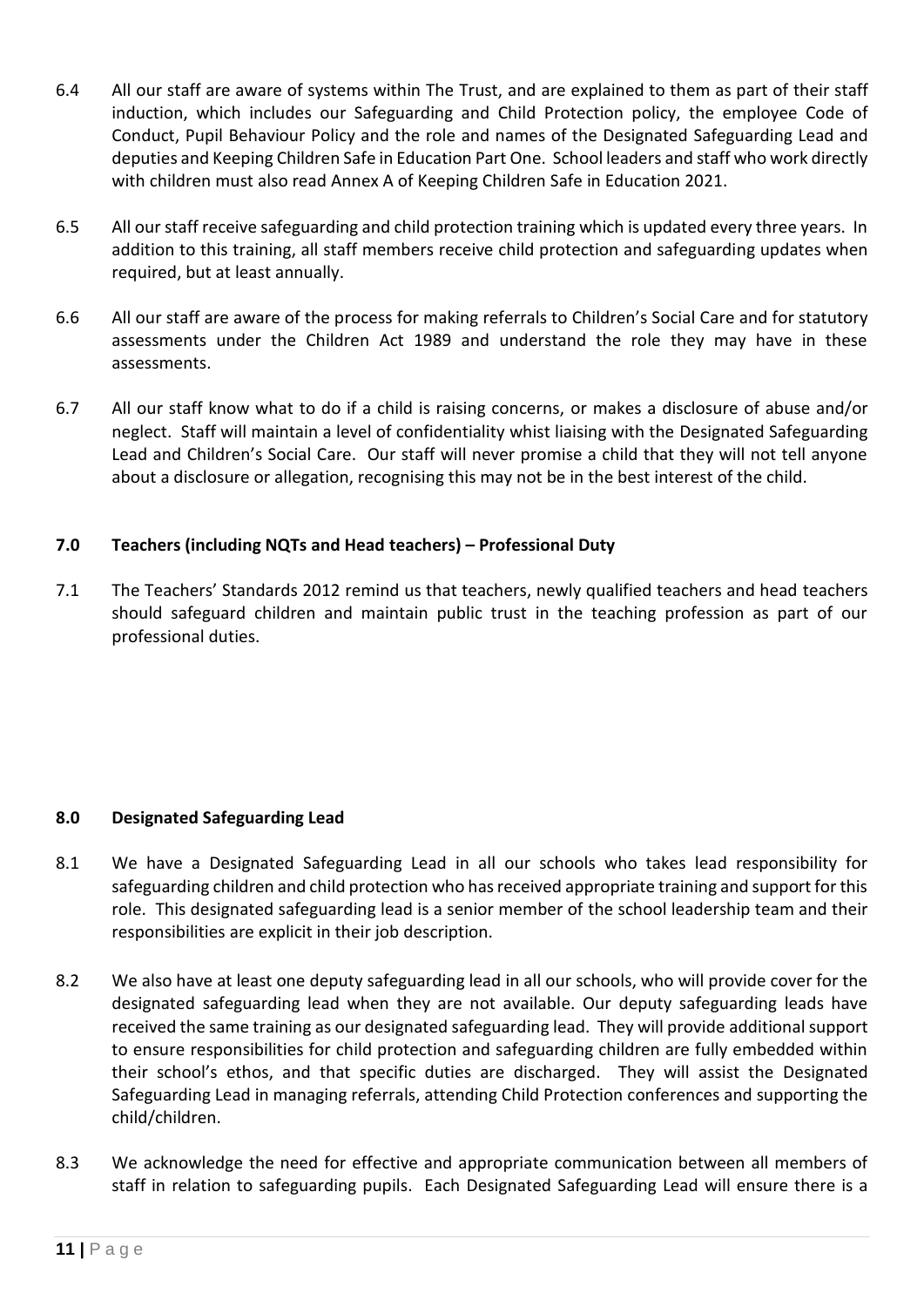structured procedure within their school, which will be followed by all of the members of the school community in cases of suspected abuse.

#### **9.0 Extra-familial Harm**

- 9.1 All staff should be aware that safeguarding incidents and/or behaviours can be associated with factors outside the school or college and/or can occur between children outside of these environments. All staff, but especially the designated safeguarding lead (and deputies) should consider whether children are at risk of abuse or exploitation in situations outside their families. Extra-familial harms take a variety of different forms and children can be vulnerable to multiple harms including (but not limited to) sexual exploitation, criminal exploitation, and serious youth violence.
- 9.2 Our staff will be alert to the potential needs for early help for a child who
	- a. Is disabled and has specific additional needs
	- b. Has special educational needs (whether or not they have a statutory education, health and care plan (EHCP)
	- c. Is a young carer
	- d. Is showing signs of being drawn into anti-social behaviour, including gang involvement and association with organised crime groups
	- e. Is frequently missing/goes missing from care or from home
	- f. Is misusing drugs or alcohol themselves
	- g. Is at risk of modern-day slavery, trafficking or exploitation
	- h. Is in a family circumstance presenting challenges for the child, such as substance abuse, adult mental health problems or domestic abuse
	- i. Has returned home to their family from care
	- j. Is showing early signs of abuse and/or neglect
	- k. Is at risk of being radicalised or exploited
	- l. Has an age inappropriate understanding of sexualised behaviours
	- m. Is privately fostered
	- n. Misusing drugs or alcohol themselves
	- o. Not attending school or at risk of exclusion from school
	- p. Not in education, employment of training after the age of 16 (NEET)
- 9.3 All our staff are aware they must always act in the 'best interest of the child' and report or refer concerns in accordance with our policies and procedures.

#### 10.0 **The Designated Safeguarding Lead is expected to:**

#### 10.1 **Manage Referrals**

- a. Refer cases of suspected abuse or allegations to the relevant investigating agencies.
- b. Support staff who make referrals to children's social care and other referral pathways.
- c. Refer cases where a person is dismissed or left due to risk/harm to a child and the DBS is required.

#### 10.2 **Work with others**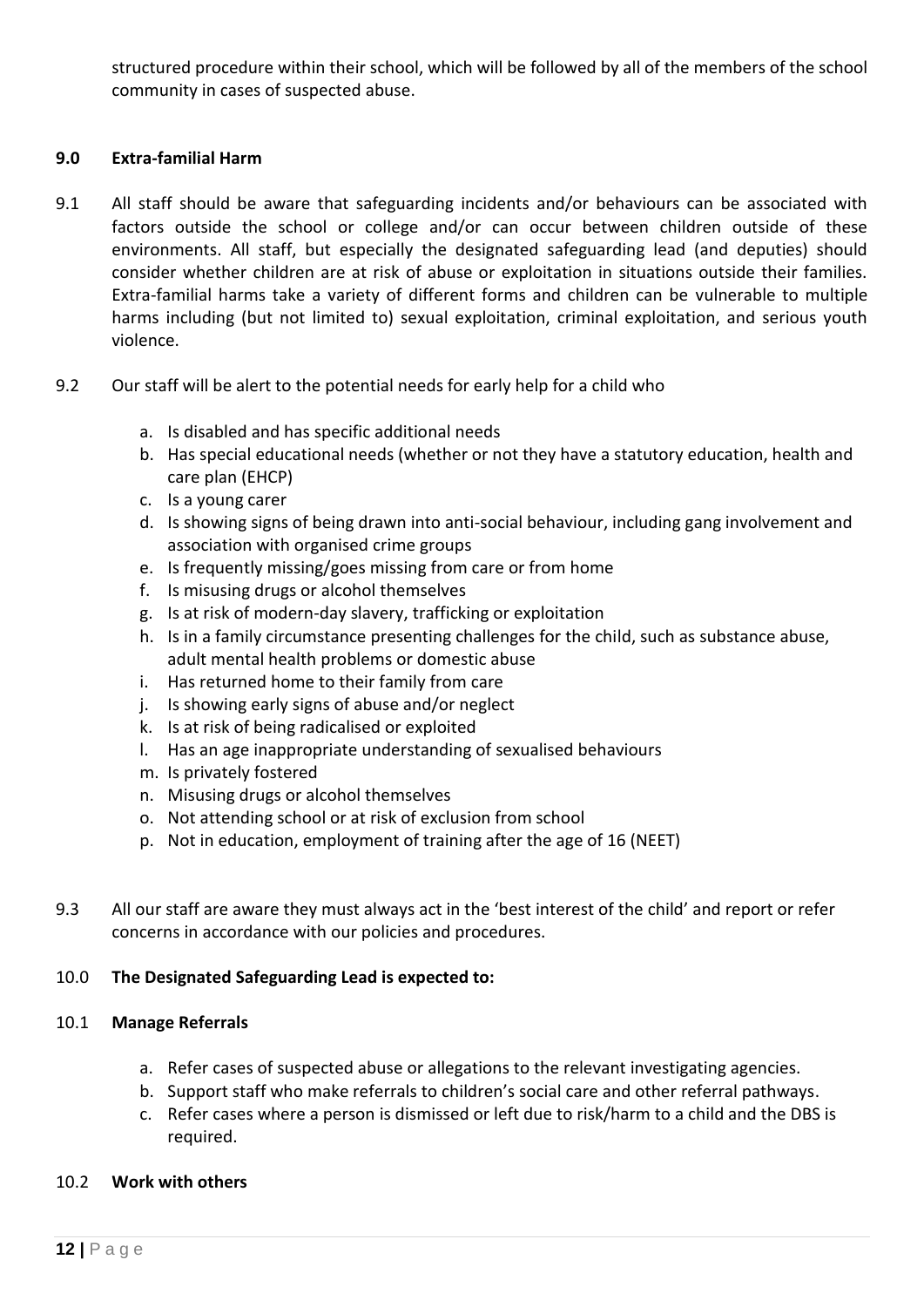- a. Liaise with the Principal/Head Teacher (where the designated senior safeguarding lead role is not carried out by the head teacher) to inform him/her of any issues and ongoing investigations.
- b. Liaise with staff on matters of safety and safeguarding and deciding when to make a referral by liaising with other agencies. Act as a source of support, advice and expertise for other staff
- c. Take part in strategy discussions or attend inter-agency meetings and/or support other staff to do so and to contribute to the assessment of children.
- d. Liaise with the local authority and other agencies in line with Working Together to Safeguard Children 2018.

#### 10.3 **Undertake training**

- 10.3.1 Formal designated safeguarding lead training will be undertaken every two years. Informal training and updating of knowledge and skills will be at regular intervals, undertaken at least annually. The designated safeguarding lead is responsible for their own training and should obtain access to resources or any relevant refresher training.
- 10.3.2 The training undertaken should enable the designated safeguarding lead to:
	- a. Understand the assessment process for providing early help and intervention through the Local Authority mechanisms.
	- b. Have a working knowledge of how the Local Authority's Safeguarding Partners operates, the conduct of a child protection conference, and be able to attend and contribute to these effectively when required to do so.
	- c. Ensure that each member of staff has access to the Safeguarding and Child Protection policy and procedures
	- d. Be alert to the specific needs of children in need, including those with special educational needs and or disabilities and young carers
	- e. Be able to keep detailed, accurate, secure written records of concerns and referrals.
	- f. Understand the Prevent Duty and provide advice and support to staff on protecting children from the risk of radicalisation.
	- g. Understand the reporting requirements for FGM.
	- h. Encourage a culture of protecting children; listening to children and their wishes and feelings.

#### 10.4 **Raise awareness**

- a. Ensure that the child protection policies are known, understood and used appropriately
- b, Ensure that the Safeguarding and Child Protection policy is reviewed annually, procedures and implementation are updated and reviewed regularly and work with the Trust regarding this
- c. Work strategically to ensure policies and procedures are up-to-date and drive and support development work within our schools.
- d. Ensure that the Safeguarding and Child Protection policy is available to parents and carers and make parents/carers aware that referrals may be made about suspected abuse or neglect
- e. Liaise with the Local Authority Safeguarding Partners and ensure all staff receive induction training covering child protection and are able to recognise and report any concerns immediately as they arise.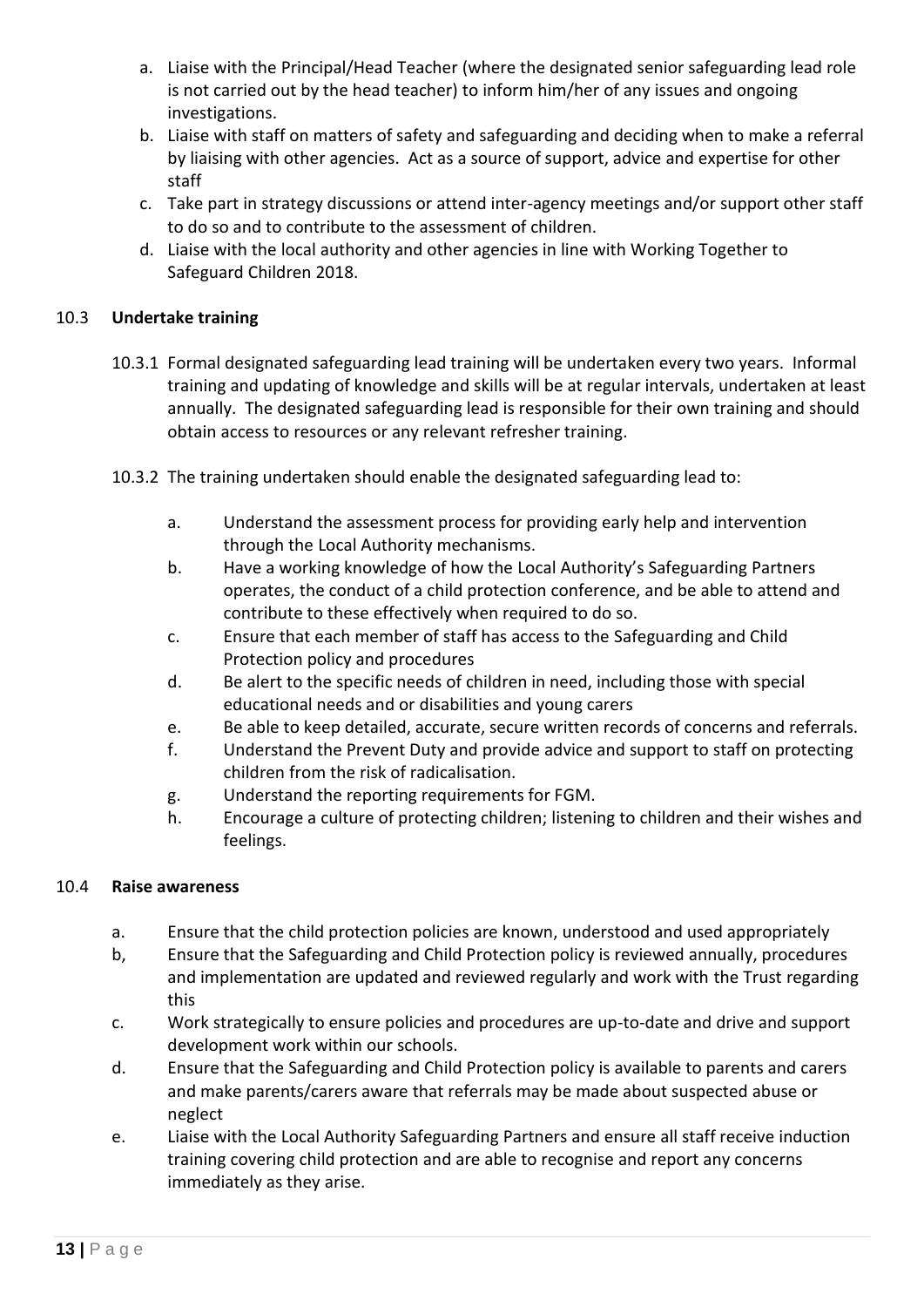#### 10.5 **Child protection file**

The Designated Safeguarding Lead is responsible for ensuring that where children leave their school or college, the child protection file is transferred to the new school or college as soon as possible ensuring secure transit and confirmation of receipt is obtained. The child protection file will be transferred separately from the main pupil file. The Designated Safeguarding Lead of the transferring school will also consider whether it would be appropriate to share information with a new school in advance of a pupil leaving.

#### 10.6 **Availability**

During term time the Designated Safeguarding Lead (or a deputy) are always available (during school hours) for staff in the school or college to discuss any safeguarding concerns. Appropriate arrangements are put in place for out of school hours' activities.

#### 10.7 **Training**

10.7.1 The CEO will ensure that:

- a. The policies and procedures adopted by the Trust are fully implemented and followed by all staff.
- 10.7.2 The Principal/Head Teacher of each school will ensure that:
	- a. The policies and procedures devolved to their local governing body are fully implemented and followed by all staff.
	- b. The school has an up-to-date Single Central Record (SCR) which is reviewed regularly and is compliant with statutory guidance.
	- c. Liaise with the case manager and the Local Authority Designated Officer where there are concerns about a staff member
	- d. Refer cases where a person is dismissed or left due to risk/harm to a child and the DBS as required
	- e. That the curriculum will implement sex, relationship and health education (RSE in secondary schools and RE in primary schools) teaching and make the best use of PSHE to cover safeguarding issues with children in line with the statutory obligations 2020
	- f. Sufficient resources and time are allocated to enable the senior designated person and other staff to discharge their responsibilities, including taking part in strategy discussions and inter-agency meetings, and contributing to the assessment of children.
	- g. All staff and volunteers feel able to raise concerns about poor or unsafe practice with regard to children, and such concerns are addressed sensitively and effectively in a timely manner in accordance with the agreed Whistleblowing policy. Where a staff member feels unable to raise an issue with their employer, or feels that their genuine concerns are not being addressed, other whistleblowing channels may be open to them including the NSPCC helpline 0800 028 0285 (8AM – 8PM) Monday – Friday and email [help@nspcc.org.uk](mailto:help@nspcc.org.uk) .
	- h. The Principal/Head Teacher will ensure all staff have access to and read the whole school Safeguarding and Child Protection policy, the Employee Code of Conduct, the Pupil Behaviour Policy, Contact between Staff and Pupils outside the usual work context policy and the DfE Keeping Children Safe in Education Guidance 2021 Part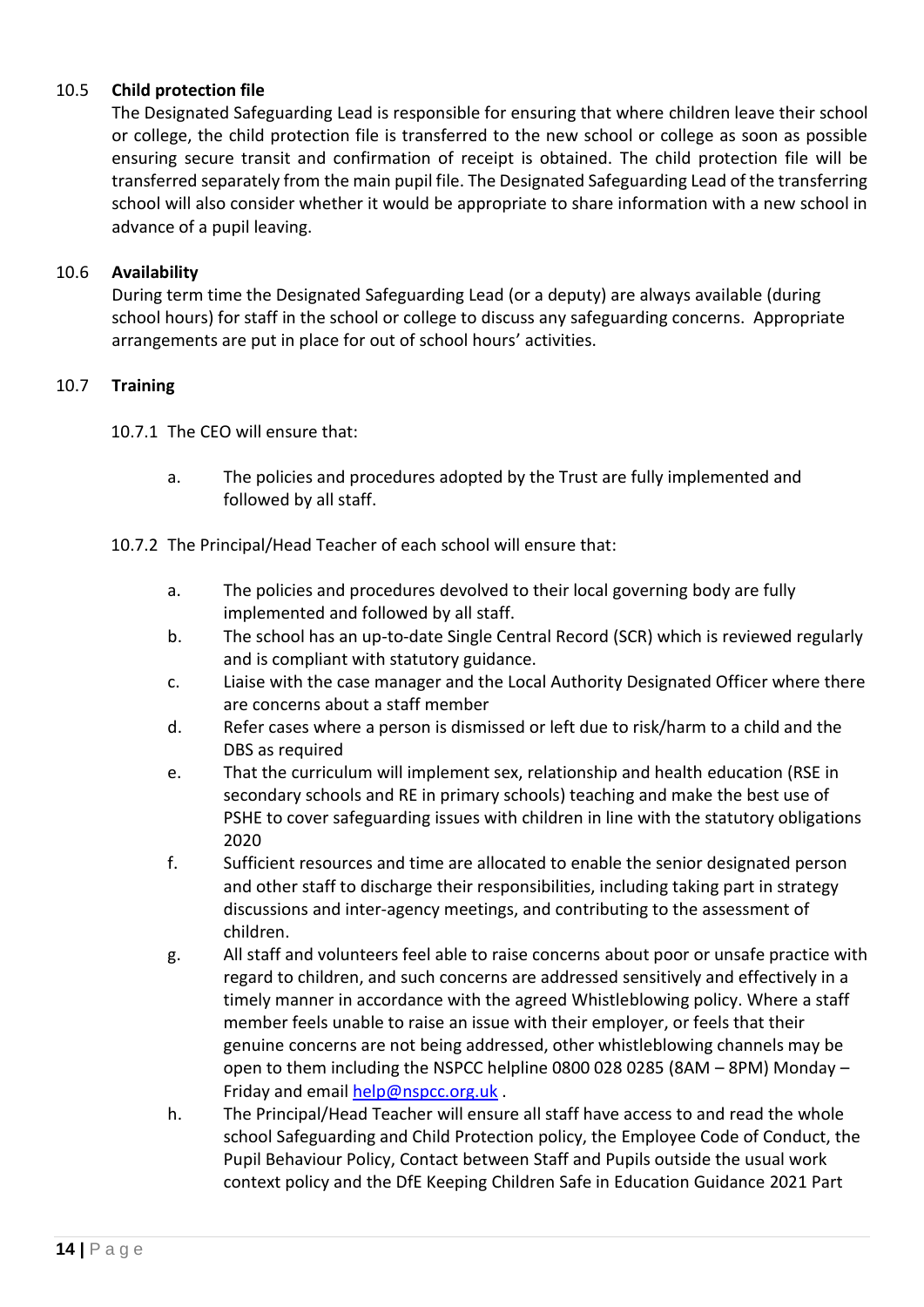One and Annex A, as a minimum and are aware of the role and names of the Designated Safeguarding leads and their deputies.

i. The Principal/Head Teacher will ensure there are mechanisms in place to assist staff to understand and discharge their role and responsibilities as set out in Part One of Keeping Children Safe in Education 2021.

#### 10.7.3 **Trustees**

Trustees are collectively responsible for ensuring that safeguarding arrangements are fully embedded within the ethos of all our schools and reflected in each school's day-to-day safeguarding practices by:

- a. Ensuring there is an individual member of a local governing body to take leadership responsibility for safeguarding and champion child protection issues within their school.
- b. Ensuring each school has effective policies and procedures in line with statutory guidance (Working Together to Safeguard Children 2018) as well as with local Safeguarding Partners guidance and the means to monitor their school's compliance with them.
- c. Ensuring that safeguarding policies and procedures are in place for *appropriate* action to be taken in a *timely* manner to promote a child's welfare
- d. Recognising the importance of information sharing between agencies. Ensuring cooperation with the local authority and other safeguarding partners.
- e. Appointing a designated safeguarding lead from the leadership team to take lead responsibility for safeguarding and child protection and a designated teacher for looked after children, who is appropriately trained.
- f. Ensuring that all staff and governors read at least part one of Keeping Children Safe in Education 2021 as a minimum and ensure that there are mechanisms in place to assist staff to understand and discharge their role and responsibilities as set out in part one.
- g. Ensuring that the local governing body understands it is collectively responsible for their school's safeguarding arrangements. All members of a local governing body will undertake training about child protection to ensure they have the knowledge and information needed to perform their functions and understand their responsibilities.
- h. Ensuring there is a training strategy in place for all staff, including the Principal/Head Teacher, so that child protection training is undertaken with refresher training at three yearly intervals. The designated safeguarding lead should receive refresher training at two yearly intervals.
- i. Ensuring that staff undergo safeguarding child protection training at induction and there are arrangements in place for staff to be regularly updated to ensure that safeguarding remains a priority.
- j. Ensuring that temporary staff and volunteers who work with children are made aware of that school's arrangements for child protection and their responsibilities.
- k. Ensuring that there are procedures in place to manage allegations against staff. Exercising their disciplinary functions in respect of allegations against a member of staff or as a consequence of dealing with a complaint.
- l. Ensuring a response if there is an allegation against the Principal/Head Teacher by liaising with the LADO (Local authority designated officer) or other appropriate officers within their local authority.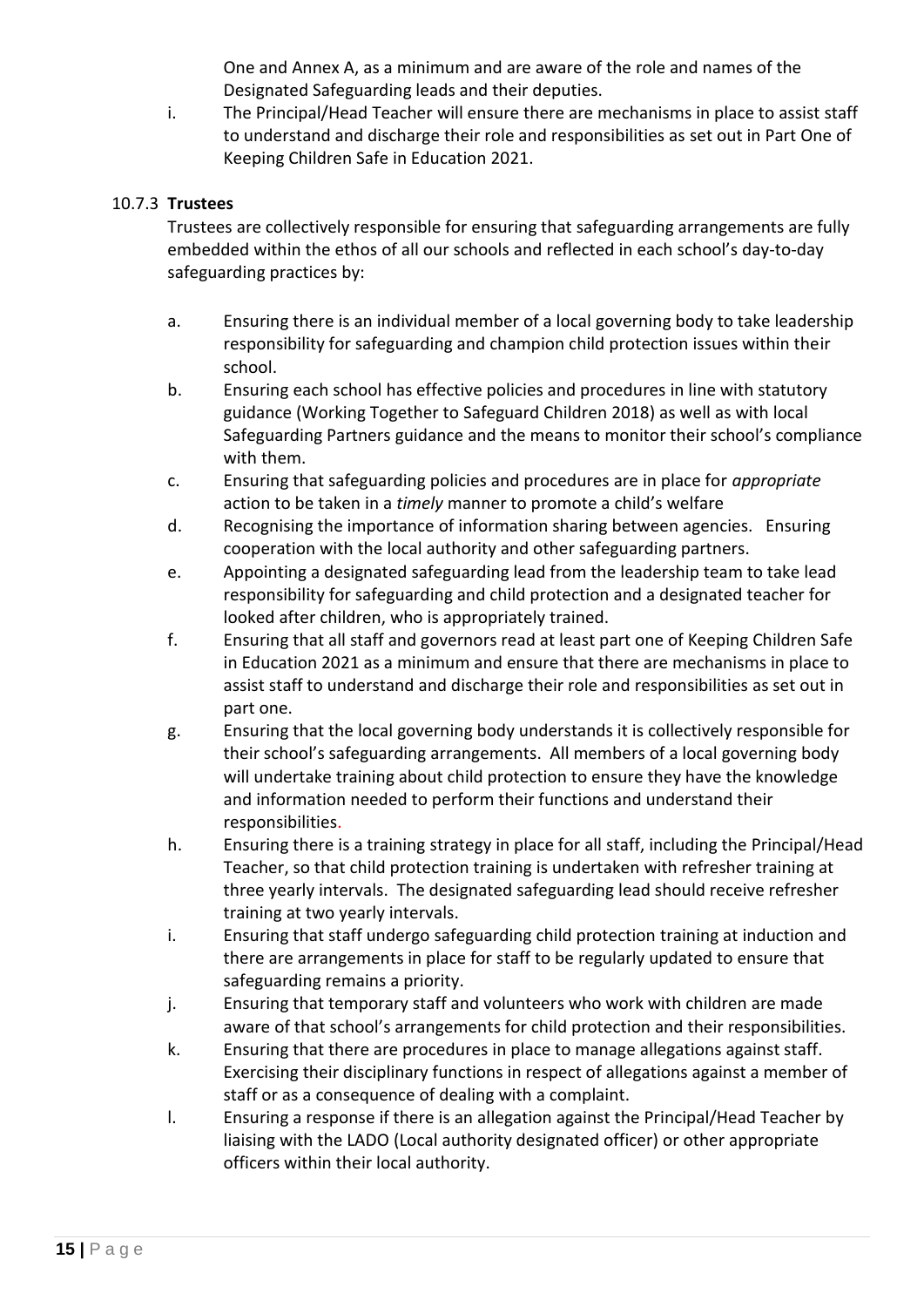- m. Ensuring appropriate responses to children who go missing from education, particularly on repeat occasions, to help identify the risk of abuse, including child sexual exploitation and to help prevent the risks of their going missing in future.
- n. Ensuring that appropriate filters and monitoring systems are in place to protect children online.
- o. Ensuring that children learn about safeguarding online through teaching and learning opportunities.
- p. Giving staff the opportunities to contribute and shape safeguarding arrangements and policy.
- q. Prevent people who pose a risk of harm from working with children by adhering to statutory responsibilities to check staff who work with children, making decisions about additional checks and ensuring volunteers are supervised, as required.
- r. Ensuring at least one person on any appointment panel has undertaken safer recruitment training.
- s. Recognising that certain children are more vulnerable than others such as looked after children and children with special educational needs and disabilities.
- t. Be open to accepting that child abuse and incidents can happen within the school and be available to act decisively upon them.

### 10.8 **Looked After Children – the role of the Designated teacher and the Designated Safeguarding Lead**

- 10.8.1 A teacher is appointed who has responsibility for promoting the education achievement of children who are looked after. They have the appropriate training. The designated teacher will work with the Virtual School Head to ensure that the progress of the child is supported.
- 10.8.2 In line with the Children and Social Work Act 2017 designated teachers also have responsibility for promoting the educational achievement of children who have left care through adoption, special guardianship or child arrangement orders or who were adopted from state care outside England and Wales.

10.8.3 The Designated Safeguarding Lead will also have details of the child's social worker and the name of the virtual head. The designated safeguarding lead will work closely with the designated teacher as we recognise that children may have been abused or neglected before becoming looked after and we need to ensure their ongoing safety as well as supporting their education and development by linking with the designated safeguarding lead, their social worker and parents where appropriate.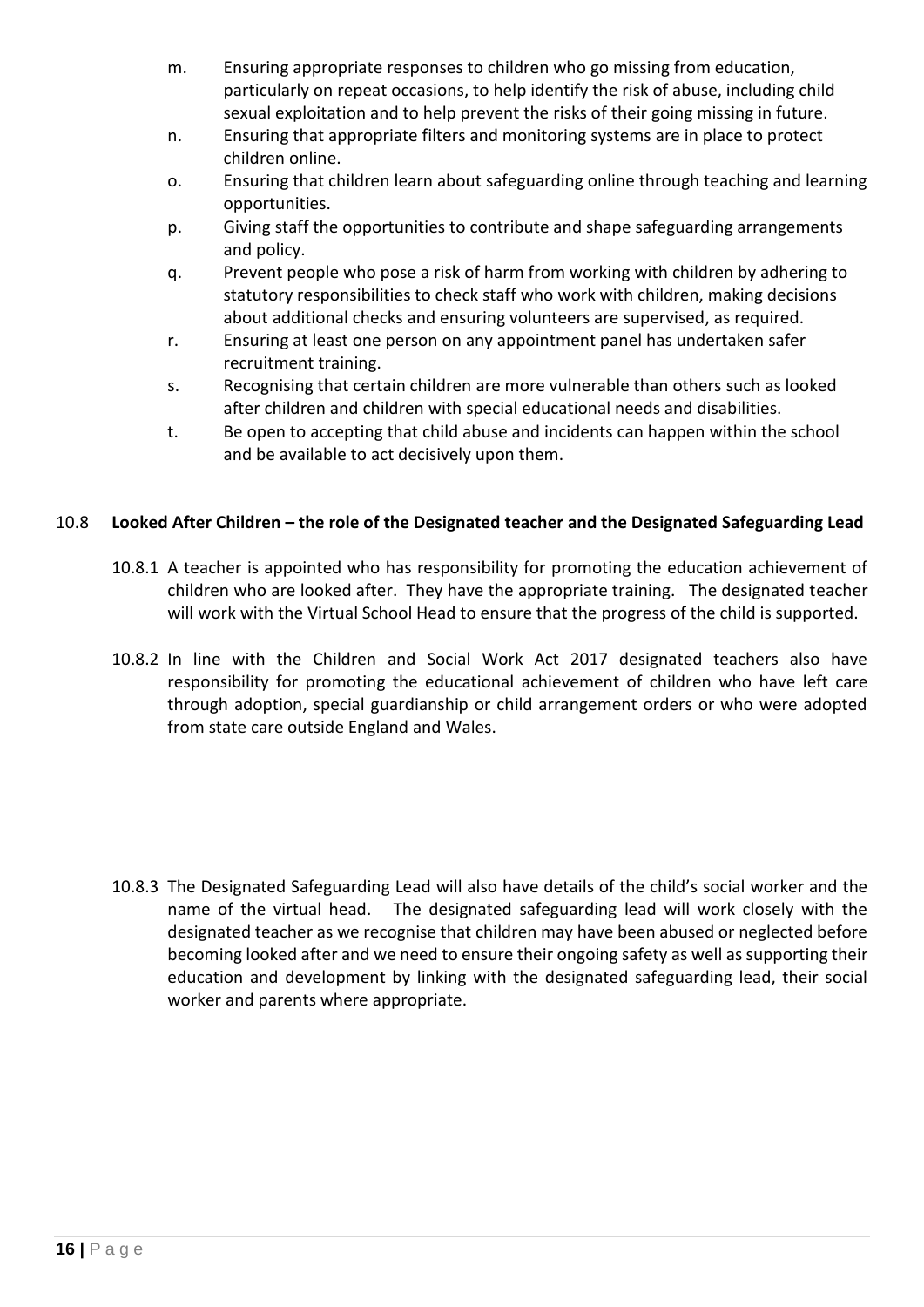### <span id="page-16-0"></span>Appendix 2 - Identifying concerns

- 10.9 All members of staff, volunteers and the designated governor for child protection will know how to identify pupils who may be being harmed and then how to respond to a pupil who discloses abuse, or where others raise concerns about them. Our staff will be familiar with procedures to be followed.
- 10.10 Staff understand that abuse, neglect and safeguarding issues are rarely standalone events covered by one definition and that in most cases multiple issues will overlap with each other.
- 10.11 Staff who regularly come into contact with children are aware of the DfE guidance **[What to do if](https://www.gov.uk/government/uploads/system/uploads/attachment_data/file/419604/What_to_do_if_you_re_worried_a_child_is_being_abused.pdf)  [you're Worried a Child is Being Abused](https://www.gov.uk/government/uploads/system/uploads/attachment_data/file/419604/What_to_do_if_you_re_worried_a_child_is_being_abused.pdf)**
- 10.12 Some of the following signs might be indicators of abuse or neglect:
	- a. Children whose behaviour changes they may become aggressive, challenging, disruptive, withdrawn or clingy, or they might have difficulty sleeping or start wetting the bed;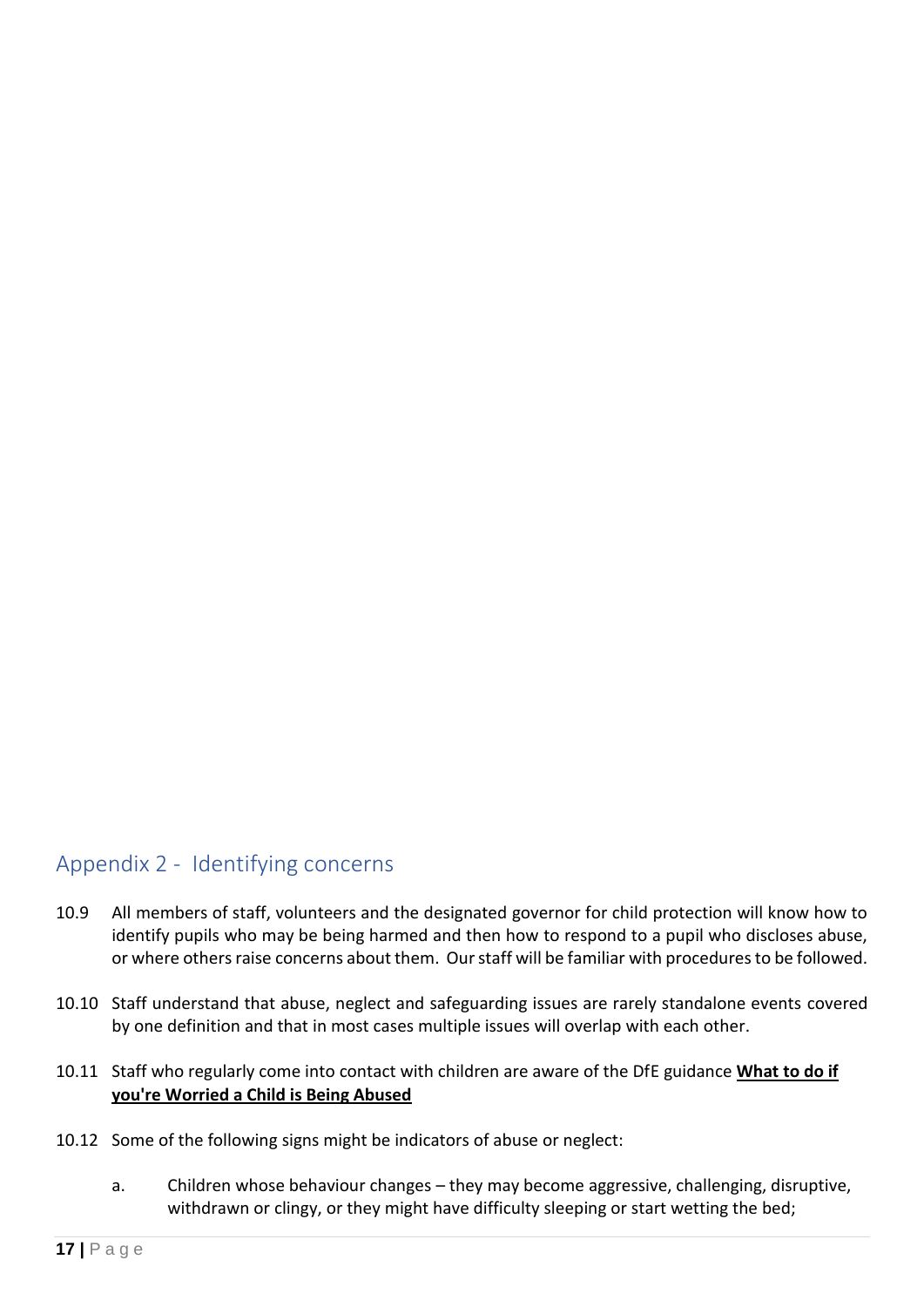- b. Children with clothes which are ill-fitting and/or dirty;
- c. Children with consistently poor hygiene;
- d. Children who make strong efforts to avoid specific family members or friends, without an obvious reason;
- e. Children who don't want to change clothes in front of others or participate in physical activities;
- f. Children who are having problems at school, for example, a sudden lack of concentration and learning or they appear to be tired and hungry;
- g. Children who talk about being left home alone, with inappropriate carers or with strangers;
- h. Children who reach developmental milestones, such as learning to speak or walk, late, with no medical reason;
- i. Children who are regularly missing from school or education;
- j. Children who are reluctant to go home after school;
- k. Children with poor school attendance and punctuality, or who are consistently late being picked up;
- l. Parents who are dismissive and non-responsive to practitioners' concerns;
- m. Parents who collect their children from school when drunk, or under the influence of drugs;
- n. Children who drink alcohol regularly from an early age;
- o. Children who are concerned for younger siblings without explaining why;
- p. Children who talk about running away; and
- q. Children who shy away from being touched or flinch at sudden movements.
- 10.13 The four categories of child abuse are as follows:
	- a. Physical Abuse
	- b. Emotional Abuse
	- c. Sexual Abuse, and
	- d. Neglect

11.0 **Physical Abuse -** a form of abuse that may involve hitting, shaking, throwing, poisoning, burning or scalding, drowning, suffocating or otherwise causing physical harm to a child. Physical harm may also be caused when a parent or carer fabricates the symptoms of, or deliberately induces, illness in a child.

*May be recognised by: Children with frequent injuries, injury such as bruising, bite marks, burns and scalds, fractures but also by aggressive behaviour. It may also be an indicator of concern where a parent gives an explanation inconsistent with the injury or gives several different explanations for the injury.*

12.0 **Emotional Abuse** - the persistent emotional maltreatment of a child such as to cause severe and adverse effects on the child's emotional development. It may involve conveying to a child that they are worthless or unloved, inadequate, or valued only insofar as they meet the needs of another person. It may include not giving the child opportunities to express their views, deliberately silencing them or 'making fun' of what they say or how they communicate. It may feature age or developmentally inappropriate expectations imposed on children. These may include interactions that are beyond a child's developmental capability as well as overprotection and limitation of exploration and learning,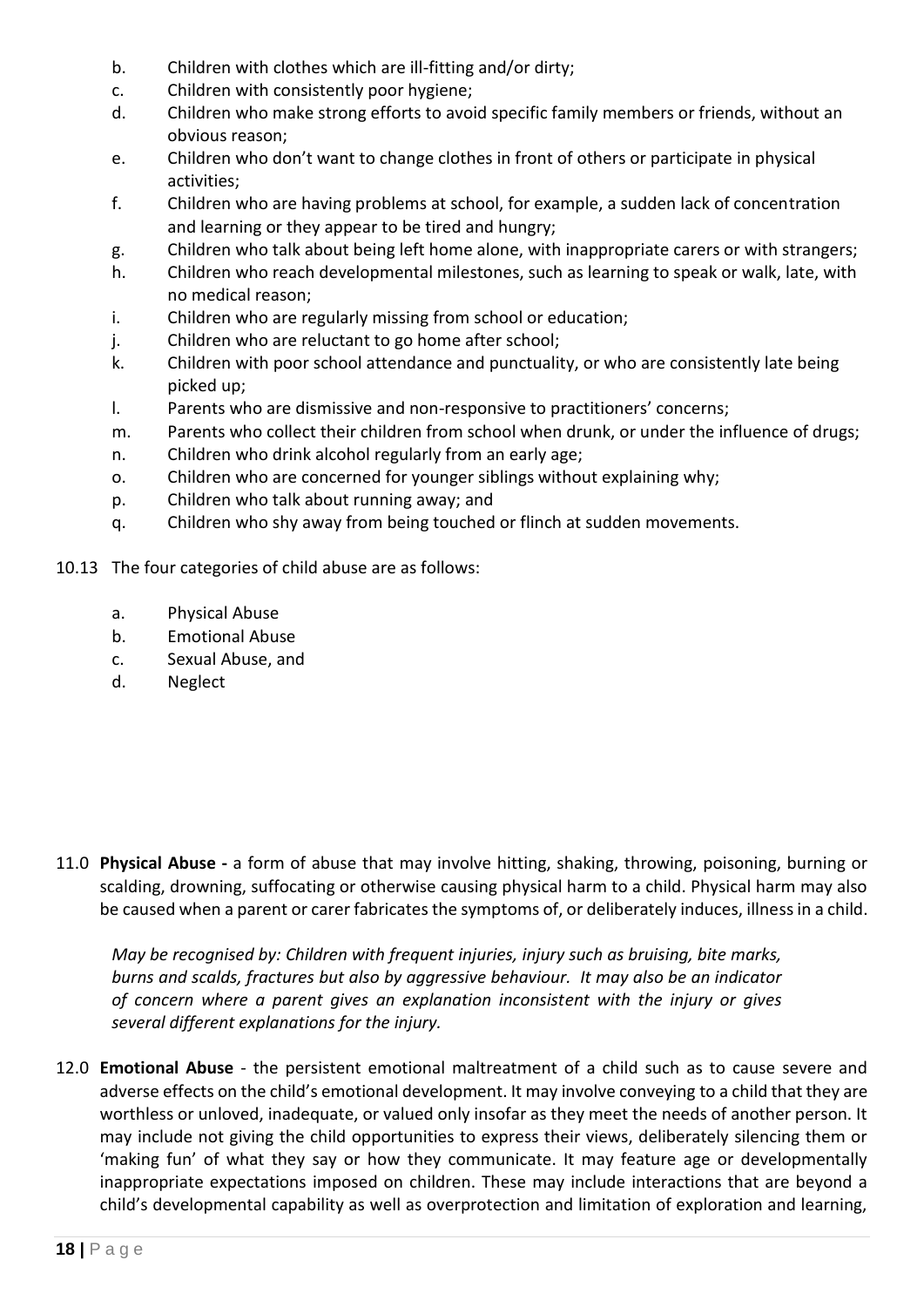or preventing the child participating in normal social interaction. It may involve seeing or hearing the ill-treatment of another.

12.1 It may involve serious bullying (including cyberbullying), causing children frequently to feel frightened or in danger, or the exploitation or corruption of children. Some level of emotional abuse is involved in all types of maltreatment of a child, although it may occur alone.

*May be recognised by: Developmental delay, attachment issues, aggressive behaviour, appeasing behaviour, watchfulness or stillness, low self-esteem, withdrawn or a loner, or having difficulty in forming relationships. Emotional abuse may be difficult to recognise as signs are usually behavioural rather than physical. Signs of emotional abuse may be associated or similar to other forms of abuse so presence of emotional abuse may indicate other abuse is prevalent as well.*

13.0 **Sexual Abuse -** involves forcing or enticing a child or young person to take part in sexual activities, not necessarily involving a high level of violence, whether or not the child is aware of what is happening. The activities may involve physical contact, including assault by penetration (for example rape or oral sex) or non-penetrative acts such as masturbation, kissing, rubbing and touching outside of clothing. They may also include non-contact activities, such as involving children in looking at, or in the production of, sexual images, watching sexual activities, encouraging children to behave in sexually inappropriate ways, or grooming a child in preparation for abuse. Sexual abuse can take place online, and technology can be used to facilitate offline abuse. Sexual abuse is not solely perpetrated by adult males. Women can also commit acts of sexual abuse, as can other children. The sexual abuse of children by other children is a specific safeguarding issue

*May be recognised by: Inappropriate sexualised conduct, age inappropriate sexualised play or conversation, sexually harmful behaviour – contact or non-contact, self-harm, eating disorders, continual, inappropriate or excessive masturbation, anxiousness or unwillingness to remove clothes – sports / PE etc, pain or itching in genital area, blood on underclothes, bruising in genital region and / or inner thighs etc.*

14.0 **Neglect -** the persistent failure to meet a child's basic physical and/or psychological needs, likely to result in the serious impairment of the child's health or development. Neglect may occur during pregnancy as a result of maternal substance abuse. Once a child is born, neglect may involve a parent or carer failing to: provide adequate food, clothing and shelter (including exclusion from home or abandonment); protect a child from physical and emotional harm or danger; ensure adequate supervision (including the use of inadequate care-givers); or ensure access to appropriate medical care or treatment. It may also include neglect of, or unresponsiveness to, a child's basic emotional needs.

*May be recognised by: Being constantly hungry; constantly tired; have a poor state of clothing; be emaciated; have untreated medical problems; be frequently late or have poor or non-attendance at school; have low self-esteem; display neurotic behaviour and/or have poor social relationships, have poor personal hygiene. A neglected child may also be apathetic, fail to thrive or be left with or in the care of adults under the influence of alcohol or drug misuse.*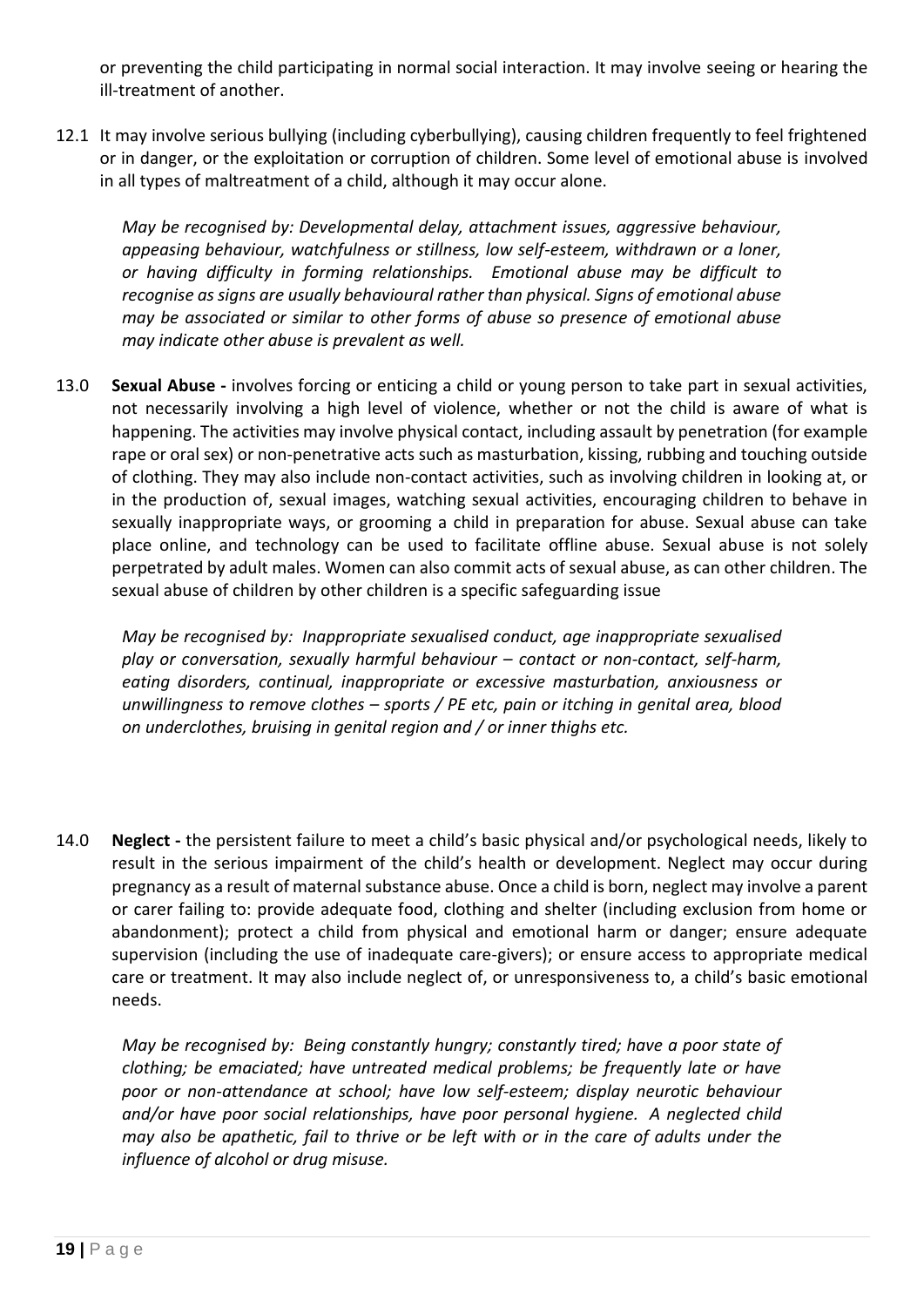- 15.0 **Children with Special Educational Needs -** we recognise that children with special educational needs (SEN) and or disabilities can face additional safeguarding challenges. Children with SEN and/or disabilities are especially vulnerable when identifying concerns due to their impaired capacity to resist or avoid abuse. They may have speech, language and communication needs, which may make it difficult to tell others what is happening.
- 15.1 This policy reflects the fact that additional barriers can exist when recognising abuse and neglect in this group of children which include:
	- a. assumptions that indicators of possible abuse such as behaviour, mood and injury relate to the child's disability without further exploration;
	- b. children with SEN and disabilities can be disproportionally impacted by things like bullyingwithout outwardly showing any signs; and
	- c. communication barriers and difficulties in overcoming these barriers.
- 16.0 **Serious violence -** All staff should be aware of indicators, which may signal that children are at risk from, or are involved in serious violent crime. These may include increased absence from school, a change in friendships or relationships with older individuals or groups, a significant decline in performance, signs of self-harm or a significant change in wellbeing, or signs of assault or unexplained injuries. Unexplained gifts or new possessions could also indicate that children have been approached by, or are involved with, individuals associated with criminal networks or gangs.
- 16.1 All staff should be aware of the associated risks and understand the measures in place to manage these. Further advice for schools can be found in the Home Office's 'Preventing youth violence and gang involvement' and 'Criminal exploitation of children and vulnerable adults: county lines' guidance.

#### 17.0 **Taking action where concerns are identified**

- 17.1 Our staff recognise the difference between concerns about a child and a child in immediate danger. If staff have concerns about a child, they will need to decide what action to take. Where possible, a discussion will take place with the designated safeguarding lead to agree a course of action.
- 17.2 Where there are concerns about children displaying sexually harmful behaviour reference will be made to the [Stop it Now](https://www.stopitnow.org.uk/concerned-about-a-child-or-young-persons-sexual-behaviour/how-to-tell-if-a-childs-sexual-behaviour-is-age-appropriate/) Sexual Behaviours Traffic Light Tool, How to tell if a child's sexual behaviour is age appropriate or the [Brook Traffic Light tool](https://schoolsnet.derbyshire.gov.uk/site-elements/documents/keeping-children-safe-in-education/emerging-school-safeguarding-themes/appendix-b-brook-traffic-light-tool.pdf) in order to determine whether a behaviour might be normal in terms of a child's development. The school will evidence in the pupil file when the tool has been used and the conclusions drawn. This assessment will be kept under review. If after using these resources a concern remains or support is required to reach a judgement on further action MASH will be contacted.
- 17.3 If a child is in immediate danger or risk of harm a referral will be made immediately to the Multi-Agency Safeguarding Hub (or equivalent) and/or the Police immediately. In this case, a referral will be made by the member of staff if required, with the designated safeguarding lead being informed of the referral.
- 17.4 Our staff recognise that children are vulnerable to abuse by their peers. Such abuse will be taken seriously by staff and will not be dismissed.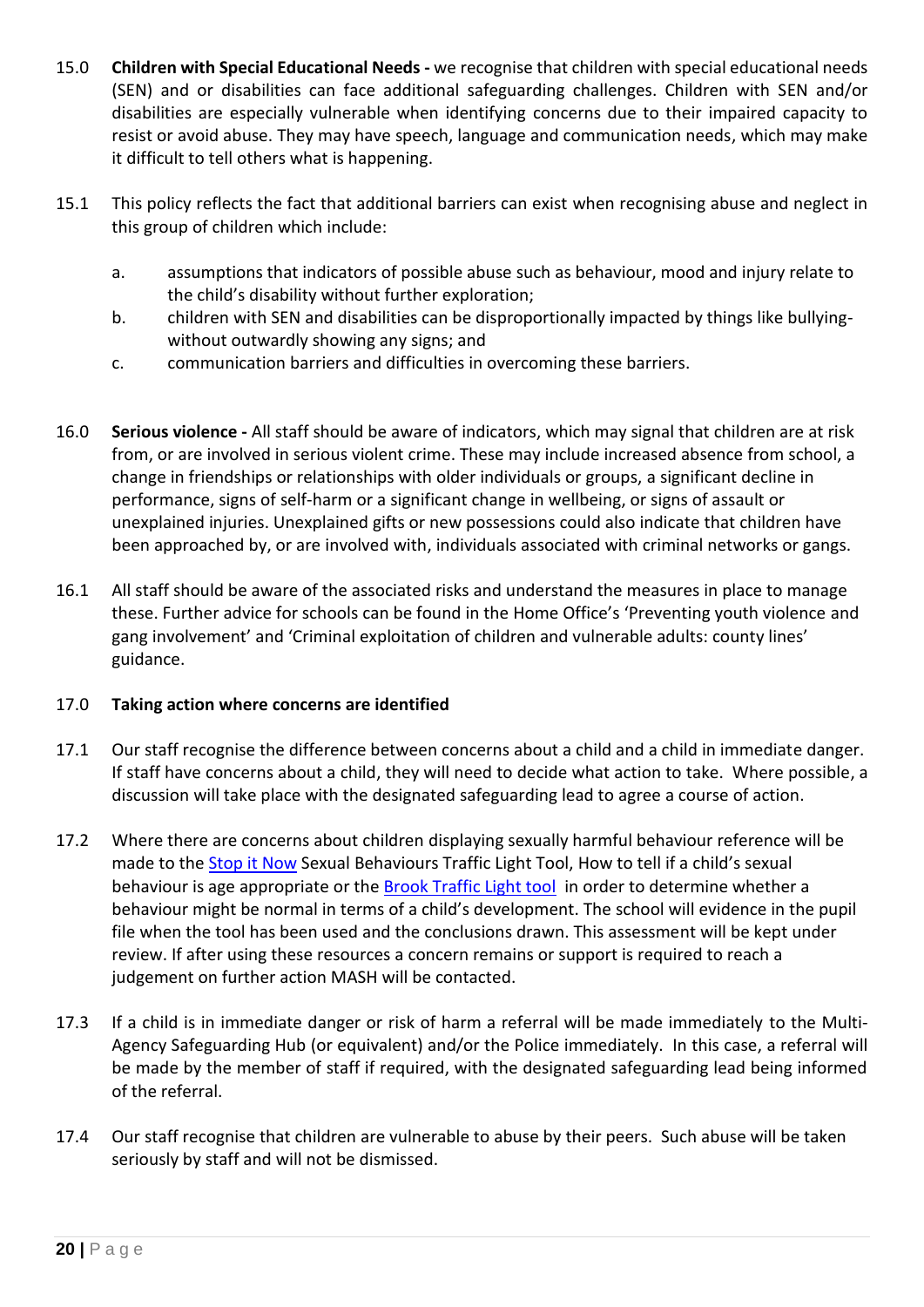- 17.5 If a child chooses to tell a member of staff about alleged abuse, there are a number of actions that staff will undertake to support the child:
	- a. The key facts will be established in language that the child understands and the child's words will be used in clarifying/expanding what has been said.
	- b. No promises will be made to the child, e.g. to keep secrets.
	- c. Staff will stay calm and be available to listen.
	- d. Staff will actively listen with the utmost care to what the child is saying.
	- e. Where questions are asked, this should be done without pressurising and only using open questions:
		- Leading questions should be avoided as much as possible.
		- Questioning should not be extensive or repetitive.
	- f. Staff will not put words in the child's mouth but will subsequently note the main points carefully.
	- g. A full written/electronic record will be kept by the staff duly signed and dated, including the time the conversation with the child took place, outline what was factually said, comment on the child's body language, etc as soon as possible after the disclosure
	- h. It is not appropriate for staff to make children write statements about abuse that may have happened to them or get them to sign the staff record.
	- i. Staff will reassure all children and let them know that they were right to inform them and inform the child that this information will now have to be passed on.
	- j. The designated safeguarding lead will be informed immediately unless the disclosure has been made to them.
	- k. If there is an online element to the abuse then staff should not view or forward any indecent images and refer to an UKCCIS sexting advice.
	- l. Information should be shared with Children's Social Care without delay, either to the child's own social worker or to the MASH (Multi Agency Safeguarding Hub) or equivalent. Children's Social Care will liaise with the police where required which will ensure an appropriate police officer response rather than a uniformed response.
	- m. The Police would only therefore be contacted directly in an emergency. NSPCC- When to call [the Police](https://www.npcc.police.uk/documents/Children%20and%20Young%20people/When%20to%20call%20the%20police%20guidance%20for%20schools%20and%20colleges.pdf) should help designated safeguarding leads understand when they should consider calling the police and what to expect when they do.

**Staff will never attempt to carry out an investigation of suspected abuse by interviewing the child or any others involved, especially if a criminal act is thought to have occurred. The only people who should investigate child abuse and harm are Social Care, Police or the NSPCC.**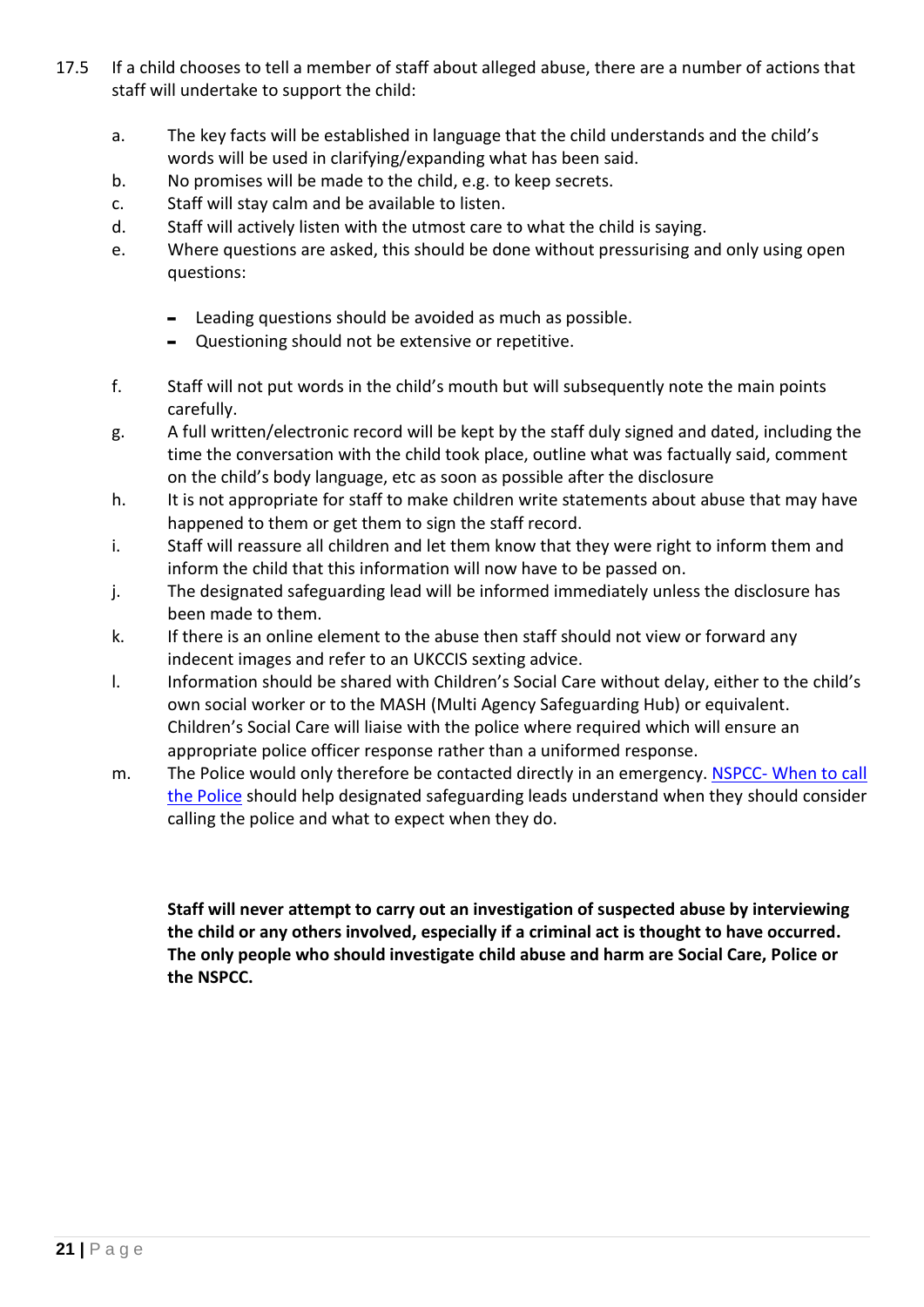### <span id="page-21-0"></span>Appendix 3 - confidentiality

- 18.0 We recognise that all matters relating to child protection are confidential; however, a member of staff must never guarantee confidentiality to children; children will not be given promises that any information about an allegation will not be shared.
- 18.1 Where there is a child protection concern it will be passed immediately to the designated safeguarding lead. When a child is in immediate danger Children's Social Care/Police will be contacted.
- 18.2 The Head teacher or Designated Safeguarding Lead will disclose personal information about a pupil to other members of staff, including the level of involvement of other agencies, only on a 'need to know' basis.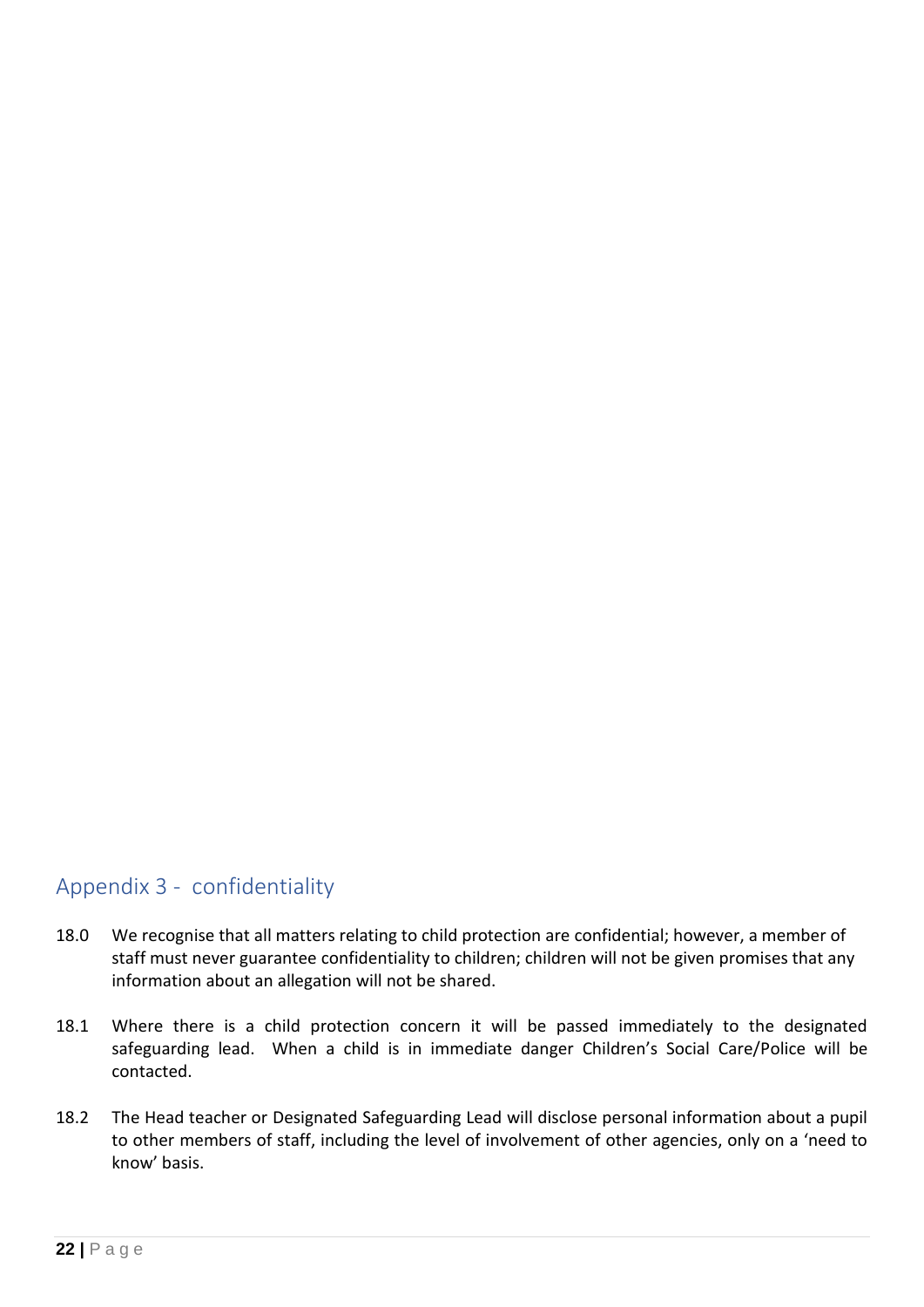- 18.3 All staff are aware that they have a professional responsibility to share information with other agencies in order to safeguard children
- 18.4 Schools will ensure relevant staff have due regard to the data protection principles, which allow them to share personal information, as provided for in the Data Protection Act 2018 and the GDPR. Relevant staff will also be confident of the processing conditions under the Data Protection Act 2018 and the GDPR which allows them to store and share information for safeguarding purposes, including information which is sensitive and personal, and should be treated as 'special category personal data'.
- 18.5 Schools should not under the GDPR as supplemented by the Data Protection Act 2018 provide pupils' education data where the serious harm test under that legislation is met. Therefore, in a situation where a child is in a refuge, this could mean that schools can withhold data under the GDPR; they should do so where the serious harm test is satisfied.
- 18.6 Further details on information sharing can be found:
	- a. in Chapter one of [Working Together to Safeguard Children,](https://assets.publishing.service.gov.uk/government/uploads/system/uploads/attachment_data/file/942454/Working_together_to_safeguard_children_inter_agency_guidance.pdf) which includes a myth-busting guide to information sharing
	- b. at [Information sharing: advice for practitioners](https://assets.publishing.service.gov.uk/government/uploads/system/uploads/attachment_data/file/721581/Information_sharing_advice_practitioners_safeguarding_services.pdf) providing Safeguarding Services to Children, Young People, Parents and Carers. The seven golden rules for sharing information will be especially useful.
	- c. at The Information Commissioner's Office (ICO), which includes ICO GDPR FAQs and guidance from the department [Guide to the UK General Data Protection Regulations ICO](https://ico.org.uk/for-organisations/guide-to-data-protection/guide-to-the-general-data-protection-regulation-gdpr/)
	- d. in [Data Protection: a toolkit for schools](https://assets.publishing.service.gov.uk/government/uploads/system/uploads/attachment_data/file/747620/Data_Protection_Toolkit_for_Schools_OpenBeta.pdf) Guidance to support schools with data protection activity, including compliance with the GDPR.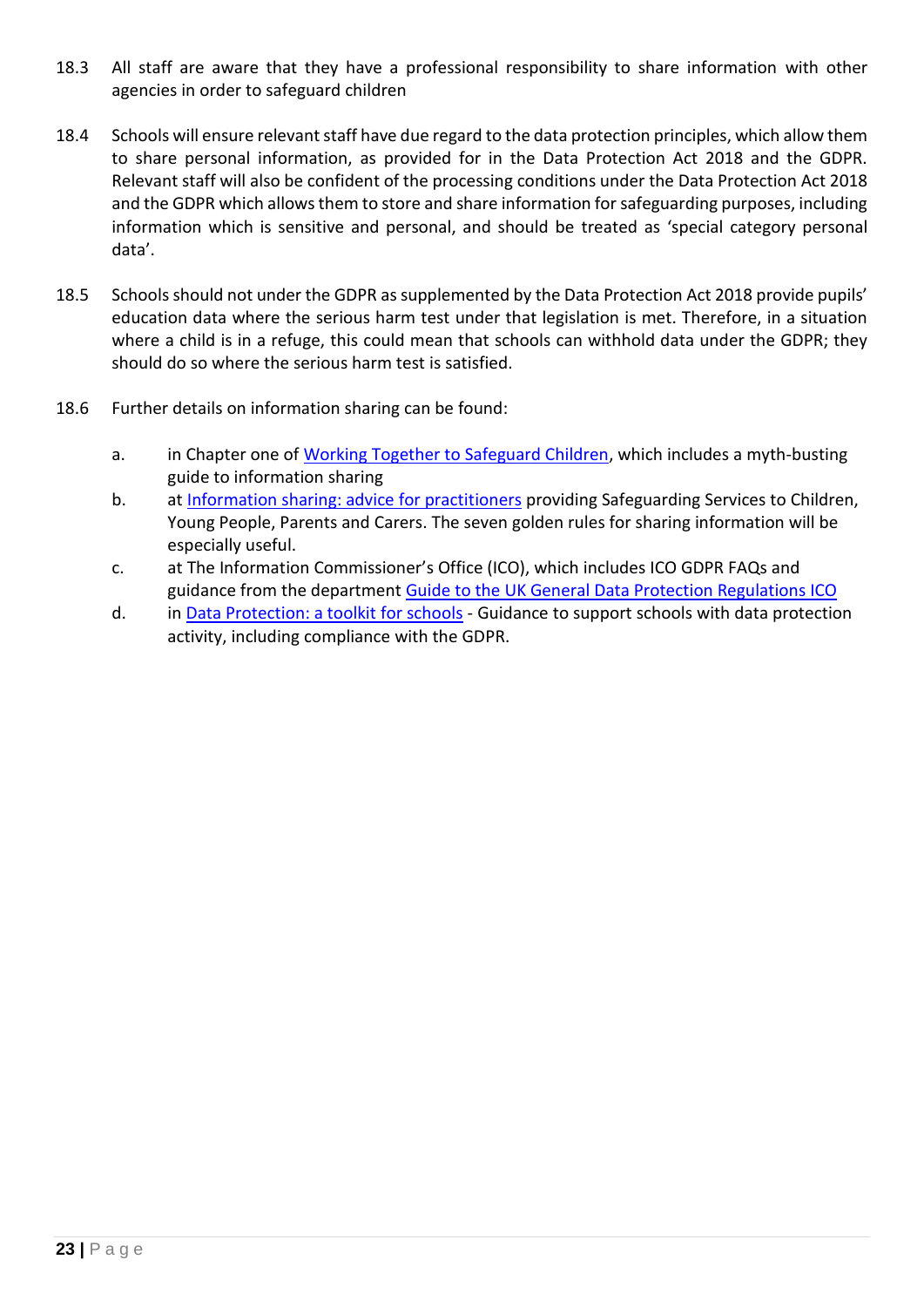#### <span id="page-23-0"></span>**19.0 Responsibilities**

- 19.1 The Principal/Head Teacher and Chair of Governors are responsible for implementing this guidance and managing visitors to their school. All staff have a responsibility to ensure that visitors to their school are properly welcomed and managed safely within school.
- 19.2 All staff will be made aware of this guidance and that it applies to all visitors equally, including VIPs.

#### 20.0 **Types of visitor**

- 20.1 There are a number of different types of legitimate visitors to a school.
	- a. Visitors who attend the school in connection with children and who have a professional role i.e. social workers, educational psychologist, SEND officers, targeted support workers or health related professionals.
	- b. Visitors attending to work with children in roles such as peripatetic tutors, sports coaches
	- c. Visitors who attend the school in connection with the building, grounds or equipment i.e. builders, contractors, maintenance staff or IT workers
	- d. VIPs Very Important People
	- e. Other legitimate visitors i.e. parents, school governors, Trustees
- 20.2 Visits should be planned to ensure they run smoothly, taking into account the need to safeguard both children, the reputation of the school and the visitor. Where appropriate, risk assessments should be undertaken.

#### 21.0 **Procedures for ALL visitors**

- a. Wherever possible, visits to schools should be pre-arranged
- b. All visitors must report to reception first and not enter a school via any other entrance
- c. At reception, all visitors should explain the purpose of their visit and who has invited them.
- d. All Local Authority staff should show their photo ID card.
- e. All visitors will be asked to sign the visitors' record book. If the visitor is part of a large group of visitors a separate register may be utilised
- f. A visitor's badge should be worn and displayed prominently.
- g. Visitors should wait in the reception area until they are met by an appropriate member of staff to be escorted to their destination.
- h. All visitors should be accompanied by a member of staff. Visitors should not be alone with pupils/children unless this is a legitimate part of their role for example a social worker seeing a child and the relevant school has assured itself that the visitor has had the appropriate DBS check (or the visitor's employers have confirmed that their staff have appropriate checks).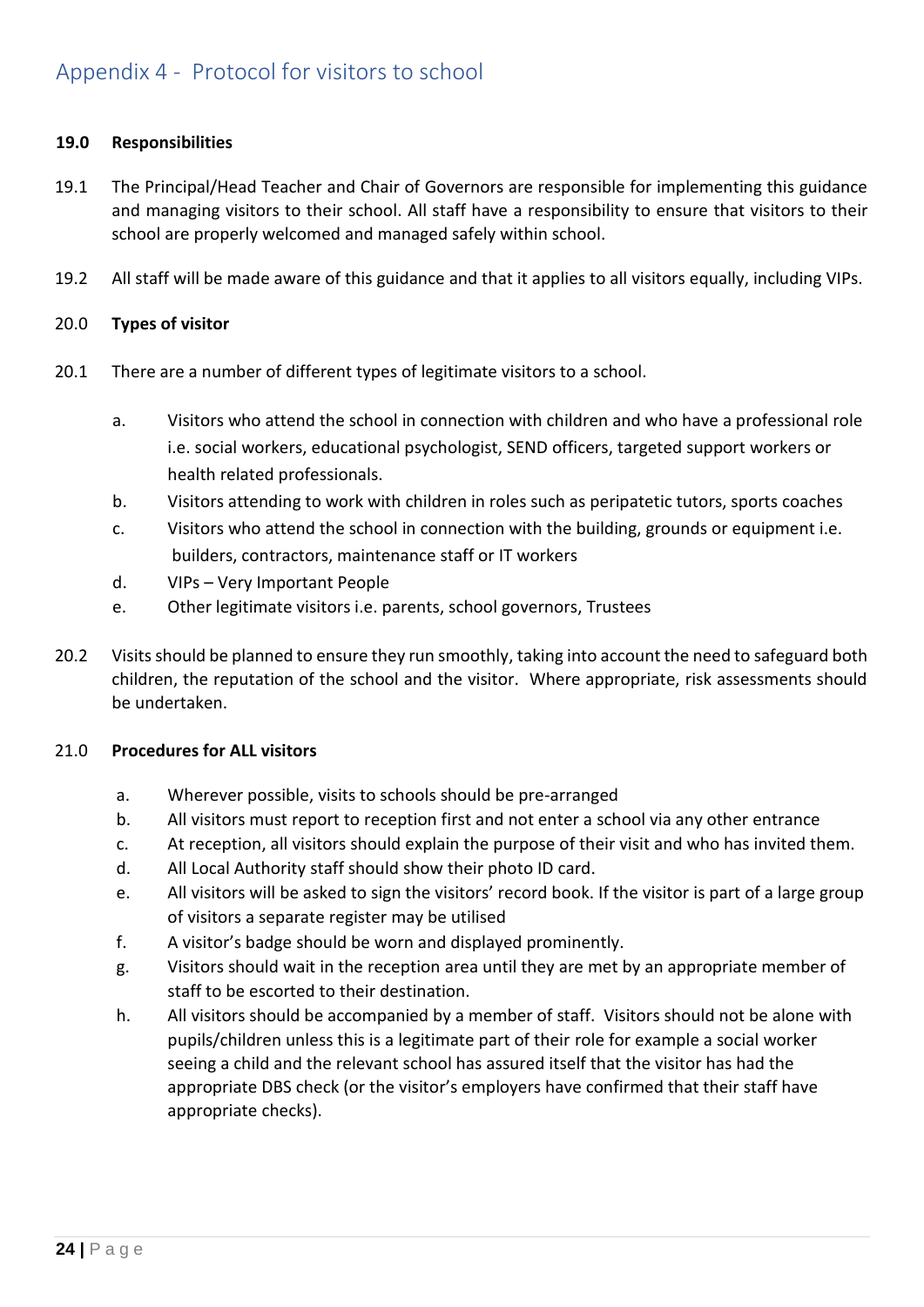- i. On departing the school, visitors should leave via reception, sign out of the building, return their visitor badge and be seen to leave the premises. School reception staff should check the 'in – out' records regularly to monitor compliance with these procedures.
- j. The Head Teacher or Designated Safeguarding Lead (DSL) along with the nominated Safeguarding Governor should also monitor compliance with the agreed specified visitor's procedures. Should any shortfalls be found these should be addressed as a matter of urgency, to ensure children and visitors to the schools are kept safe.
- j. All EMET staff, including Trustees, who are wearing their EMET photo ID are not required to wear a visitor's badge nor sign in, unless this is required for a school's fire procedures**.**

#### 22.0 **Special categories of visitor**

### 22.1 **VIPs**

A VIP is usually an external visitor of importance or influence who commands special treatment.

- a. Royalty and Royal Representatives
- b. Government (Members of Parliament, including government ministers and politicians)
- c. Diplomats and Senior Public Servants
- d. Chairpersons/ Chief Executives Officers of major companies and organisations
- e. Senior Officers from Charitable Trusts
- f. Religious leaders
- g. Civic and local community leaders
- h. Notable academics, Olympians, Authors, high profile prize winners and those with celebrity status in particular fields such as sport, music, the arts, media including celebrities and who are likely to inspire others.

#### 22.2 **Important considerations for VIP visits**

An invitation to a VIP should be made in advance with sufficient time to enable appropriate planning for a safe and successful visit, recognising how the visit will be hosted and importantly who will be escorting and supervising the visitor at all times.

In general terms VIPs should be treated in a very similar way to any other visitor but a degree of common sense should prevail. Members of their entourage must follow normal procedures.

All VIPs and any entourage should be accompanied at all times by a member of staff.

### 22.3 **Local Authority, Trustees and EMET Staff**

Local Authority, Trustees and EMET staff who visit schools and who have unsupervised contact with children will have had an appropriate DBS check conducted by their employing service. Schools will of course, need to see identification from visitors to confirm that they do indeed work for the Local Authority or EMET. All Local Authority and EMET staff visiting schools carry photo identification.

#### 22.4 **Staff from other MAT schools**

A member of staff from a MAT school wearing an EMET badge and lanyard has access to a school without signing in unless this is required for a school's fire procedures.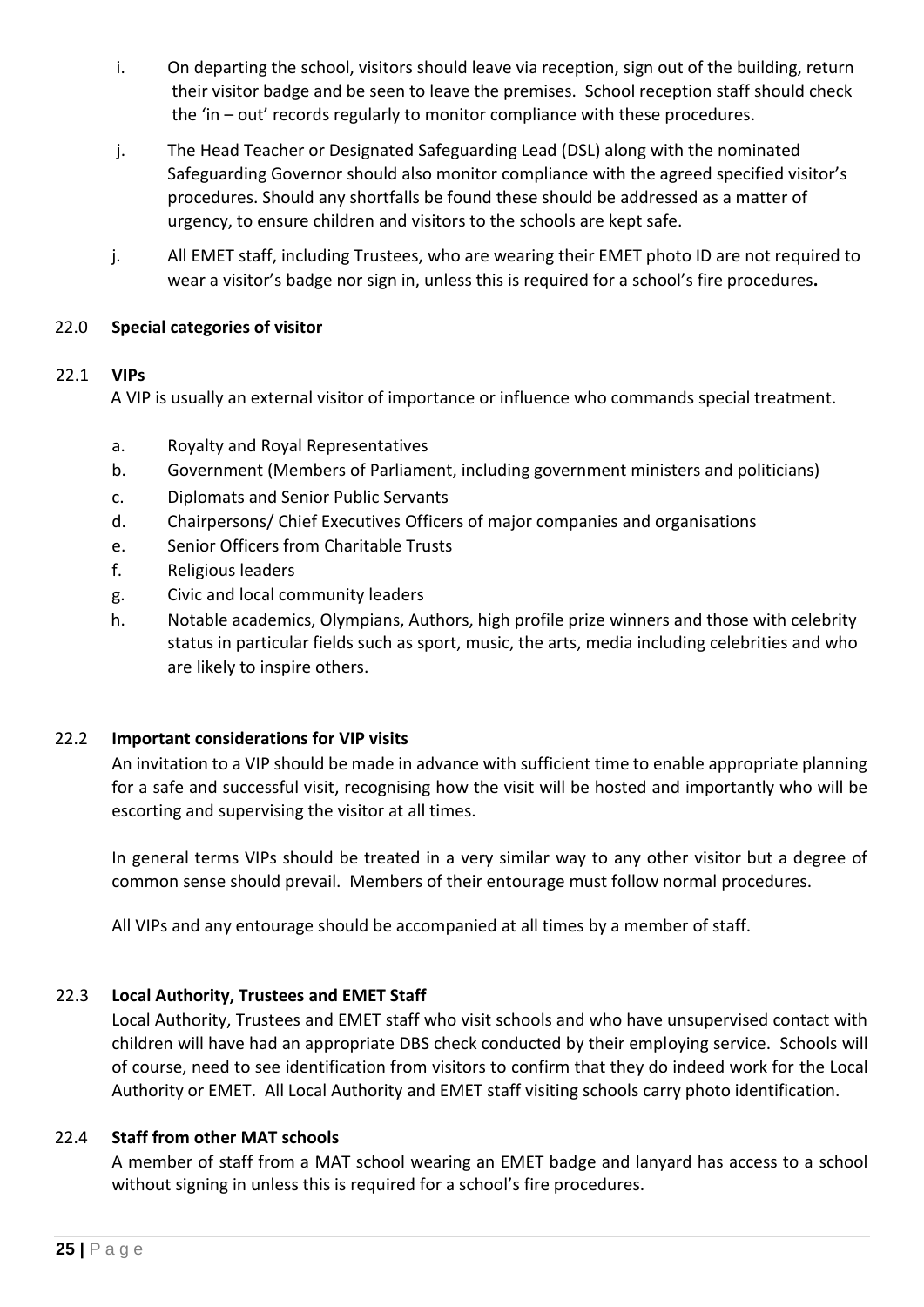#### 22.5 **Staff from other agencies**

The same requirement as above applies. If a school has 'written notification' from an agency that their staff have a DBS 'Enhanced with barred list information' check, then it is not necessary for the visitor to produce individual evidence of their DBS check before being granted unsupervised contact with children.

#### 22.6 **Candidates for interview**

For those candidates currently working in a school, a small amount of time to see the school unescorted by a member of staff is appropriate. Candidates who do not fall into this category must be escorted by a member of staff.

#### 22.6 **Contractors**

The statutory guidance says:

"Schools and colleges should ensure that any contractor, or any employee of the contractor, who is to work at the school or college has been subject to the appropriate level of DBS check. Contractors engaging in regulated activity will require an enhanced DBS certificate (including barred list information). For all other contractors who are not engaging in regulated activity, but whose work provides them with an opportunity for regular contact with children, an enhanced DBS check (not including barred list information) will be required. In considering whether the contact is regular, it is irrelevant whether the contractor works on a single site or across a number of sites.

Under no circumstances should a contractor in respect of whom no checks have been obtained be allowed to work unsupervised, or engage in regulated activity. Schools and colleges are responsible for determining the appropriate level of supervision depending on the circumstances.

If an individual working at a school or college is self-employed, the school or college should consider obtaining the DBS check, as self-employed people are not able to make an application directly to the DBS on their own account.

Schools and colleges should always check the identity of contractors and their staff on arrival at the school or college". *(Keeping Children Safe in Education DfE 2021)*

For building or maintenance contractors schools should establish a formal agreement regarding access to specific areas of the building. For many building projects physical separation – fencing off the work areas will provide additional safeguards. Any DBS checks required should be completed before the contractor begins work in school.

#### 22.7 **Trainee teachers**

The statutory guidance says:

"Where trainee teachers are fee-funded, it is the responsibility of the initial teacher training provider to carry out the necessary checks. Schools and colleges should obtain written confirmation from the provider that it has carried out all pre-appointment checks that the school or college would otherwise be required to perform, and that the trainee has been judged by the provider to be suitable to work with children. There is no requirement for the school to record details of fee-funded trainees on the single central record."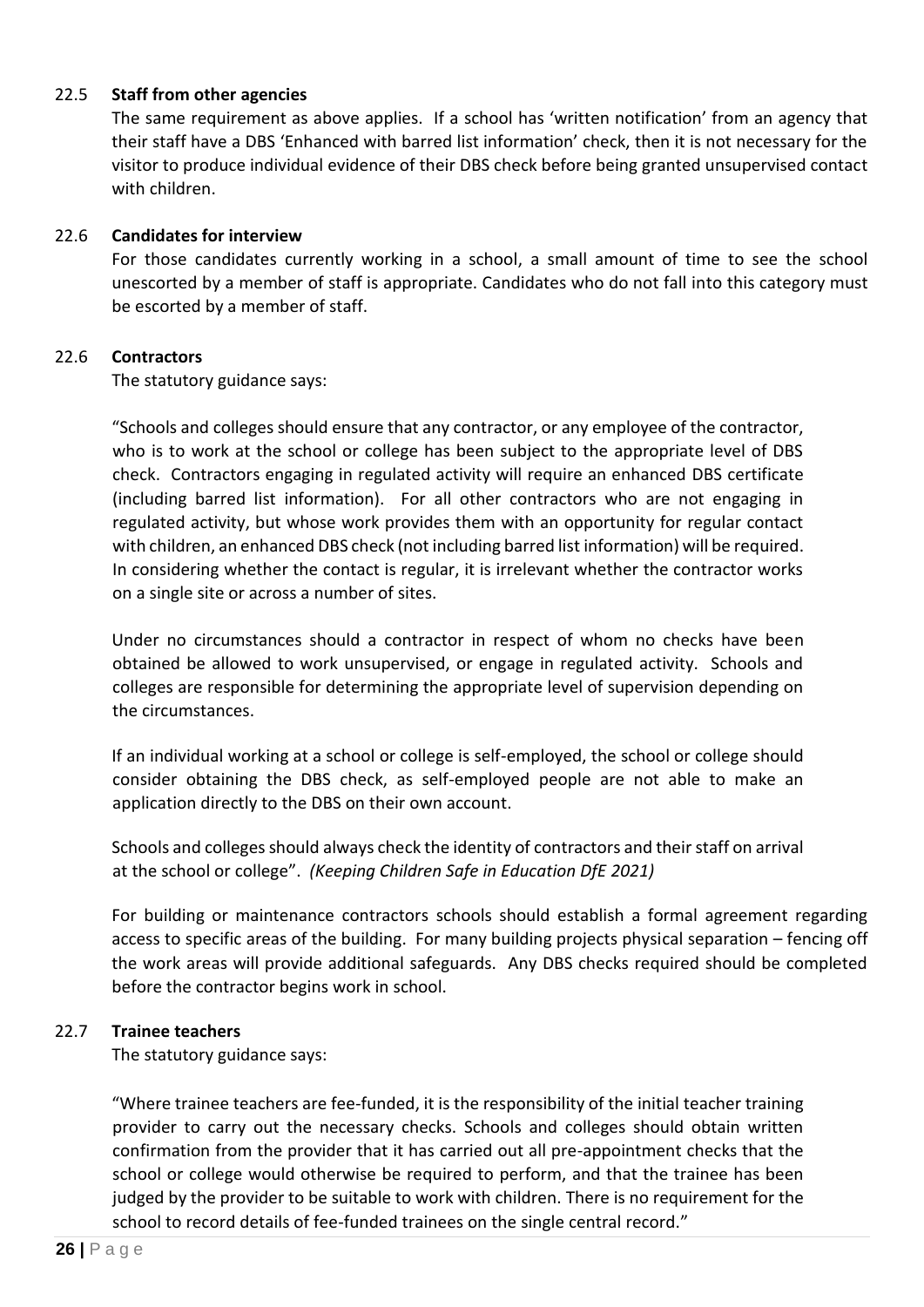As with other visitors who have been checked by an external organisation, the school should have 'written notification' that appropriate checks have been made.

If tutors of trainee teachers do not have unsupervised contact with children, they will not require a DBS check. If they do have such contact, then it will be the responsibility of their institution to undertake the check and inform the school that appropriate checks have been made.

#### 22.8 **Governors**

Governors should follow the same procedures as other visitors when coming into school. If they are to have unsupervised contact with children, they will require the appropriate DBS checks.

#### 22.9 **Parents and relatives**

Keeping Children Safe in Education (2021) says that schools do not have the power to request DBS checks and barred list checks, or ask to see DBS certificates, for visitors such as children's relatives or other visitors attending, for example, a sports day. In these circumstances, staff will use their professional judgment about the need to escort or supervise visitors.

### 22.10 **Ofsted**

Ofsted provide each local authority with written confirmation that all Ofsted staff who visit schools have been through a DBS 'Enhanced with barred list information' check. They also confirm that all approved additional inspectors have also been through a DBS 'Enhanced with barred list information' check. Ofsted provide a list of all approved additional inspectors at:

[Ofsted Inspectors: lists](https://www.gov.uk/government/publications/ofsted-inspectors-list) – GOV.UK (www.gov.uk)

Our schools will regard this note as constituting 'written notification' that Ofsted staff have been subject to relevant checks, as local authorities hold 'written notification' from Ofsted.

#### 22.11 **Raising awareness of visitor safety with children**

Pupils should be reminded on a regular basis and especially prior to any VIP or celebrity visits that they should remain with a staff member and not wander off/ leave to an area which unsupervised by a member of staff. They should also be reminded of any other relevant actions identified by a risk assessment relating to the visit.

#### 22.12 **Concerns related to a visitor**

Pupils, staff and parents should be made aware of who they should report concerns to or go to for help and advice if they have concerns about a visitor. This would be any teacher in the first instance, who should then report the concerns to the designated person for safeguarding.

Any issues regarding the suitability of visitors to a school will be noted by the designated person for safeguarding and promptly brought to the attention of the Principal/Head Teacher. If the behaviour of a visitor causes safeguarding concerns, the designated person for safeguarding will contact their Local Authority Safeguarding Partner for advice.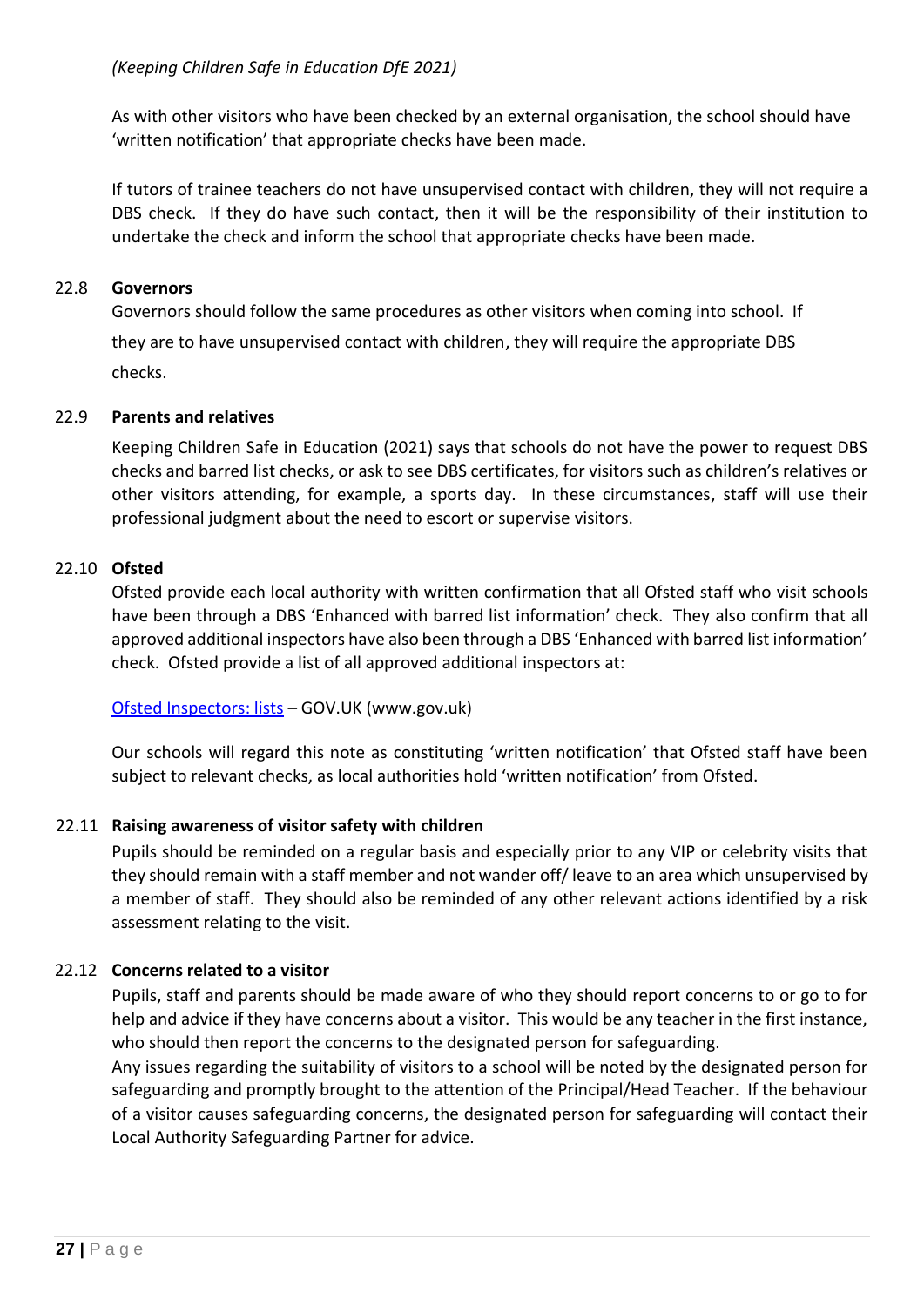#### 22.13 **Unknown, uninvited or malicious visitors to the school**

Any visitor to a school site who is not wearing an identity badge should be challenged politely by staff and escorted to reception to sign the visitor's book and be issued with an identity badge. Failure to comply should result in them being asked to leave the site and the Principal/Head Teacher or other senior person informed. In extreme circumstances or if the person refuses to leave, the police could be called and the school's appropriate emergency plan invoked.

#### 22.14 **Monitoring and Evaluation**

<span id="page-27-0"></span>Schools will regularly monitor and evaluate the implementation of this policy and its effectiveness. T The responsibility for this will lie with the Designated Person for Safeguarding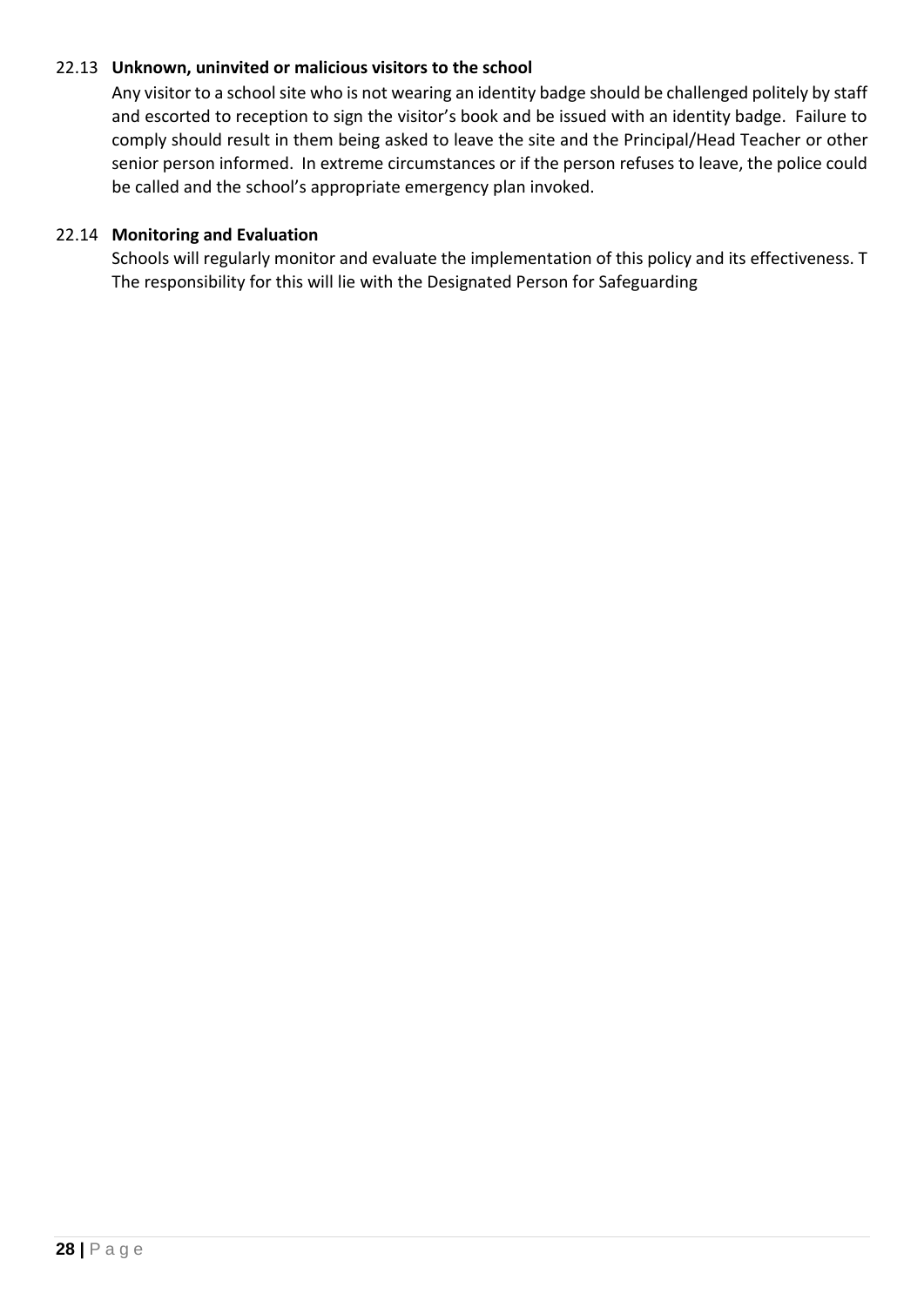### Appendix 5 - Prevent Strategy

The Prevent Duty is the duty in the Counter-Terrorism and Security Act 2015 on specified authorities, in the exercise of their functions, to have due regard to the need to prevent people from being drawn into terrorism.

#### 23.0 **Definitions (Keeping Children Safe in Education 2021)**

- 23.1 **Extremism** is the vocal or active opposition to our fundamental values, including democracy, the rule of law, individual liberty and the mutual respect and tolerance of different faiths and beliefs. This also includes calling for the death of members of the armed forces.
- 23.2 **Radicalisation** refers to the process by which a person comes to support terrorism and extremist ideologies associated with terrorist groups.
- 23.3 **Terrorism** is an action that endangers or causes serious violence to a person/people; causes serious damage to property; or seriously interferes or disrupts an electronic system. The use or threat must be designed to influence the government or to intimidate the public and is made for the purpose of advancing a political, religious or ideological cause.
	- 23.4.1 The Trust deplores terrorism of every kind and of any radical ideology. We will do anything we can to protect our pupils from the threat of terrorism and we will not tolerate extremism in our schools. As is our responsibility under law, we will do our utmost to safeguard our pupils from being drawn into extremism and terrorism.
	- 23.4.2 We support and adhere to the latest guidance from the Department for Education which requires schools to actively promote fundamental British Values and to ensure that pupils are encouraged to regard people of all faiths, races and cultures with respect and tolerance.

#### 24.0 **Risk Assessment**

- 24.1 The statutory guidance makes clear that schools are expected to assess the risk of children being drawn into terrorism, including support for extremist ideas that are part of terrorist ideology. This means being able to demonstrate both a general understanding of the risks affecting children and young people in the area and a specific understanding of how to identify individual children who may be at risk of radicalisation and what to do to support them.
- 24.2 We appreciate that schools are in an important position to identify risks within a given local context and that it is important that schools understand these risks so that they can respond in an appropriate and proportionate way. In exercising our specific duty under Prevent we seek to protect children and young people from being drawn into, and against, the messages of all violent extremism. This includes and is not restricted to Daesh, AQ, Far Right, Neo Nazi, White Supremacist ideology, Irish Nationalist and Loyalist paramilitary groups and extremist Animal Rights risk.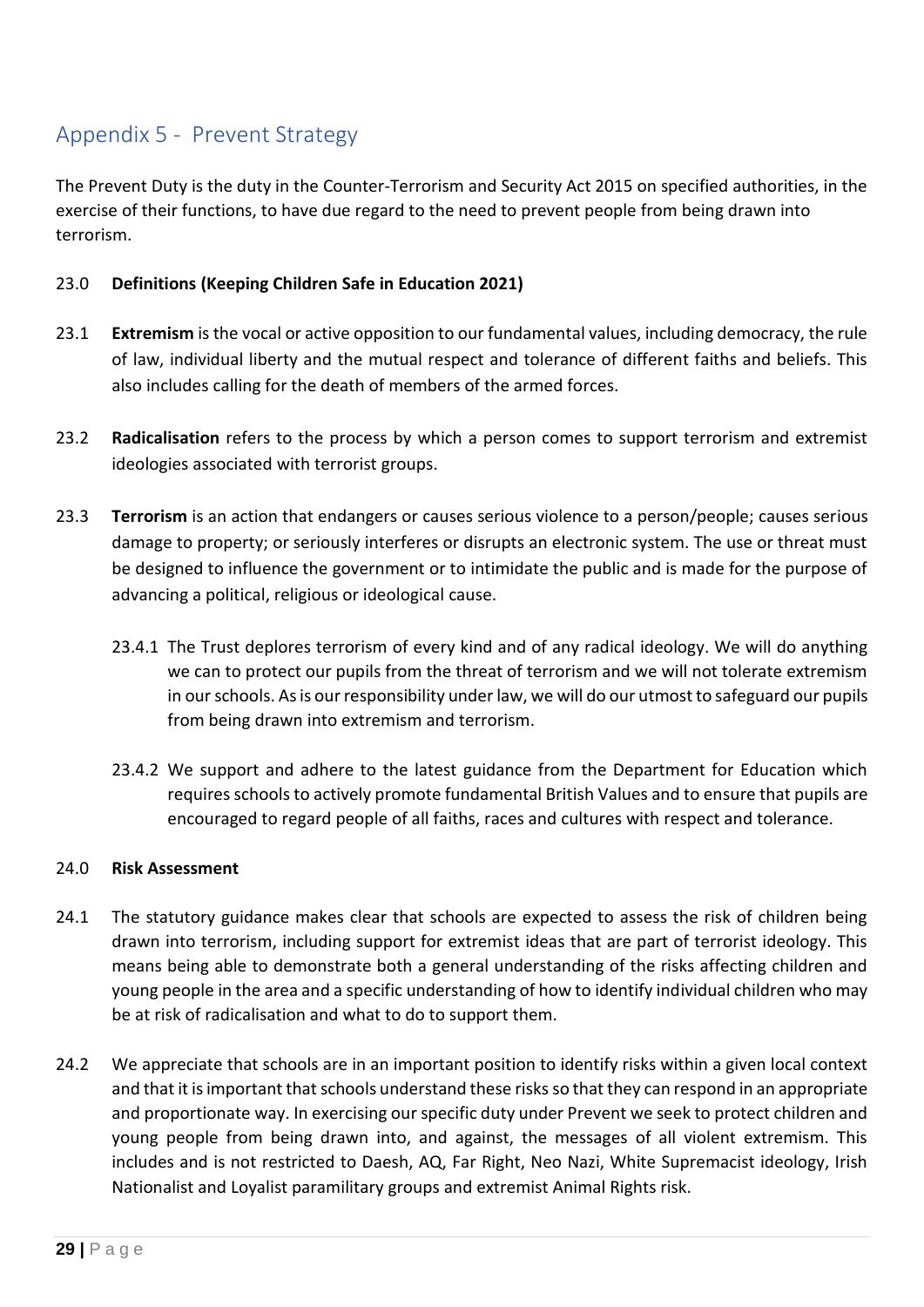- 24.3 There is no single way of identifying an individual who is likely to be susceptible to a terrorist ideology. As with managing other safeguarding risks, staff should be alert to changes in children's behaviour which could indicate that they may be in need of help or protection. Children at risk of radicalisation may display different signs or seek to hide their views. School staff should use their professional judgement in identifying children who might be at risk of radicalisation and act proportionately. The Prevent duty does not require teachers to carry out unnecessary intrusion into family life but as with any other safeguarding risk, they must take action when they observe behaviour of concern.
- 24.4 Furthermore, the Trust is aware that young people can be exposed to extremist influences or prejudiced views from an early age, which emanate from a variety of sources and media, including via the internet and at times pupils may themselves reflect or display views that may be discriminatory, prejudiced or extremist, including using derogatory language. As part of whole schools' online safety programmes, we highlight the potential risks pupils may face in relation to online radicalisation and encourage students to report any concerns they may have for themselves or other students.

#### 25.0 **Working in Partnership**

25.1 When it is appropriate, a school will make a referral to the Channel programme. Channel is a programme which focuses on providing support at an early stage to people who are identified as being vulnerable to being drawn into terrorism. It provides a mechanism for schools to make referrals if they are concerned that an individual might be vulnerable to radicalisation. An individual's engagement with the programme is entirely voluntary at all stages. Contact will be made with parents/carers.

#### 26.0 **Staff Training**

26.1 In addition to whole school training on safeguarding, which will include training on extremism and radicalisation and its safeguarding implications, each school works closely with the Prevent team and provides additional WRAP (Workshop to Raise Awareness of Prevent) training to staff.

#### 27.0 **Building children's resilience to radicalisation**

- 27.1 Our schools can build pupils' resilience to radicalisation by providing a safe environment for debating controversial issues and helping them to understand how they can influence and participate in decision-making. Schools are already expected to promote the spiritual, moral, social and cultural development of pupils and, within this, fundamental British values.
- 27.2 Personal, Social and Health Education (PSHE), or our schools' alternative programme, is an effective way of providing pupils with time to explore sensitive or controversial issues, and equipping them with the knowledge and skills to understand and manage difficult situations. This subject is used in our schools to teach pupils to recognise and manage risk, make safer choices, and recognise when pressure from others threatens their personal safety and wellbeing. They can also develop effective ways of resisting pressures, including knowing when, where and how to get help. Each school encourages pupils to develop positive character traits through PSHE, such as resilience, determination, self-esteem, and confidence.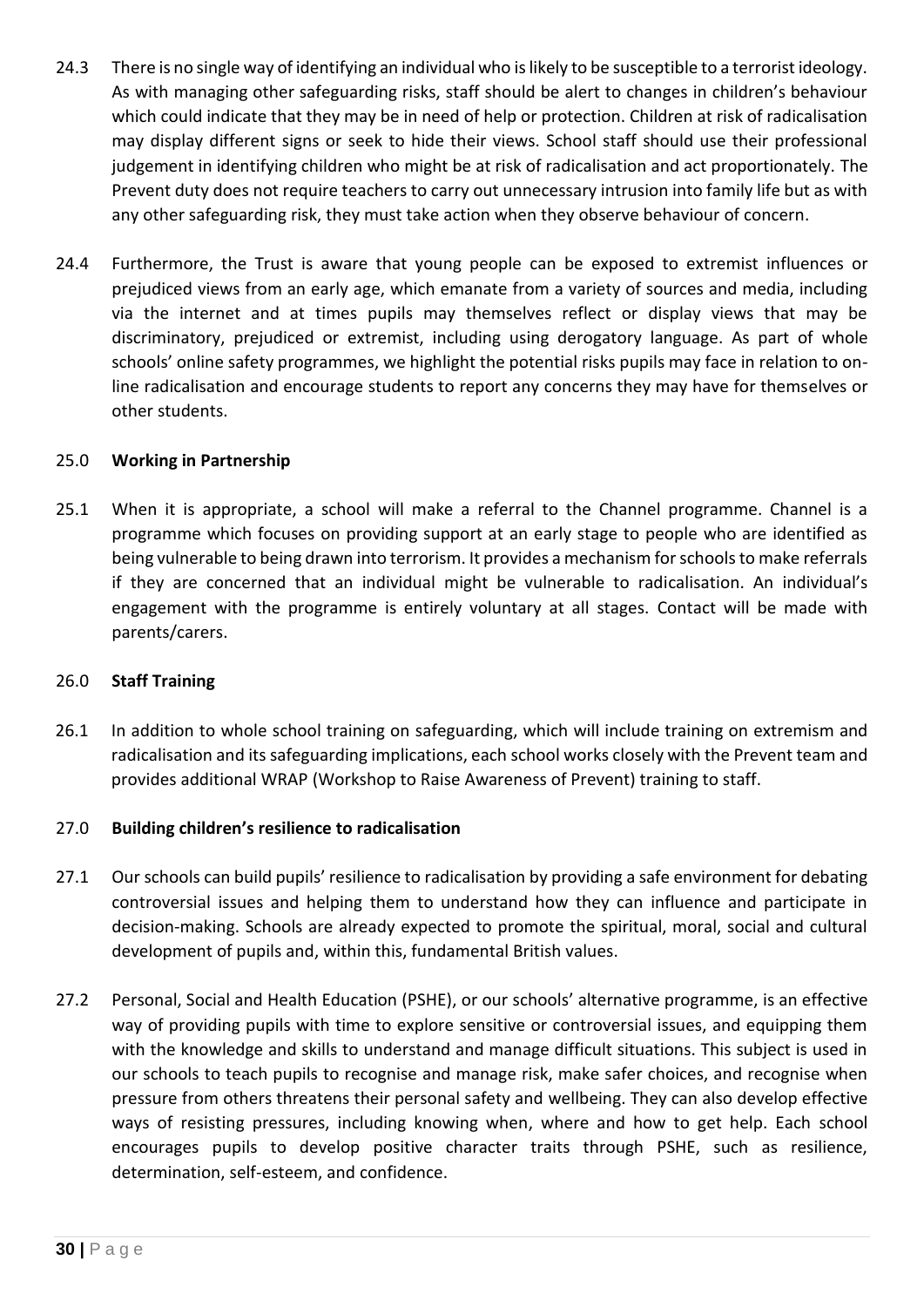- 27.3 Citizenship helps to provide pupils with the knowledge, skills and understanding to prepare them to play a full and active part in society. It should equip pupils to explore political and social issues critically, to weigh evidence, to debate, and to make reasoned arguments. In Citizenship, pupils learn about democracy, government and how laws are made and upheld. Pupils learn about the diverse national, regional, religious and ethnic identities in the United Kingdom and the need for mutual respect and understanding.
- 27.4 The Prevent duty is not intended to stop pupils debating controversial issues. On the contrary, a school is able to offer a safe space in which children can understand the risks associated with terrorism and develop the knowledge and skills to be able to challenge extremist arguments.

#### 28.0 **Promoting Fundamental British Values**

- 28.1 Each school should promote the fundamental British values of democracy, the rule of law, individual liberty, and mutual respect and tolerance of those with different faiths and beliefs. This can help schools to demonstrate how they are meeting the requirements of section 78 of the Education Act 2002, in their provision of SMSC. Actively promoting the values means challenging opinions or behaviours in school that are contrary to fundamental British values.
- 28.2 Through the provision of SMSC our schools will:
	- a. enable students to develop their self-knowledge, self-esteem and self-confidence;
	- b. enable students to distinguish right from wrong and to respect the civil and criminal law of England;
	- c. encourage students to accept responsibility for their behaviour, show initiative, and to understand how they can contribute positively to the lives of those living and working in the locality of a school and to society more widely;
	- d. enable students to acquire a broad general knowledge of and respect for public institutions and services in England;
	- e. further tolerance and harmony between different cultural traditions by enabling students to acquire an appreciation of and respect for their own and other cultures;
	- f. encourage respect for other people; and
	- g. encourage respect for democracy and support for participation in the democratic processes, including respect for the basis on which the law is made and applied in England.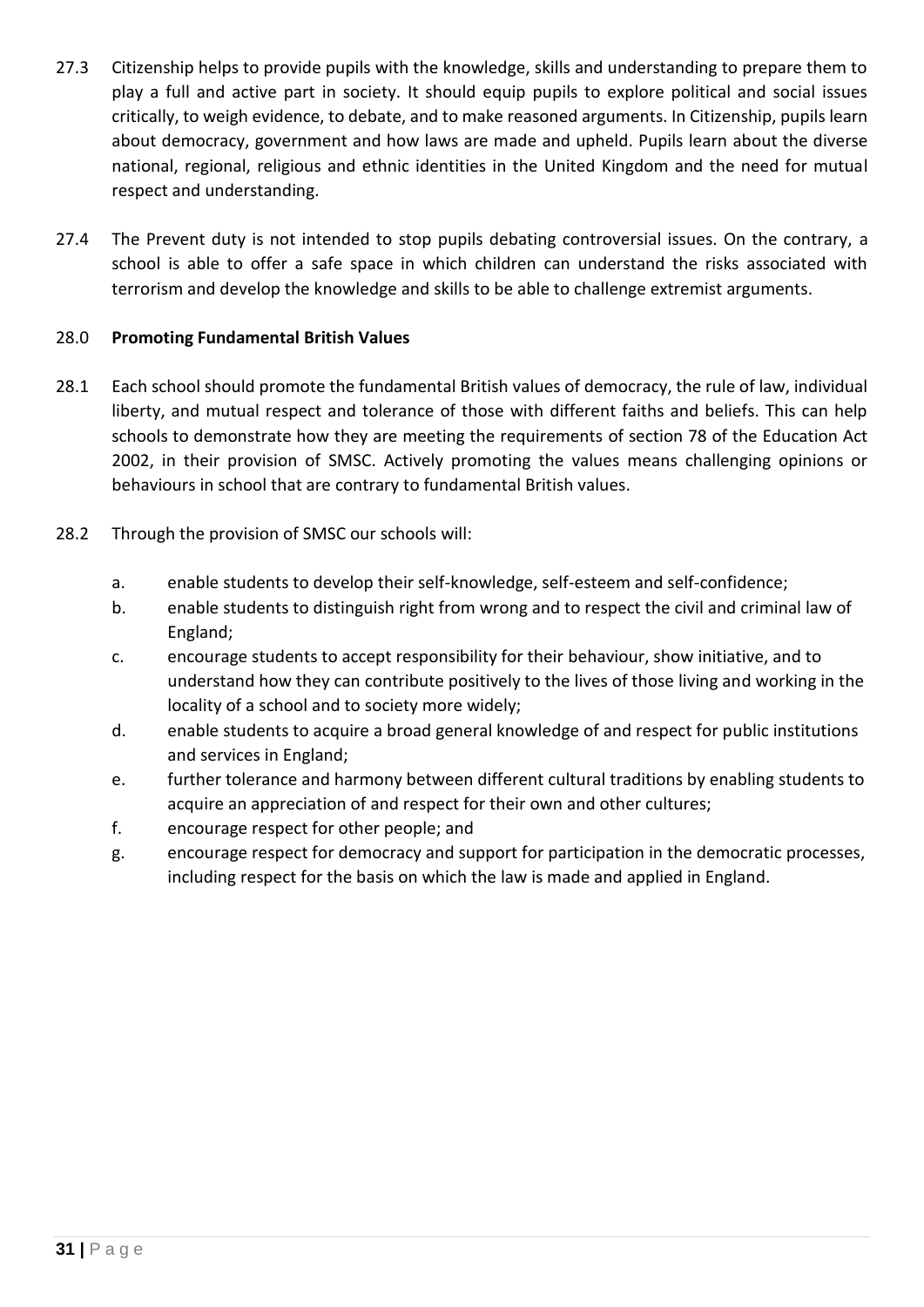### <span id="page-31-0"></span>Appendix 6 - Peer on Peer Abuse, Sexual Violence and Harassment

- 29.0 Our schools recognise that children are vulnerable to and capable of abusing their peers. We take such abuse as seriously as abuse perpetrated by an adult. Peer on peer abuse will not be tolerated or passed off as part of "banter" or "growing up"
- 29.1 In cases where peer on peer abuse is identified we will follow our child protection procedures, recognising that both the victim and perpetrator will require support.
- 29.2 We recognise that peer on peer abuse can manifest itself in many ways. This is most likely to include, but may not be limited to
	- a. Child Sexual Exploitation Appendix 8
	- b. Bullying (including cyberbullying)
	- c. Physical abuse such as hitting, kicking, shaking, biting, hair pulling, or otherwise causing physical harm
	- d. Sexual violence such as rape, assault by penetration and sexual assault
	- e. Sexual harassment such as sexual comments, remarks, jokes and online sexual harassment, which may be stand-alone or part of a broader pattern of abuse
	- f. Upskirting, which is a criminal offence and typically involves taking a picture under a person's clothing without them knowing, with the intention of viewing their genitals or buttocks to obtain sexual gratification, or cause the victim humiliation, distress or alarm
	- g. Sexting (also known as youth produced sexual imagery)
	- h. Initiation/hazing type violence and rituals (Appendix 7)
	- i. Radicalisation
	- j. Abuse in intimate relationships
	- k. Children who display sexually harmful behaviour
	- l. Gang association and serious violence
	- m. Technology can be used for bullying and other abusive behaviour
- 29.3 There are a number of factors, which make children more vulnerable to peer on peer abuse: experience of abuse within their family; living with domestic violence young people in care; children who go missing; children with additional needs (SEN and/or disabilities).
- 29.4 Research tells us girls are more frequently identified as being abused by their peers, girls are more likely to experience unwanted sexual touching in schools. Boys are less likely to report intimate relationship abuse. Boys report high levels of victimisation in areas where they are affected by gangs. There is an increasing evidence base emerging on the sexual exploitation of boys (both by adults and peers) and LGBTQ young people. We recognise that both boys and girls experience peer on peer abuse but they do so in gendered ways.
- 29.5 Schools will use the following national guidance to assist them in dealing with peer on peer abuse incidents:
	- a. [Sexual Violence and Sexual Harassment between Children in Schools and Colleges \(DfE,](https://assets.publishing.service.gov.uk/government/uploads/system/uploads/attachment_data/file/1014224/Sexual_violence_and_sexual_harassment_between_children_in_schools_and_colleges.pdf)  [2021\)](https://assets.publishing.service.gov.uk/government/uploads/system/uploads/attachment_data/file/1014224/Sexual_violence_and_sexual_harassment_between_children_in_schools_and_colleges.pdf)
	- b. Keeping Children Safe in Education 2021 [\(DfE\), part five.](https://assets.publishing.service.gov.uk/government/uploads/system/uploads/attachment_data/file/1014057/KCSIE_2021_September.pdf)
	- c. Sharing nudes and semi-nudes: advice for education settings working with children and young people - GOV.UK (www.gov.uk)
- 29.6 Schools will ensure that both the alleged abuser/s and victim/s are supported and will use a range of strategies tools and templates available, for example: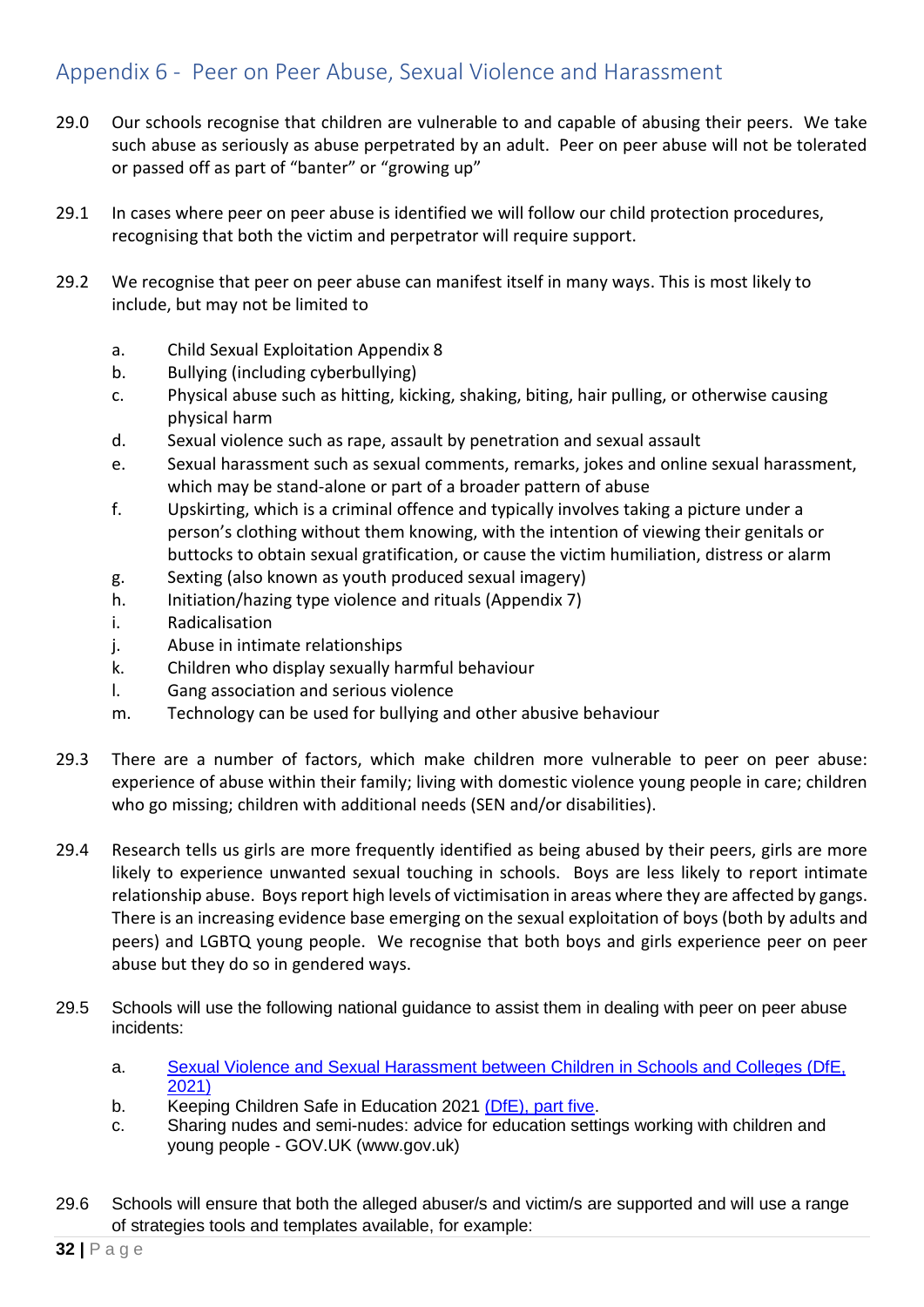- a. Parents Protect [Traffic light tools for parents carers and professionals](https://www.parentsprotect.co.uk/traffic-light-tools.htm)
- b. Local intel and mapping tools and meetings e.g. LCP's local children's partnerships.
- c. Risk management plans for alleged abusers
- d. Victim support plans for alleged victims
- 29.7 Schools will work with partners for example, the police, health, children's services, and youth offending to help keep the child safe and feel protected as well as signpost them to services.
- 29.8 Staff will listen to and consult with the child, working with the parents for example, looking at segregation and separation in the school and the classroom.
- 29.9 All staff will receive an awareness and understanding of peer on peer abuse, sexual violence and harassment in their training and we will work together to reduce this behaviour and any related incidents.
- 29.10 We aim to use approaches in the curriculum to address and tackle peer on peer abuse and eradicate any cultures pertaining to an unsafe and unhealthy school/setting where children do not feel safe.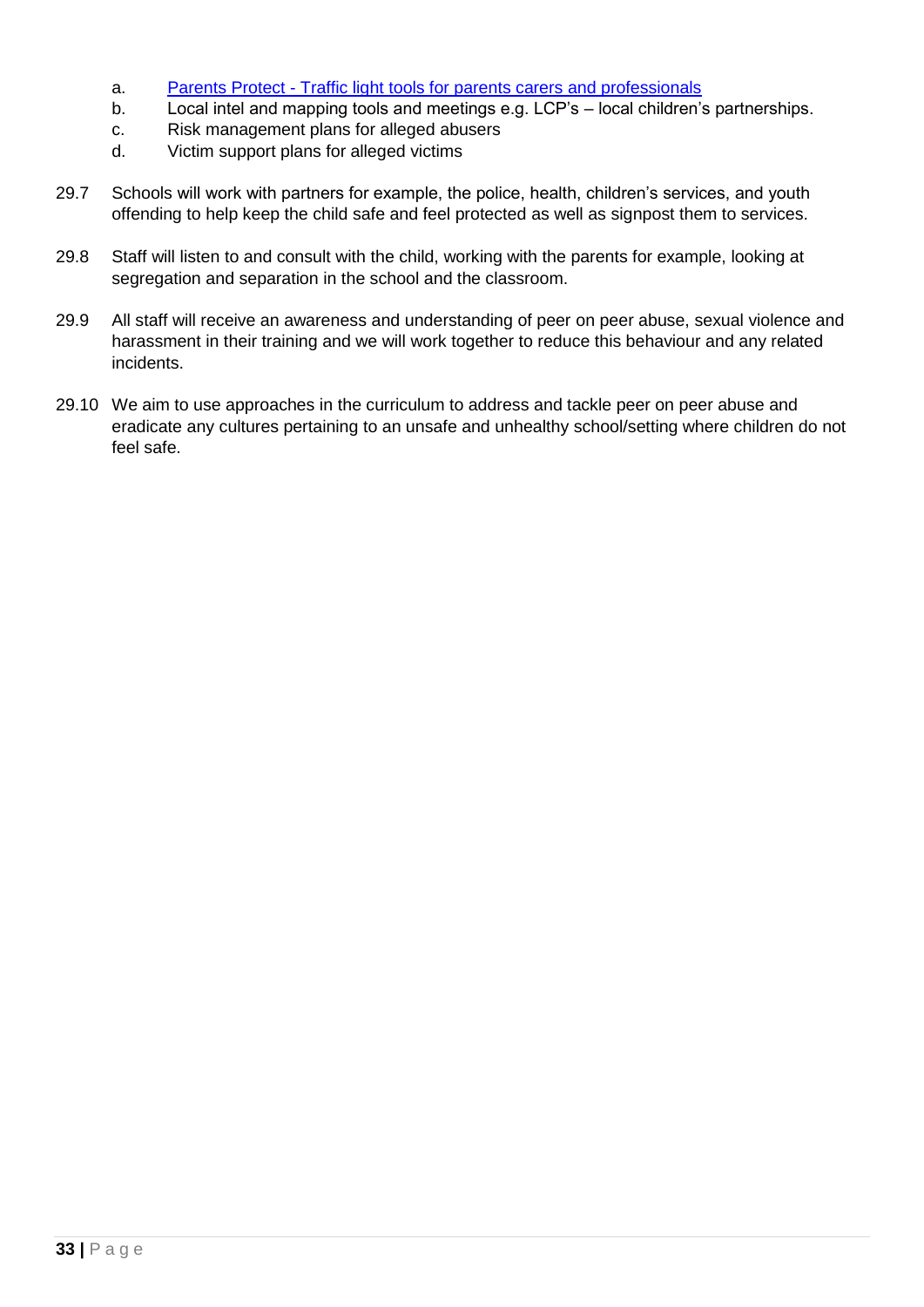### <span id="page-33-0"></span>Appendix 7 - Youth Produced Sexual Imagery (Sexting)

#### 30.0 **Introduction**

- 30.1 Each school recognises that 'sexting' is a growing concern amongst professionals and parents as it can expose children to risks, particularly if the imagery is shared further. It can lead to embarrassment, bullying and increased vulnerability to sexual exploitation. Producing and sharing images of under 18's is also illegal.
- 30.2 There is no clear definition of what is 'sexting' and indeed many professionals, young people and parents have different interpretations ranging from sending flirty messages to sending nude or seminude photographs via mobiles or over the internet.
- 30.3 This guidance is based on the UKCCIS Sexting in Schools and Colleges guidance 2020. The full guidance is located at [UKCCIS 2020](https://www.gov.uk/government/uploads/system/uploads/attachment_data/file/545997/Sexting_in_schools_and_colleges_UKCCIS__4_.pdf) Guidance. This guidance covers:
	- a. A person under the age of 18 creates and shares sexual imagery of themselves with a peer under the age of 18
	- b. A person under the age of 18 shares sexual imagery created by another person under the age of 18 with a peer under the age of 18 or an adult
	- c. A person under the age of 18 is in possession of sexual imagery created by another person under the age of 18
- 30.4 It does not cover:
	- a. The sharing of sexual imagery of people under 18 by adults as this constitutes child sexual abuse and schools should always inform the police and CSC.
	- b. Young people under the age of 18 sharing adult pornography or exchanging sexual texts which don't contain imagery.
- 30.5 The term youth produced sexual imagery has been adopted to provide some clarity and to distinguish it from imagery where there are adults involved in some manner. The purpose of this guidance is to make expectations clear to pupils and their parents and carers as well as to be clear to staff about each school's policy and procedure in responding to incidents.
- 30.6 This policy forms part of our schools'safeguarding arrangements and our response to concerns about 'sexting' will be guided by the principle of proportionality and our primary concern at all times is the welfare and protection of the children and young people involved.
- 30.7 The Trust recognise that it is an offence under the Sexual Offences Act 2003 to possess, distribute, show and make indecent images of children (a child being under 18 years) but it does not define what is indecent.
- 30.8 However, the police accept that the law, which criminalised indecent images of children, was created before the technological advances of today and it originally sought to protect children from adults. It was not intended to criminalise children. Despite this, children who share sexual imagery of themselves or peers are breaking the law and therefore we will seek to manage this type of case appropriately.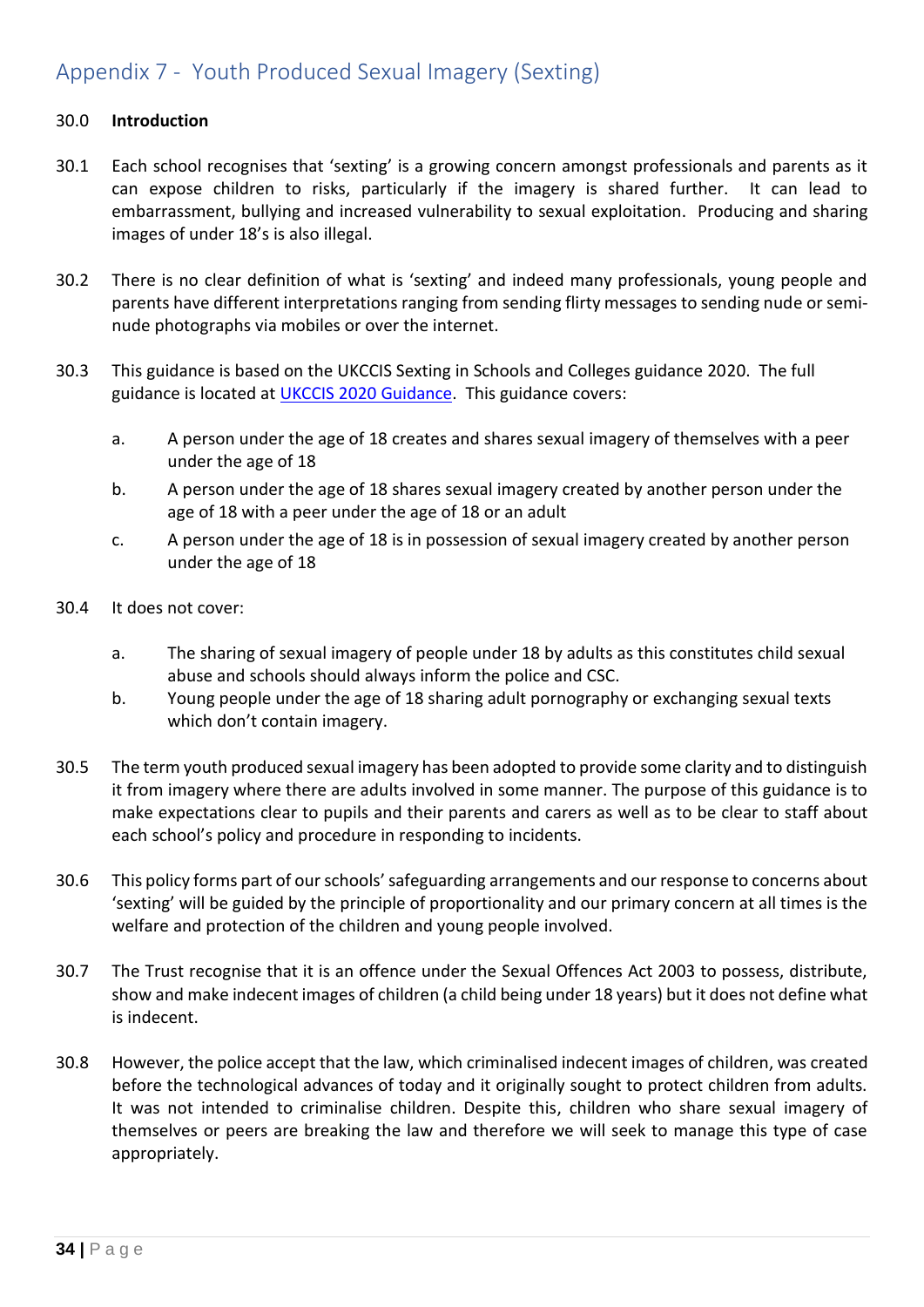- 30.9 All professionals including the National Police Chiefs Council agree that incidents involving youth produced imagery should primarily be treated as a safeguarding issue. It is agreed that we should not unnecessarily criminalise children, as the consequence of this can be significant in terms of their life chances in adulthood. Where children do share images it is often as a result of natural curiosity and exploring relationships and in the context of the digital world we live in.
- 30.10 Our schools are therefore empowered to deal with these incidents without involving the police.

#### 31.0 **Handling Incidents**

- 31.1 A school may become aware of the issue in a variety of ways i.e. from the child direct, a friend of parent or a member of staff.
- 31.2 We recognise that the child is likely to be very embarrassed and worried about what might happen. We also recognise the pressure that is on a child can be under to take part in sharing such imagery but we will reassure them they are not on their own and will help and support them. We will also help them to understand what has happened and the context for the concerns. We will also discuss issues of consent and trust within healthy relationships.
- 31.3 All incidents will be investigated in line with our safeguarding and child protection policy. Where an incident comes to our attention:
	- a. The incident will be reported to the Designated Safeguarding Lead as soon as possible.
	- b. An initial meeting with the appropriate school staff will be held to:
	- c. Establish if there is immediate risk & what further information is needed, whether or not the imagery has been shared
	- d. Consider facts about the children involved, which could influence a risk assessment. Further guidance and questions to consider is in Annex A, page 41 [Sharing](https://www.gov.uk/government/uploads/system/uploads/attachment_data/file/545997/Sexting_in_schools_and_colleges_UKCCIS__4_.pdf) nudes and seminudes: advice for education settings 2020
	- e. A meeting with the young person will be held (if appropriate)
	- f. Parents will generally be informed at an early stage
- 31.4 An immediate referral to Children's Social Care and/or the Police should be made if at the initial stage:
	- a. The incident involves an adult
	- b. The child has been coerced, blackmailed or groomed or if there are concerns about capacity to consent
	- c. If the sexual acts are unusual for the developmental age or violent
	- d. Children under 13 years are involved
	- e. The child is at immediate risk e.g. suicidal or self-harming
- 31.5 Where the above do not apply then a school will generally deal with a matter without involving the Police or Children's Social Care although this will be subject to review.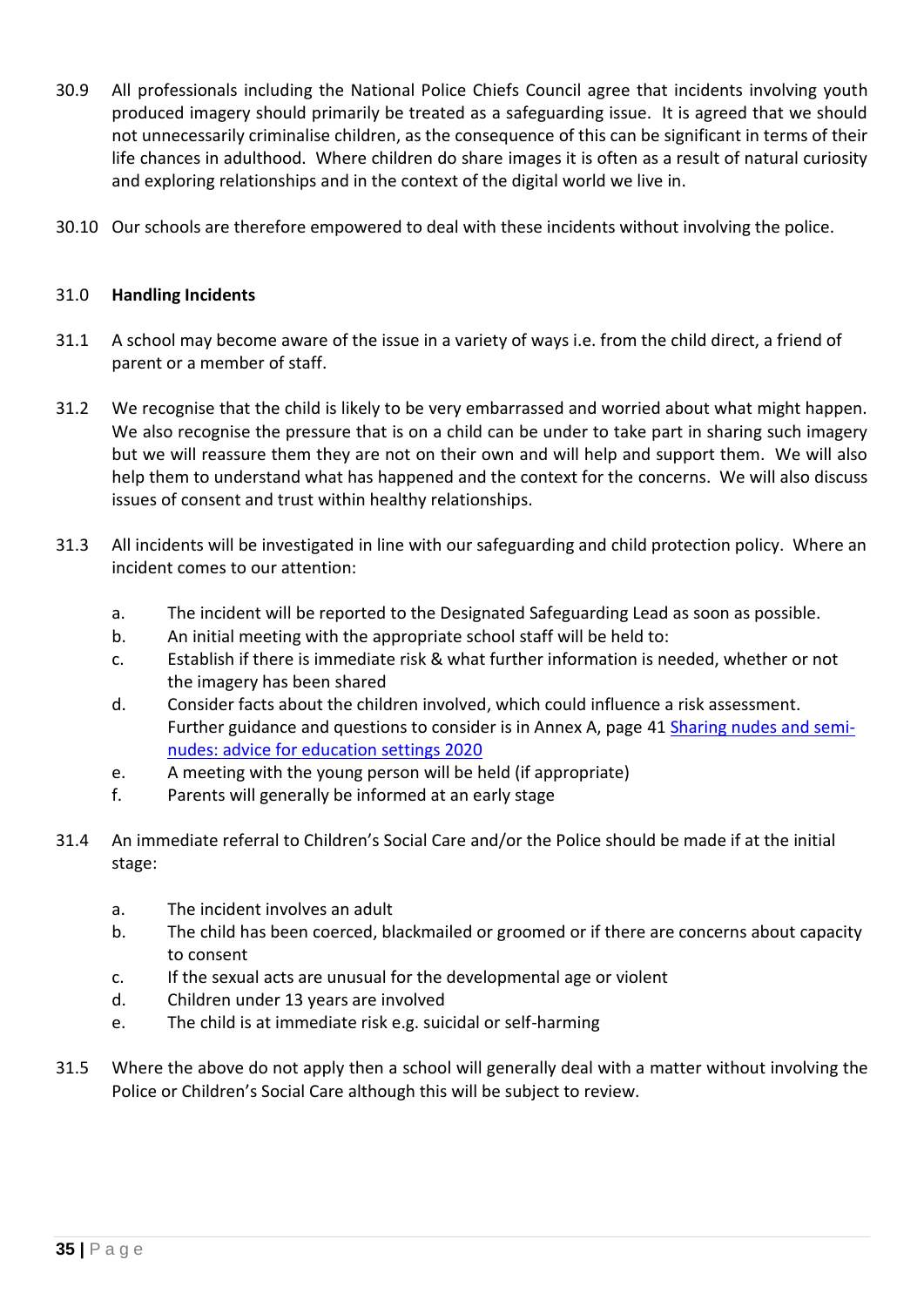- 31.6 This decision is made where we are confident that we have sufficient information to assess and manage any risks within our schools' pastoral support and disciplinary framework. The decision will be made by the Designated Safeguarding Lead with the input of the Principal/Head Teacher and others as appropriate and will be recording.
- 31.7 Examples of cases where there is no need to involve the Police are:
	- a. If a young person has shared imagery consensually, such as when in a romantic relationship, or as a joke, and there is no intended malice, it is usually appropriate for a school to manage the incident directly.
	- b. In contrast any incidents with aggravating factors, for example, a young person sharing someone else's imagery without consent and with malicious intent, should generally be referred to Police and/or Children's Social Care.
- 31.8 The following information will be considering when deciding on a course of action:
	- a. Why was the imagery shared? Was the young person coerced or put under pressure to produce the imagery?
	- b. Who has shared the imagery? Where has the imagery been shared? Was it shared and received with the knowledge of the pupil in the imagery?
	- c. Are there any adults involved in the sharing of the imagery?
	- d. What is the impact on the young people involved?
	- e. Do the young people involved have additional vulnerabilities?
	- f. Does the young person understand consent?
	- g. Has the young person taken part in this kind of activity before?
- 31.9 Professional judgement will always be applied.
- 31.10 Images will not generally be viewed by staff, unless there is a clear reason for doing so, and reporting of the content is usually sufficient
	- a. We will NOT copy, print or share the image as this is illegal
	- b. If viewing is done, it will be with another member of safeguarding staff or senior leadership
- 31.11 Once a decision has been made not to involve the Police or Children's Social Care then images may be deleted but we will be clear that this is appropriate action.
- 31.12 Where it is necessary to involve the Police and it is appropriate we are authorised to seize any device (Education Act 2011) and pass it the Police
- 31.13 Children's Social Care will be involved where are concerns which meet the threshold or if we know they are already involved with a child.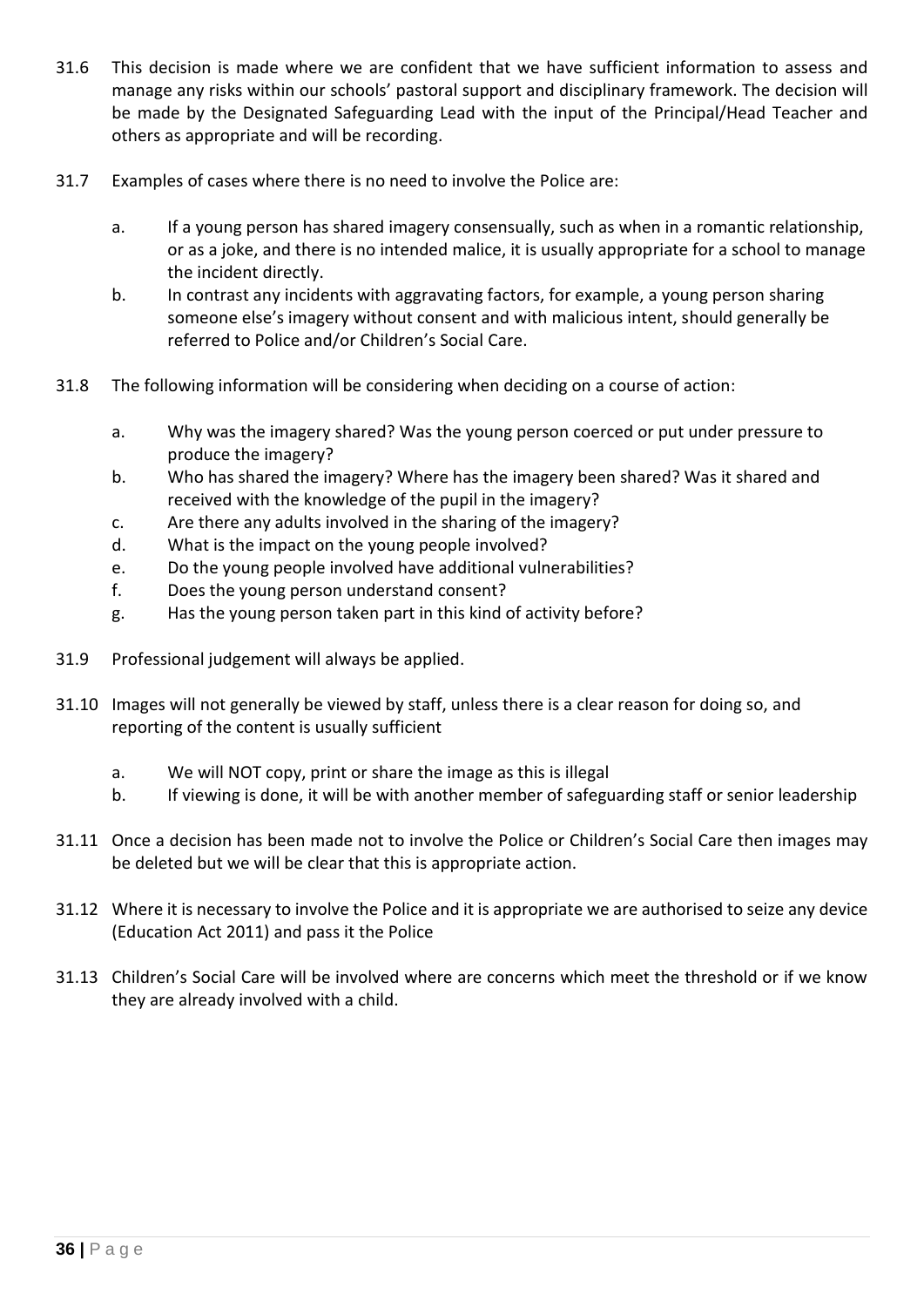#### 32.0 **Educating Young People**

- 32.1 Our schools need to teach children in an age appropriate way about youth produced imagery to prevent harm by providing them with the skills, attributes and knowledge to help them navigate risks.
- 32.2 This approach to tackling sensitive issues promotes a whole school approach to safeguarding giving children the space to explore key issues and the confidence to seek the support of adults should they encounter problems.
- 32.3 This issue will be taught as part of a wider PSHE and statutory RSE programme and through the IT curriculum work to underpin a specific message such as 'sexting'.
- 32.4 The work that we do therefore will include issues, at an age-appropriate level such as:
	- a. communication
	- b. understanding healthy relationships including trust
	- c. understanding and respecting the concept of genuine consent
	- d. understanding our rights (especially our collective right to *be* safe and to *feel* safe)
	- e. recognising abusive and coercive language and behaviours
	- f. accepting our responsibilities (especially our responsibility to respect others trust and protect their right to be physically, emotionally and reputationally safe)

#### 33.0 **Helplines and reporting**

- a. Children can talk to a ChildLine counsellor 24 hours a day about anything that is worrying them by ringing 0800 11 11 or in an online chat at 1-2-1 counsellor chat | Childline
- b. If parents or carers are concerned that their child is being contacted by adults as a result of having sharing sexual imagery they should report to National Crime Agency -CEOP at CEOP [Safety Centre](https://www.ceop.police.uk/Safety-Centre/)
- c. ChildLine and the Internet Watch Foundation have partnered to help children get sexual or naked images removed from the internet. Young person can get their photo removed by talking to a ChildLine counsellor. More information is available at Sexting and sending nudes [| Childline](https://www.childline.org.uk/info-advice/bullying-abuse-safety/online-mobile-safety/sexting/)
- d. If parents and carers are concerned about their child, they can contact the NSPCC Helpline by ringing 0808 800 5000, by emailing help@nspcc.org.uk, or by texting 88858. They can also ring the Online Safety Helpline by ringing 0808 800 5002.

#### 34.0 **Advice and information for parents**

- 34.1 Children can talk to a ChildLine counsellor 24 hours a day about anything that is worrying them by ringing 0800 11 11 or in an online chat at [https://www.childline.org.uk/get-support/1-2-1](https://www.childline.org.uk/get-support/1-2-1-counsellor-chat/) [counsellor-chat/](https://www.childline.org.uk/get-support/1-2-1-counsellor-chat/)
- 34.2 If parents or carers are concerned that their child is being contacted by adults as a result of having shared sexual imagery they should report to NCA-CEOP at [https://www.ceop.police.uk/safety](https://www.ceop.police.uk/safety-centre/)[centre/](https://www.ceop.police.uk/safety-centre/)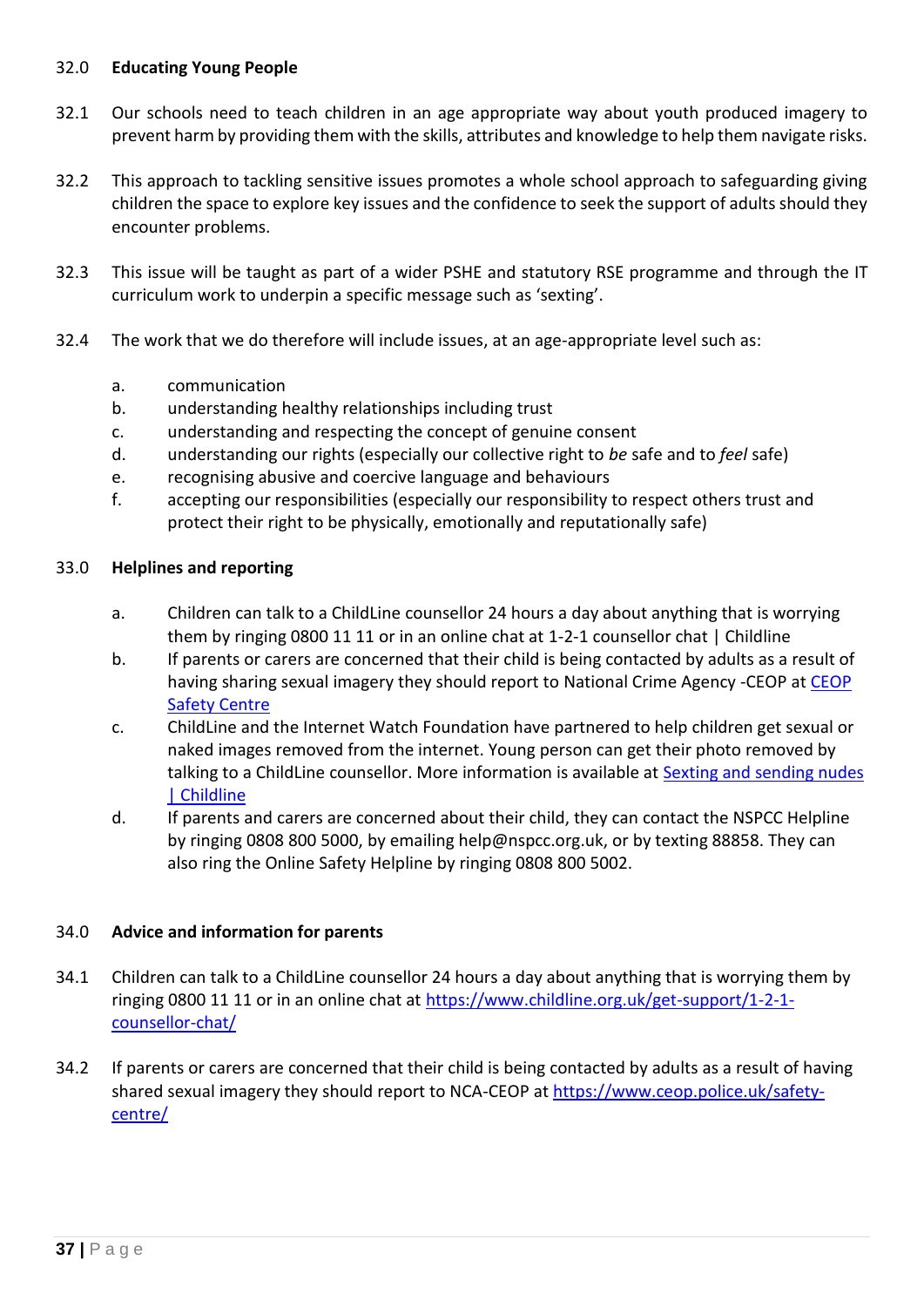- 34.3 ChildLine and the Internet Watch Foundation have partnered to help children get sexual or naked images removed from the internet. A young person can get their photo removed by talking to a ChildLine counsellor. More information is available at [https://www.childline.org.uk/info](https://www.childline.org.uk/info-advice/bullying-abuse-safety/online-mobile-safety/sexting/)[advice/bullying-abuse-safety/online-mobile-safety/sexting/](https://www.childline.org.uk/info-advice/bullying-abuse-safety/online-mobile-safety/sexting/)
- 34.4 If parents and carers are concerned about their child, they can contact the NSPCC Helpline by ringing 0800 028 028 0295 or by emailing [help@nspcc.org.uk](mailto:help@nspcc.org.uk)

#### 35.0 **National guidance**

35.1 Our schools will refer to national guidance when dealing with incidents of this nature.

[Sexting: How to respond to an incident,](https://assets.publishing.service.gov.uk/government/uploads/system/uploads/attachment_data/file/647389/Overview_of_Sexting_Guidance.pdf) UKCCIS

[The DfE guidance 2018 on Searching Screening and Confiscation Advice for Schools](https://www.gov.uk/government/publications/searching-screening-and-confiscation)

[The DfE Guidance, June 2019 on Teaching Online Safety in Schools](https://www.gov.uk/government/publications/teaching-online-safety-in-schools)

[Gov Guidance Sharing nudes and semi nudes,](https://www.gov.uk/government/publications/sharing-nudes-and-semi-nudes-advice-for-education-settings-working-with-children-and-young-people) Dec 2020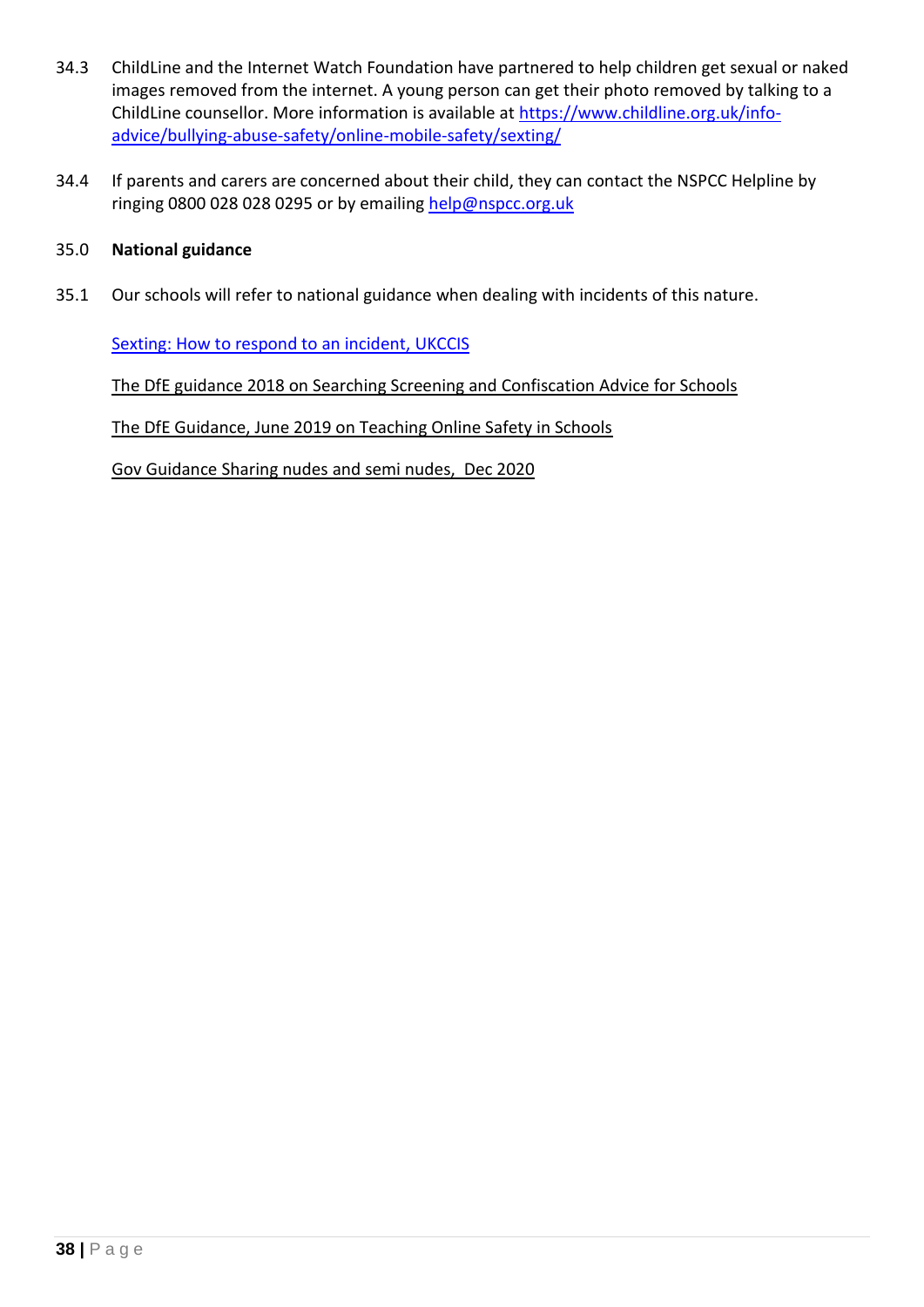### <span id="page-38-0"></span>Appendix 8 - Child Criminal and Child Sexual Exploitation (CCE/CSE) Policy

- 35.0 The Trust adheres to local authorities Safeguarding Children's Partnership procedures in relation to child criminal and child sexual exploitation. This is our policy to summarise our position.
- 35.1 We recognise that child criminal and sexual exploitation is a high profile issue both nationally and locally.
- 35.2 CCE is where an individual or group takes advantage of an imbalance of power to coerce, control, manipulate or deceive a child into any criminal activity (a) in exchange for something the victim needs or wants, and/or (b) for the financial or other advantage of the perpetrator or facilitator and/or (c) through violence or the threat of violence.
- 35.3 Victim may have been criminally exploited even if the activity appears consensual. CCE does not always involve physical contact; it can also occur through the use of technology. CCE can include children being forced to work in cannabis factories, being coerced into moving drugs or money across the country (county lines), forced to shoplift or pickpocket, or to threaten other young people. Some of the following can be indicators of CCE:
	- a. children who appear with unexplained gifts or new possessions;
	- b. children who associate with other young people involved in exploitation;
	- c. children who suffer from changes in emotional well-being;
	- d. children who misuse drugs and alcohol;
	- e. children who go missing for periods of time or regularly come home late; and
	- f. children who regularly miss school or education or do not take part in education.
- 35.3 Child Sexual Exploitation (CSE) occurs where an individual or group takes advantage of an imbalance of power to coerce, manipulate or deceive a child into sexual activity (a) in exchange for something the victim needs or wants, and/or (b) for the financial advantage or increased status of the perpetrator or facilitator. The victim may have been sexually exploited even if the sexual activity appears consensual. CSE does not always involve physical contact; it can also occur through the use of technology. CSE can affect any child or young person (male or female) under the age of 18 years, including 16 and 17 year olds who can legally consent to have sex. It can include both contact (penetrative and non-penetrative acts) and non-contact sexual activity and may occur without the child or young person's immediate knowledge (e.g. through others copying videos or images they have created and posted on social media).
- 35.4 The above CCE indicators can also be indicators of CSE, as can:
	- a. children who have older boyfriends or girlfriends; and
	- b. children who suffer from sexually transmitted infections or become pregnant.
- 35.5 Each school recognises that child sexual exploitation can cause a great deal of harm to a child, including physically, emotionally, educationally and socially. Where it exists, it can also cause harm to communities including schools.
- 35.6 As a Trust, we recognise that prevention is the best position with regard to CCE and CSE. We seek to support children to develop confidence and build resilience. We will endeavour to support their age appropriate knowledge and raise awareness and understanding of what CCE and CSE is, to understand the risks of CCE/CSE and to spot the warning signs for themselves and also their friends and peers and by doing so keep safe.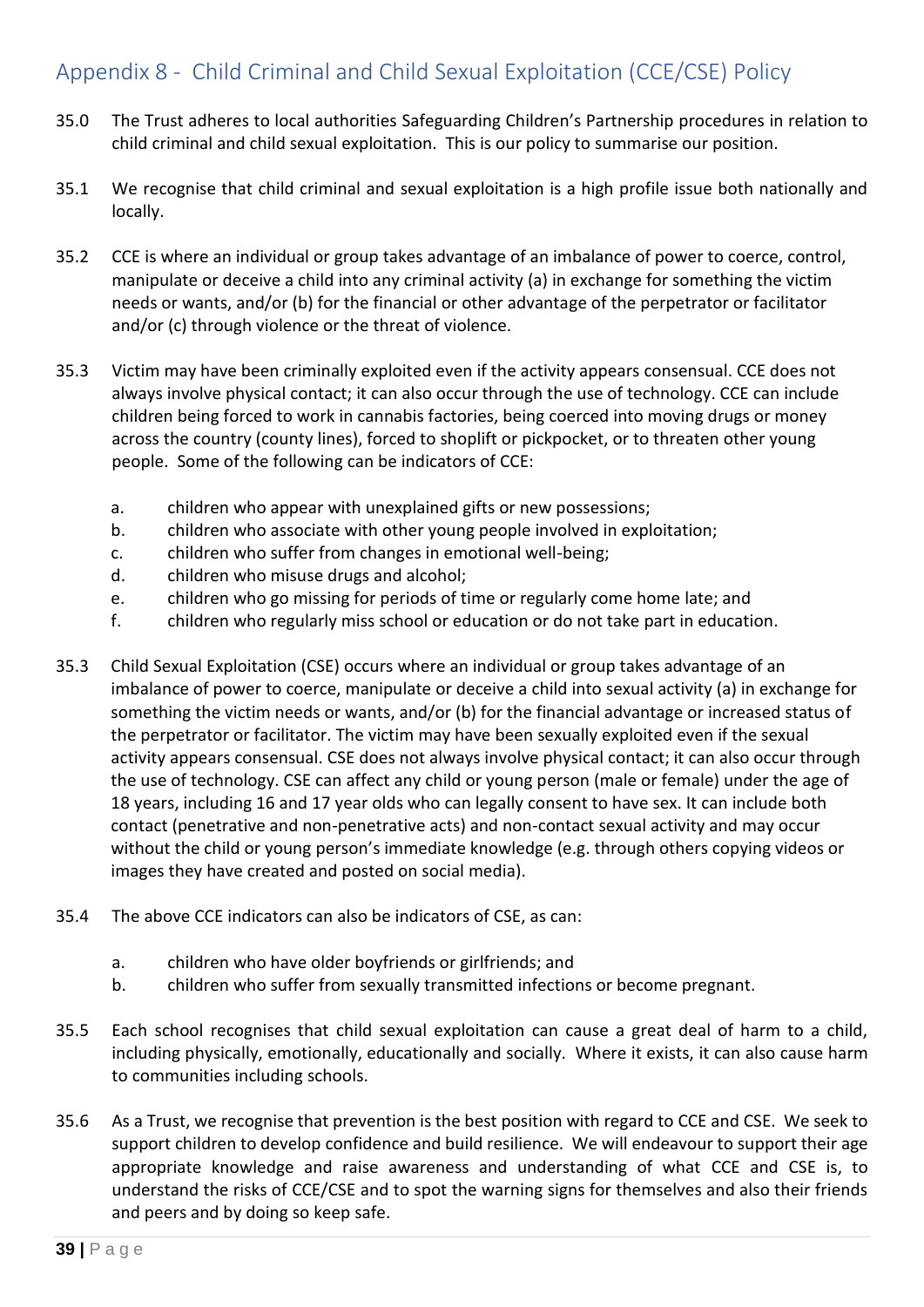- 35.7 If prevention is not possible, we aim to identify children who are at risk of, or being, exploited very early. Early intervention is key to effectively working with the child to prevent or reduce the level of risk. Once they have been groomed, some children will find it difficult to withdraw from their abusers and we need to contribute to helping to protect them. Some children feel that they are in a relationship with these people. We commit to working with our inter-agency partners to safeguard and protect children.
- 35.8 Much of this work will be through our programmes of personal, social and health education (PSHE) (or school equivalent) or through our Relationships and Sex Education (RSE) work in secondary schools and Relationships Education (RE) work in primary schools.
- 35.9 An important part of educating our children is focussing on what is a healthy relationship and issues of consent. This will also target potential abusers at an early age with the intention of helping to shape their attitudes to others.
- 35.10 We want to have a culture where the welfare of children is actively promoted and staff and pupils are vigilant. As part of this, children will feel listened to and safe.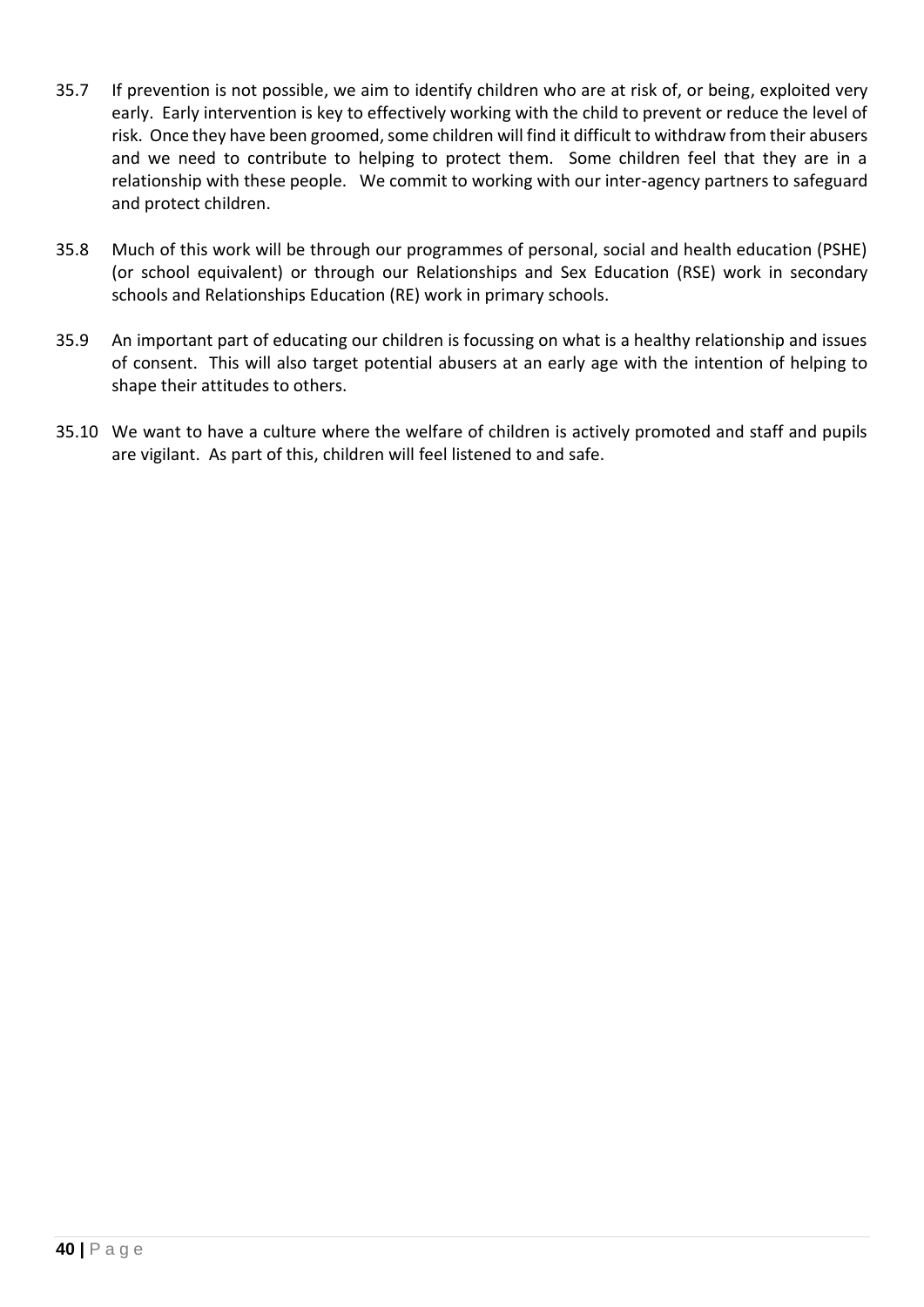### <span id="page-40-0"></span>Appendix 9 - Female Genital Mutilation

- 36.0 We recognise that Female Genital Mutilation is a safeguarding issue; it is child abuse and a form of violence against girls. Our schools follow procedures laid down by their local authority Safeguarding Children Board.
- 36.1 A new duty for teachers to report 'known' cases of Female Genital Mutilation FGM was introduced on the 31st October 2015. If a teacher discovers that an act of FGM appears to have been carried out on a girl under the age of 18 the teacher must personally report this to the police.
- 36.2 FGM is a procedure that includes the partial or total removal of the external female genital organs for 'cultural' or other non-therapeutic reasons.
- 36.3 It is illegal in the UK to subject a child to female genital mutilation (FGM) or to take a child abroad to undergo the procedure – Female Genital Mutilation Act 2003.
- 36.4 School staff should be alert to the following indicators:
	- a. The family comes from a community known to practise FGM or is less integrated within the community.
	- b. A child may talk about a long holiday to a country where the practice is prevalent.
	- c. A child may confide that she is to have a 'special procedure' or to attend a special occasion.
	- d. A child may request help, directly or indirectly, from a teacher or another adult.
	- e. Any female child born to a woman or has a sister who has been subjected to FGM must be considered to be at risk, as must other female children in the extended family.
	- f. A girl is withdrawn from PSHE/RSE.
- 36.5 In brief the signs that FGM may have occurred are:
	- a. Difficulty walking, sitting or standing.
	- b. Spending longer in the bathroom.
	- c. Urinary or menstrual problems.
	- d. Prolonged absence and then noticeable behaviour changes.
	- e. Reluctance to undergo normal medical examinations.
	- f. May confide in a professional but may not be explicit or may be embarrassed.
- 36.6 Where it is known or suspected that FGM has occurred:
	- a. Be sensitive to the child, and family, be gender sensitive, make no assumptions, be nonjudgemental, use simple language, record clearly.
	- b. You have a duty to protect, safeguard and share information.
	- c. Refer to Children's Social Care for coordination of careful assessment (not necessarily with consent).
	- d. There will be potential enquiries under Section 47.
	- e. Potential police enquiries.
	- f. Possible use of police protection or legal orders such as EPO, prohibitive steps but not necessarily the removal of the child. (Government Equalities Office: Fact sheet)
	- g. [National FGM centre Schools guidance](http://nationalfgmcentre.org.uk/wp-content/uploads/2019/06/FGM-Schools-Guidance-National-FGM-Centre.pdf)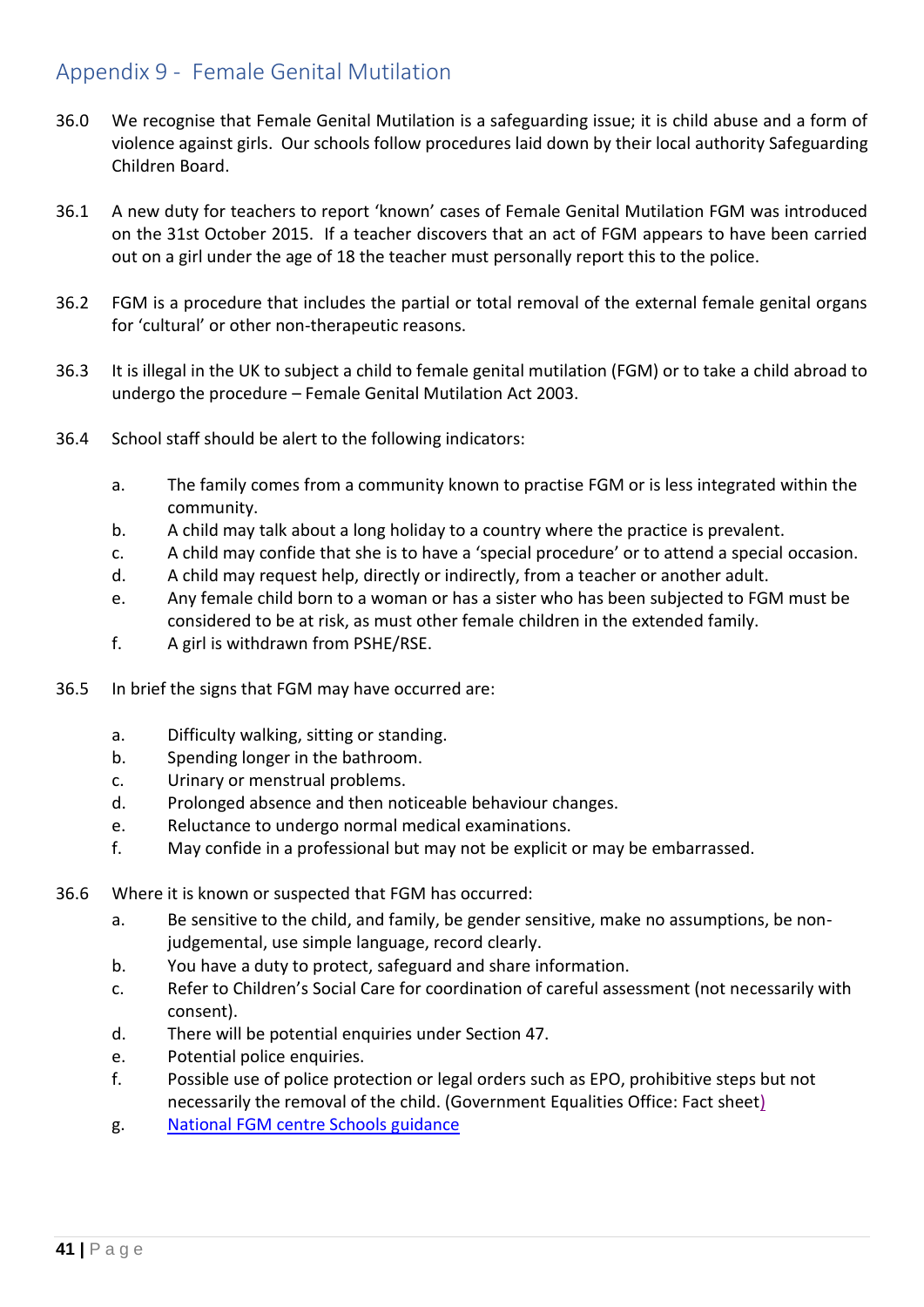### <span id="page-41-0"></span>Appendix 10 - Honour-based Abuse

#### 37.0

So-called 'honour'-based abuse (HBA) encompasses incidents or crimes which have been committed to protect or defend the honour of the family and/or the community, including female genital mutilation (FGM), forced marriage, and practices such as breast ironing. Abuse committed in the context of preserving 'honour' often involves a wider network of family or community pressure and can include multiple perpetrators. It is important to be aware of this dynamic and additional risk factors when deciding what form of safeguarding action to take. All forms of HBA are abuse (regardless of the motivation) and should be handled and escalated as such. Professionals in all agencies, and individuals and groups in relevant communities, need to be alert to the possibility of a child being at risk of HBA, or already having suffered HBA – Keeping Children Safe in Education 2021.

### <span id="page-41-1"></span>Appendix 11 - Forced marriage

- 38.0 Forcing a person into a marriage is a crime in England and Wales. A forced marriage is one entered into without the full and free consent of one or both parties and where violence, threats or any other form of coercion is used to cause a person to enter into a marriage. Threats can be physical or emotional and psychological. A lack of full and free consent can be where a person does not consent or where they cannot consent (if they have learning disabilities, for example). The Trust recognises that it plays an important role in safeguarding children from forced marriage.
- 38.1 If there are concerns for the safety of a student under 18 years old, we will activate local child safeguarding procedures as set out by each Local Authority Safeguarding Children Board and use national and local protocols for multi-agency liaison with police and children's social care [\(Multi](https://assets.publishing.service.gov.uk/government/uploads/system/uploads/attachment_data/file/322307/HMG_MULTI_AGENCY_PRACTICE_GUIDELINES_v1_180614_FINAL.pdf)[agency practice guidelines: Handling cases of Forced Marriage 2014\)](https://assets.publishing.service.gov.uk/government/uploads/system/uploads/attachment_data/file/322307/HMG_MULTI_AGENCY_PRACTICE_GUIDELINES_v1_180614_FINAL.pdf)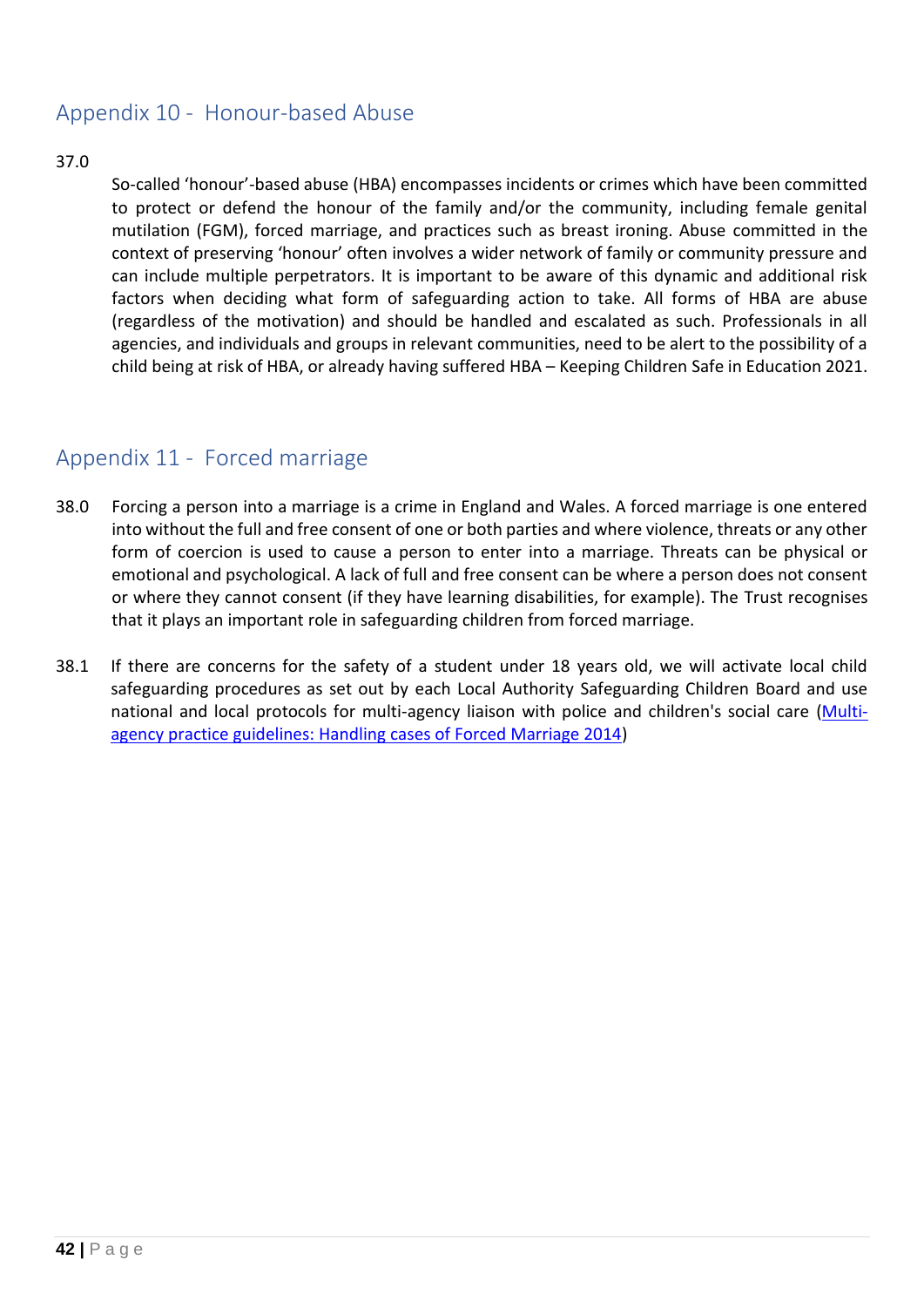### <span id="page-42-0"></span>Appendix 12 - Private Fostering

#### 39.0 **What is a private fostering arrangement?**

- 39.1 A private foster carer is someone *other than* a parent or a close relative who cares for a child for a period of 28 days or more, in agreement with the child's parent. It applies only to children under 16 years, or under 18 if they are disabled.
- 39.2 A private fostering arrangement is not a when a child is Looked After by the Local Authority or placed in any residential home, hospital or school.
- 39.3 Private foster carers can be part of the child's wider family, a friend of the family, the parents of the child's boyfriend or girlfriend or someone unknown but willing to foster the child. A cousin, great aunt or a co-habitee of a mother or father would therefore be a private foster carer.
- 39.4 Close relatives a grandparent, a brother or sister, an aunt or an uncle, a step parent are *not* private foster carers.

#### 40.0 **Who may be privately fostered?**

- 40.1 This list is by no means exhaustive and indicates the scale and variety of situations and agencies these arrangements can cover.
	- a. Children whose parents are unable to care for them, for example if they have chronic ill health or are in prison;
	- b. Children sent to this country, for education or health care, by parents who live overseas;
	- c. A child living with a friend's family because they don't get on with their own family;
	- d. Children living with a friend's family because of their parents' study or work;
	- e. Children staying with another family because their parents have separated or divorced;
	- f. Teenagers living with the family of a boyfriend or girlfriend;
	- g. Children from abroad who attend a language school or mainstream school in the county and are staying with host families;
	- h. Children at boarding schools who do not return to their parents in the holidays but stay with 'host families' recruited by 'education guardians';
	- i. Unaccompanied asylum seeking minors who are living with friends, relatives or strangers.
- 41.0 **Children who are trafficked** into the UK are especially vulnerable and are often living in de facto private fostering arrangements. Child trafficking is the movement of children for exploitation, including domestic servitude, commercial sexual exploitation and to support benefit claims. Where trafficking is suspected, a safeguarding referral should be made to the Local Authority Multi Agency Safeguarding Hub.
- 41.1 Each school will:
	- a. Ensure that all staff are aware of the definition of private fostering and the Local Authority's responsibilities when such arrangements occur;
	- b. Ensure that when a student is involved in a private fostering arrangement staff are made aware of who has parental responsibility;
	- c. Look at admission files to check on the home situation, and make a note to follow up any circumstances which are not clear.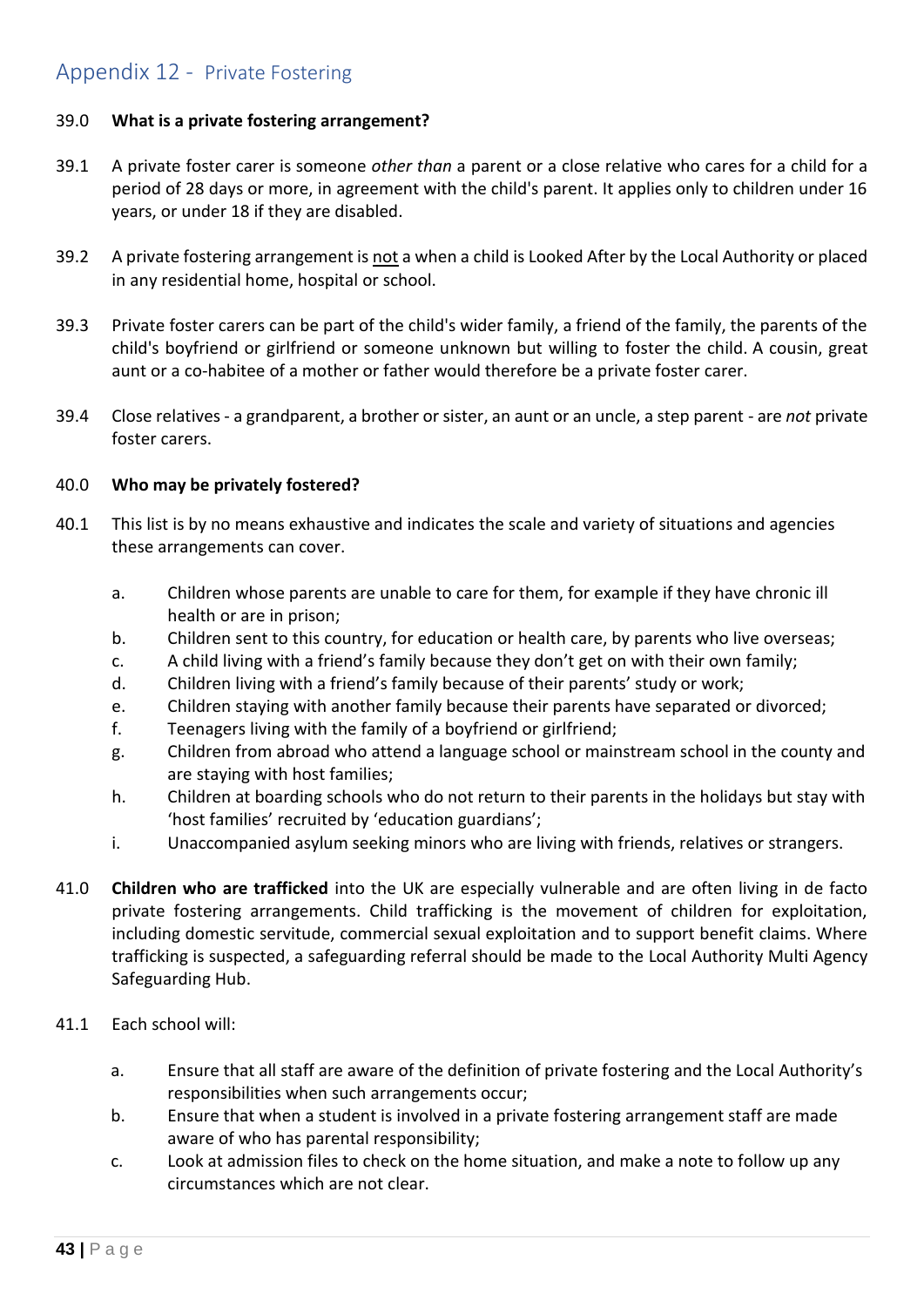- d. Whenever staff become aware of private fostering arrangements they should notify the Designated Safeguarding Lead
- e. The Designated Safeguarding Lead or another appropriate member of staff should speak to the families of children who might be involved in private fostering and check that they are aware of their duty to notify the Local Authority of the arrangement. School staff should actively encourage the parents and/or carer to notify Children's Services of the arrangement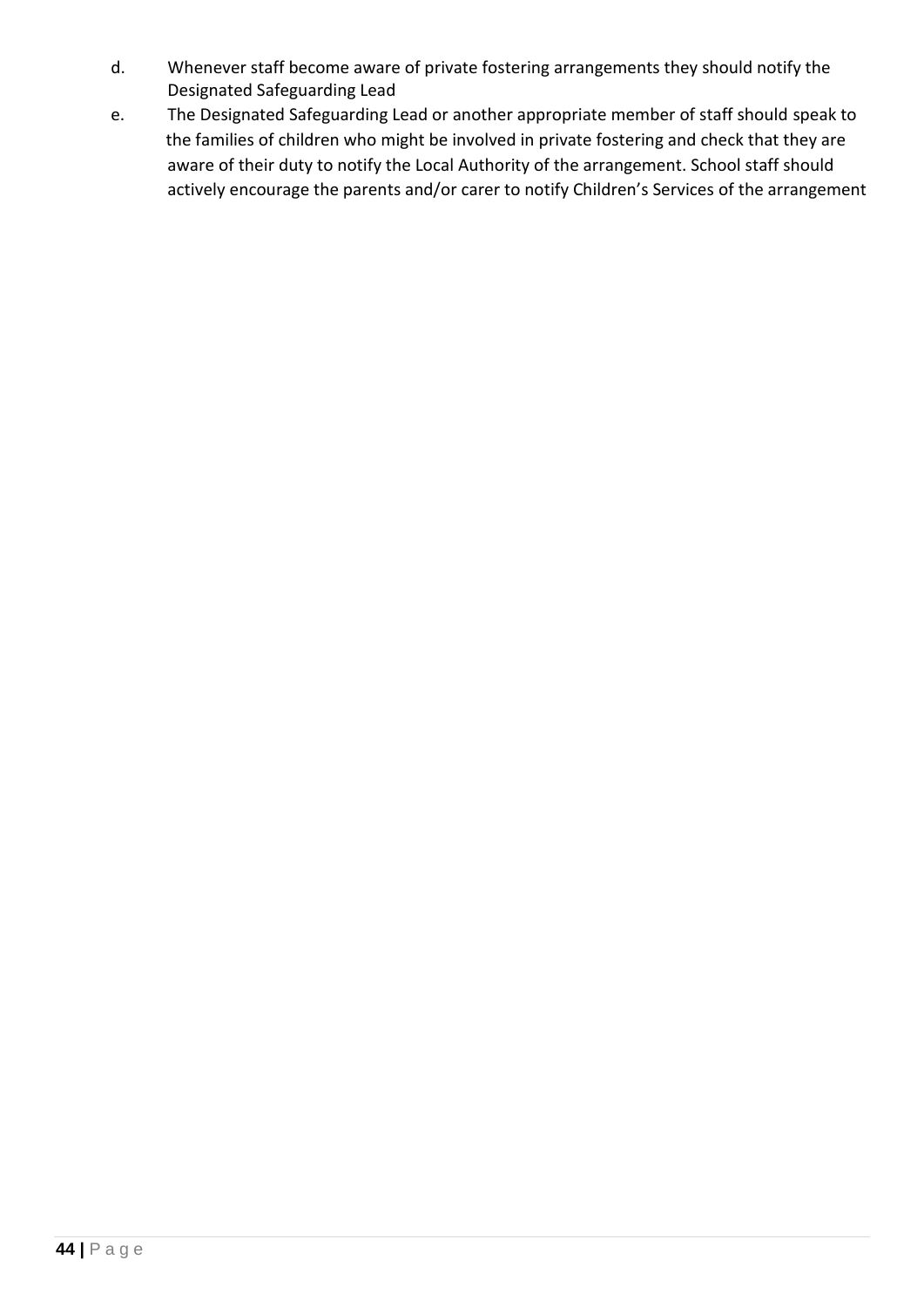### <span id="page-44-0"></span>Appendix 13 - Children Missing Education

- 42.0 All children, regardless of their circumstances, are entitled to a full time education suitable to their age, ability, aptitude and any special educational needs they may have. We are aware that local authorities have a duty to establish, as far as it is possible to do so, the identity of children of compulsory school age who are missing education in their area.
- 42.1 We recognise that a child going missing from education is a potential indicator of abuse or neglect.
- 42.2 When a child is absent from school without authority, each school will follow its procedures for unauthorised absence and for dealing with children that go missing from education, particularly on repeat occasions, to help identify the risk of abuse and neglect, including sexual exploitation, and to help prevent the risks of their going missing in future.
- 42.3 We will discuss and agree actions with regards to individual cases with the relevant colleagues in safeguarding/education within a school's local authority, for pupils who are to be removed from the admission register where the pupil:
	- a. has been taken out of school by their parents and the school has received written notification from the parent they are being educated outside the school system e.g. home education – this will be communicated with the home elective team
	- b. does not arrive at the school as part of an admission process and we are not aware of their whereabouts
	- c. has ceased to attend school and no longer lives within reasonable distance of the school at which they are registered and has been discussed with the children missing officer (CMO), or equivalent, as they have not been registered at a new school
	- d. has been certified by the school medical officer as unlikely to be in a fit state of health to attend school before ceasing to be of compulsory school age, and neither he/she nor his/her parent has indicated the intention to continue to attend the school after ceasing to be of compulsory school age;
	- e. are in custody for a period of more than four months due to a final court order and the proprietor does not reasonably believe they will be returning to the school at the end of that period; or,
	- f. have been permanently excluded
- 42.4 Where a pupil who fails to attend our schools regularly, or has been absent without the school's permission for a **continuous** period of 10 school days or more we will follow our respective local authority guidance where children are at risk of missing education.
- 42.5 We will not remove a child from our role unless we are legally permitted to do so.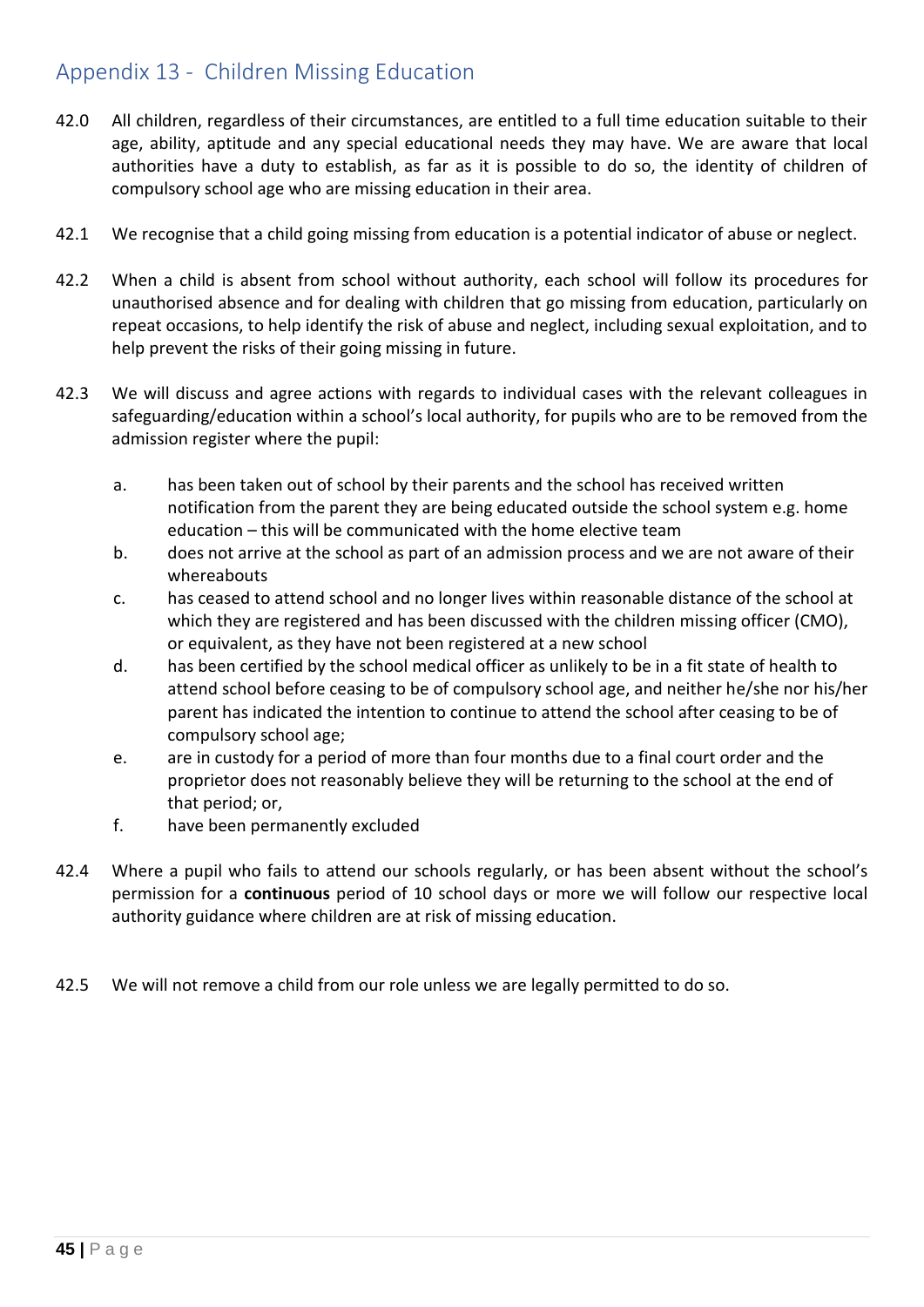# <span id="page-45-0"></span>Appendix 13a local authority guidance on children missing in education

### 43.0 This guidance may be different for each local authority – below is the current guidance specific to Nottinghamshire.

#### GUIDANCE FOR HEAD TEACHERS AND BUSINESS MANAGERS WHERE CHILDREN ARE AT RISK OF MISSING EDUCATION

| Child / young person is on roll<br>but not attending                                                                                                                                                                                                                                                                                                                                                                                                                                                                                                                                                                                                      |                                                                                                                                                                                                                                                                                                    | Child moving out<br>of county                                                                                                                                                                                                                                                                                                                                                                              | Family indicate they are<br>moving abroad                                                                                                                                                                                                                                                    | <b>School Allocations</b><br>Intake or in-year admissions rounds                                                                                                                                                                                                                                                                                                                                   |
|-----------------------------------------------------------------------------------------------------------------------------------------------------------------------------------------------------------------------------------------------------------------------------------------------------------------------------------------------------------------------------------------------------------------------------------------------------------------------------------------------------------------------------------------------------------------------------------------------------------------------------------------------------------|----------------------------------------------------------------------------------------------------------------------------------------------------------------------------------------------------------------------------------------------------------------------------------------------------|------------------------------------------------------------------------------------------------------------------------------------------------------------------------------------------------------------------------------------------------------------------------------------------------------------------------------------------------------------------------------------------------------------|----------------------------------------------------------------------------------------------------------------------------------------------------------------------------------------------------------------------------------------------------------------------------------------------|----------------------------------------------------------------------------------------------------------------------------------------------------------------------------------------------------------------------------------------------------------------------------------------------------------------------------------------------------------------------------------------------------|
| School/Academy to attempt to make contact with<br>parent/carers no later than day 3, best practice day 1.<br>Follow your Internal school attendance procedures.<br>Days 0-10, School/Academy should continue to make<br>efforts to engage the family; recording their contact:<br>telephone conversations, texts, e-mails, letters, home<br>visits. Liaising with professionals who may be involved.<br>School/Academy should consider what action to take if<br>attendance is 10% unauthorised.                                                                                                                                                          |                                                                                                                                                                                                                                                                                                    | Request from the family their<br>new address and details of<br>new School/Academy.<br>If obtained please share with:<br>admissions.ed@nottscc.gov.uk<br>Hopefully the new school will<br>make contact with you, if not,<br>make contact with them to<br>confirm on roll.                                                                                                                                   | School must request and record<br>details of the new family address<br>and cohool. You can't remove<br>from roll without this.<br>If obtained please share with:<br>admissions.ed/bnottscc.gov.uk<br>http://www.languageshop.org/<br>(translation support)<br>If school does not receive the | If allocated and there is not an<br>acceptance/agreed start date best<br>practice is for school to make attempts<br>to engage (telephone, text, e-mail,<br>welcome letter, home visit (where<br>appropriate).<br>If a child/young person has been<br>allocated a place at your<br>school/academy and they do not arrive<br>you must inform the CMO within 10<br>days evidencing efforts to engage. |
| Whereabouts confirmed<br>to be known but not<br>attending education or<br>engaging with<br>School/Academy.                                                                                                                                                                                                                                                                                                                                                                                                                                                                                                                                                | Whereabouts unknown<br>evidencing reasonable<br>efforts to locate/make<br>contact with the family.                                                                                                                                                                                                 | If without a new school within<br>10 days, a referral should be<br>made to:<br><b>Children Missing Officer</b><br>(CMO)                                                                                                                                                                                                                                                                                    | above a referral should be<br>made for<br><b>Children Missing Officer</b><br>(CMO)<br><b>Looked After Children</b>                                                                                                                                                                           | If an application to transfer school during<br>the year (outside of the normal intake<br>process), the leaving school should keep<br>them on roll until it has been confirmed<br>by the new school that they have arrived<br>and have been taken on roll.                                                                                                                                          |
| Child and family meet the<br>threshold for Early Help                                                                                                                                                                                                                                                                                                                                                                                                                                                                                                                                                                                                     | Referral is made to:<br><b>Children Missing Officer</b>                                                                                                                                                                                                                                            | providing the families new<br>address, contact details and a                                                                                                                                                                                                                                                                                                                                               | (LAC)<br>If a LAC is moving placement                                                                                                                                                                                                                                                        | Places must be taken up by the start of<br>the next half term after the place has<br>been allocated. For places allocated in                                                                                                                                                                                                                                                                       |
| through the Family<br>Service (level 3 Pathway<br>to Provision). Make a<br>referral to the Early Help<br>Unit via an EHAF<br>evidencing the actions you<br>have taken.                                                                                                                                                                                                                                                                                                                                                                                                                                                                                    | (CMO)<br>No later than day 10 when<br>there is no explanation for<br>absence and above<br>checks have been<br>completed.                                                                                                                                                                           | summary of efforts made by<br>school to engage the family.<br>Child is of statutory<br>school age but not<br>applied or on roll of a<br><b>School/Academy</b>                                                                                                                                                                                                                                              | and no longer attending,<br>school should lialse with the<br>Virtual School and the child's<br>Social Worker, DO NOT<br>remove from roll.                                                                                                                                                    | the summer term 2018, the place must<br>be taken up before the end of the<br>summer term.<br>For children admitted through first admissions<br>round please refer to your summer born guidence.<br>A child should be placed on roll at the<br>point of acceptance by parent or arriving                                                                                                            |
| Absence meets the<br>threshold for enforcement                                                                                                                                                                                                                                                                                                                                                                                                                                                                                                                                                                                                            | Details of how to refer are<br>on page 2, please clearly<br>state any safeguarding                                                                                                                                                                                                                 | Direct referral to:                                                                                                                                                                                                                                                                                                                                                                                        | Independent /<br><b>Residential Schools</b>                                                                                                                                                                                                                                                  | on the first day.                                                                                                                                                                                                                                                                                                                                                                                  |
| action as outlined in the<br>Nottinghamshire Code of<br>Conduct, make a referral<br>to the Early Help Unit via                                                                                                                                                                                                                                                                                                                                                                                                                                                                                                                                            | concerns you may have.<br>DO NOT remove from<br>your roll until CMO has<br>completed Initial checks                                                                                                                                                                                                | <b>Children Missing Education</b><br>(CMO)<br>Providing child's name / DOB /<br>address and details of parent /                                                                                                                                                                                                                                                                                            | The same procedures should<br>be followed as those in<br>School's / Academies                                                                                                                                                                                                                | If allocated children do not<br>arrive PLEASE FOLLOW UP,<br>DO NOT ASSUME they will<br>have gone elsewhere or                                                                                                                                                                                                                                                                                      |
| an EHAF<br>Child stays on roll.                                                                                                                                                                                                                                                                                                                                                                                                                                                                                                                                                                                                                           | and confirmed that they<br>can be removed.                                                                                                                                                                                                                                                         | carers.                                                                                                                                                                                                                                                                                                                                                                                                    | Gypsy/Roma/Traveller                                                                                                                                                                                                                                                                         | remained at their previous<br>School/Academy!!                                                                                                                                                                                                                                                                                                                                                     |
| Parent/Carers indicate they wish to<br><b>Home Educate (EHE)</b>                                                                                                                                                                                                                                                                                                                                                                                                                                                                                                                                                                                          |                                                                                                                                                                                                                                                                                                    | <b>Child permanently</b><br>excluded                                                                                                                                                                                                                                                                                                                                                                       | If a Traveller family indicate<br>they are to travel for work<br>purposes School/Academy                                                                                                                                                                                                     | Own admission authorities<br>must inform the admissions team of any<br>enguiry/application and<br>outoome. This helps identify any                                                                                                                                                                                                                                                                 |
| Request must be made in writing, following a<br>conversation between school and parent/carer's, with a<br>copy of the letter placed in the pupil file and a copy of<br>the letter forwarded securely to EHE.                                                                                                                                                                                                                                                                                                                                                                                                                                              |                                                                                                                                                                                                                                                                                                    | should request details of<br>LA to be notified on the day of<br>where they will be travelling<br>exclusion via e-mail.<br>and when they alm to return.<br>The LA will respond and<br>If they do not return within 4<br>continue to work with you<br>weeks of the expected return<br>through the process.<br>date please follow<br>attendance procedures.<br>DO NOT remove from your roll<br>until advised. |                                                                                                                                                                                                                                                                                              | vulnerable child requiring a place and<br>avoids a child being out of education for<br>an undue length of time. All academies<br>must notify the local authority via<br>admissions.ed@nottscc.gov.uk within<br>five days of adding a pupil's name to<br>the admission register.                                                                                                                    |
| School/Academy to return the EHE 1A and 1B forms<br>to the EHE Administrator.<br>Remove the learner from your roll. DO NOT remove                                                                                                                                                                                                                                                                                                                                                                                                                                                                                                                         |                                                                                                                                                                                                                                                                                                    |                                                                                                                                                                                                                                                                                                                                                                                                            |                                                                                                                                                                                                                                                                                              | Family indicate they are<br>returning home for family.                                                                                                                                                                                                                                                                                                                                             |
| from your roll if statemented without confirmation from<br>the LA. School file to be sent to EHE at County Hall via<br>secure mail.                                                                                                                                                                                                                                                                                                                                                                                                                                                                                                                       |                                                                                                                                                                                                                                                                                                    | Truancy - School/Academy to Inform parent/carers that their<br>child/young person is not in school. School/Academy risk assess                                                                                                                                                                                                                                                                             |                                                                                                                                                                                                                                                                                              | cultural or health reasons<br>School/Academy need to consider                                                                                                                                                                                                                                                                                                                                      |
| Child not in full receipt of education (25hrs)<br>information should be shared with the Fair Access<br>Team. Levels of provision will be closely monitored and<br>scrutinised.                                                                                                                                                                                                                                                                                                                                                                                                                                                                            |                                                                                                                                                                                                                                                                                                    | before considering a Police response. (prior checks to be<br>completed and evidenced upon calling the police, unless<br>Immediate risk evident). Please be mindful of missing and hidden<br>missing where young people's whereabouts are not known to<br>parent/carers. This can be discussed with the CMO.                                                                                                |                                                                                                                                                                                                                                                                                              | the circumstances of the absence<br>In deciding which code to use.<br>Parents should provide school with<br>a return date.<br>If the family do not return on this<br>date attendance procedures<br>should be followed.                                                                                                                                                                             |
| SAFEGUARDING - Every child should be accounted for, their whereabouts should be known or a referral made to the appropriate<br>service. Please be mindful that the MASH is for level 4 safequarding concerns with children believed to be at risk of or actual harm.<br>The Early Help Unit will support with early intervention/attendance. It is important that concerns are risk assessed by school. All referrals                                                                                                                                                                                                                                     |                                                                                                                                                                                                                                                                                                    |                                                                                                                                                                                                                                                                                                                                                                                                            | <b>Health Related Education</b>                                                                                                                                                                                                                                                              |                                                                                                                                                                                                                                                                                                                                                                                                    |
|                                                                                                                                                                                                                                                                                                                                                                                                                                                                                                                                                                                                                                                           | should indicate the level of concern and previous actions taken. A referral made to the correct service will help for support to be in place<br>If a child has been out of school for<br>In a timely fashion. If unsure please seek guidance prior to referring.<br>15 days or more due to Illness |                                                                                                                                                                                                                                                                                                                                                                                                            |                                                                                                                                                                                                                                                                                              |                                                                                                                                                                                                                                                                                                                                                                                                    |
| Useful links: http://www.nottinghamshire.gov.uk/schoolsportal/local-authority/attendance (Nottinghamshire Schools Portal)<br>http://www.ndttinghamshire.gov.uk/care/childrens-social-care/nottinghamshire-childrens-trust/pathway-to-provision (P2P)<br>http://www.nottinghamshire.gov.uk/media/109754/factsheet-summer-born-final-2.pdf (Summer Born)<br>https://www.gov.ukloovernment/uploads/system/uploads/attachment_data/file/550416/Children_Mssing_Education - statutory_guidance.pdf (CME)<br>http://www.nottinghamshire.gov.uk/care/childrens-social-care/nottinghamshire-childrens-trust/pathway-to-provision/early-help-assessment-form (EHAF |                                                                                                                                                                                                                                                                                                    |                                                                                                                                                                                                                                                                                                                                                                                                            |                                                                                                                                                                                                                                                                                              | please lialse with the School Nurse<br>and then a referral can be made to:<br><b>Health Related Education Team</b><br>(please contact the Health Related<br>Education Team to discuss a<br>request for their involvement)                                                                                                                                                                          |
| <b>GUIDANCE FOR REMOVING A CHILD FROM THE SCHOOL ROLL</b><br>PLEASE DO NOT REMOVE A CHILD FROM YOUR ROLL UNLESS YOU HAVE RECORDED AND SHARED THE FOLLOWING WITH THE LA:                                                                                                                                                                                                                                                                                                                                                                                                                                                                                   |                                                                                                                                                                                                                                                                                                    |                                                                                                                                                                                                                                                                                                                                                                                                            |                                                                                                                                                                                                                                                                                              |                                                                                                                                                                                                                                                                                                                                                                                                    |
| the full name of the pupil,<br>٠<br>the full name and address of any parent with whom the pupil normally resides,<br>at least one telephone number of the parent,<br>the pupil's future address and destination school, if applicable, and<br>٠<br>the ground in regulation 8 under which the pupil's name is to be removed from the admission register (see Annex A). This will need to be clearly<br>recorded when updating your systems as you will need to inform the LA.                                                                                                                                                                             |                                                                                                                                                                                                                                                                                                    |                                                                                                                                                                                                                                                                                                                                                                                                            |                                                                                                                                                                                                                                                                                              |                                                                                                                                                                                                                                                                                                                                                                                                    |
| All other deletions breach statutory guidance                                                                                                                                                                                                                                                                                                                                                                                                                                                                                                                                                                                                             |                                                                                                                                                                                                                                                                                                    |                                                                                                                                                                                                                                                                                                                                                                                                            |                                                                                                                                                                                                                                                                                              |                                                                                                                                                                                                                                                                                                                                                                                                    |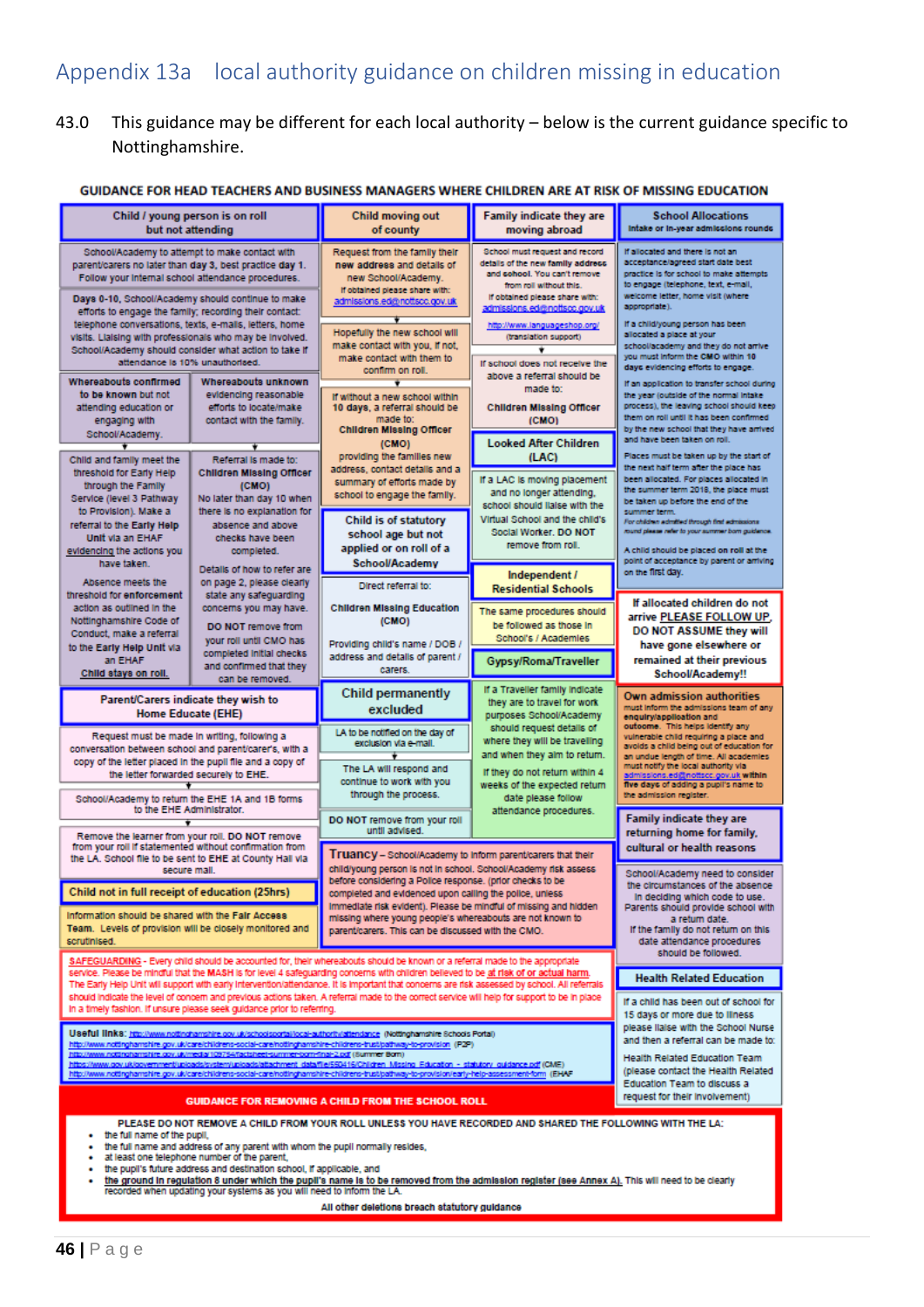### <span id="page-46-0"></span>Appendix 14 - Sexual violence and sexual harassment between children

- 44.0 Sexual violence and sexual harassment can occur between two children of any age and sex from primary through to secondary stage and into colleges. It can also occur through a group of children sexually assaulting or sexually harassing a single child or group of children. Sexual violence and sexual harassment exist on a continuum and may overlap; they can occur online and face to face (both physically and verbally) and are never acceptable. In dealing with such incidents the school will follow the advice set out in "Sexual violence and sexual harassment between children in schools and colleges" DfE September 2021.
- 44.1 **Sexual violence** refers to sexual offences under the Sexual Offences Act 2003: rape, assault by penetration, sexual assault and causing someone to engage in sexual activity without consent.
- 44.2 **Sexual harassment** refers to "unwanted conduct of a sexual nature" that can occur online and offline. Sexual harassment can include:
	- a. Sexual comments
	- b. Sexual "jokes" or taunting
	- c. Physical behaviour
	- d. Online sexual harassment
	- e. Consensual and non-consensual sharing of nude and semi-nude images and videos
	- f. Sharing of unwanted explicit content
	- g. Up skirting
	- h. Sexualised online bullying
	- i. Unwanted sexual comments and messages, including on social media
	- j. Sexual exploitation; coercion and threats
- 44.3 The Trust's approach will be underpinned by the principle that sexual violence and sexual harassment is never acceptable and will not be tolerated. Some situations are statutorily clear:
	- a. A child under the age of 13 can never consent to any sexual activity
	- b. The age of consent is 16
	- c. Sexual intercourse without consent is rape
	- d. Rape, assault by penetration and sexual assault are defined in law
	- e. Creating and sharing sexual photos and videos of under 18s is illegal (often referred to as sexting). This includes children making and sharing sexual images and videos of themselves.

#### 44.4 **Managing the report**

Every situation will be considered on a case by case basis. Parents and carers should normally be informed (unless this would put the victim at greater risk)

- a. Manage internally: In some cases of sexual harassment, for example one-off incidents, the school may take the view that the children concerned are not in need of early help or statutory intervention and that it would be appropriate to handle the incident internally, using the Behaviour and Anti-Bullying policies and by providing pastoral support.
- b. Early help: the school may decide that the children involved do not require statutory intervention but may benefit from early help. This can be particularly useful to address non-violent harmful sexual behaviour.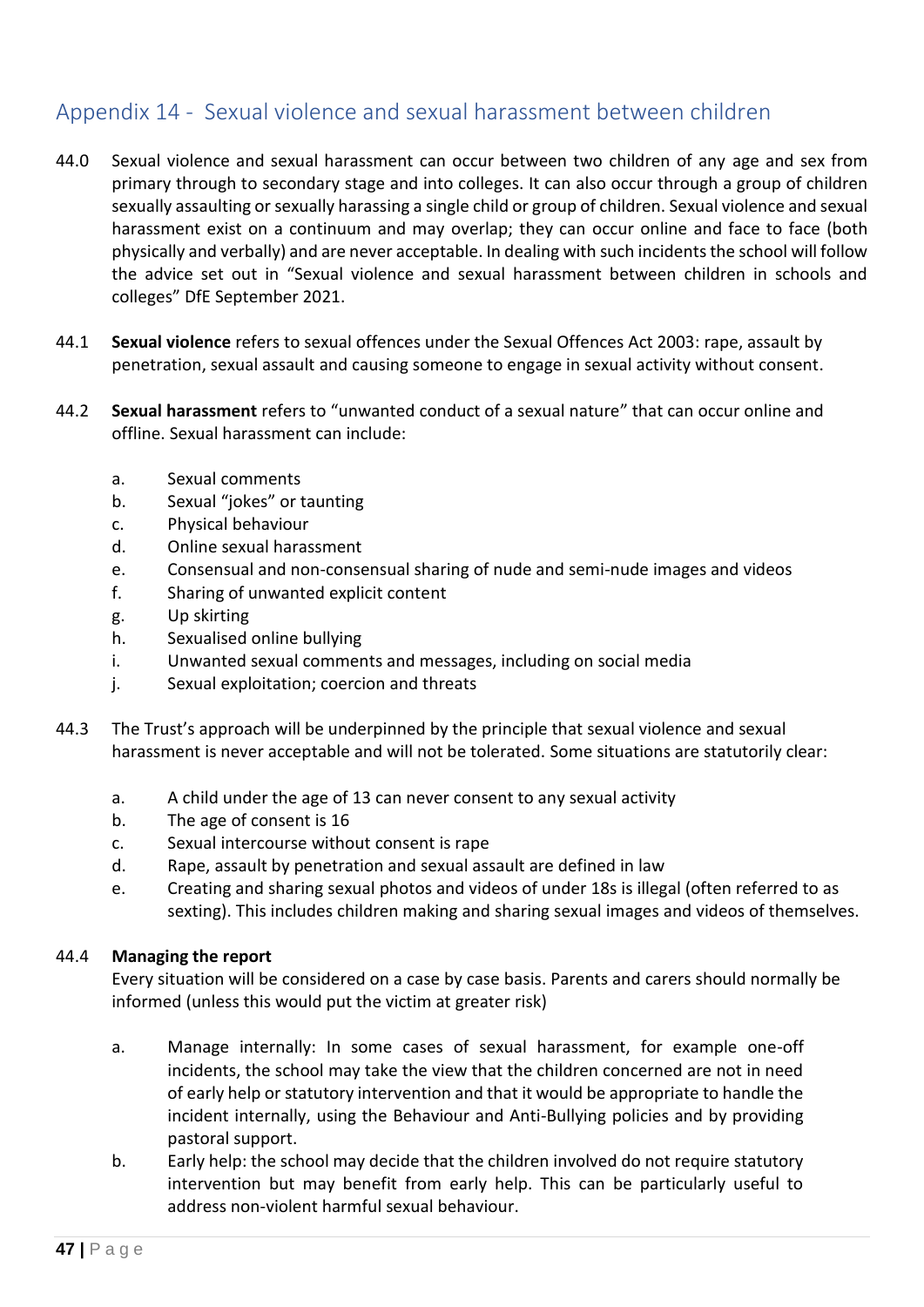- c. Referrals to Children's Social Care: where a child has been harmed, is at risk of harm or is in immediate danger the school will make a referral to Children's Social Care.
- d. Reporting to the police: where a report of rape, assault by penetration or sexual assault is made, the starting point is this should be passed to the police. Reporting to the police will generally be in parallel with referrals to Children's Social Care.

#### 44.5 **Risk assessment**

When there has been a report of sexual violence, the Designated Safeguarding Lead or deputy should make an immediate risk and needs assessment. Where there has been a report of sexual harassment, the need for a risk assessment should be considered on a case by case basis.

#### 44.6 **Ongoing response**

#### 44.6.1 **Safeguarding and supporting the victim**

The needs and wishes of the victim should be paramount and whenever possible the victim, if they wish, should be able to continue in their normal routine. The priority should be to make the victim's daily experience as normal as possible so that school is a safe place for them. Support will be tailored on a case by case basis.

### 44.6.2 **Safeguarding and supported the alleged perpetrator**

The school will take into account the need to balance the safeguarding of the victim (and the wider student body) and on the other hand providing the alleged perpetrator with an education, safeguarding support as appropriate and implementing any disciplinary sanctions. Advice will be taken as appropriate from Children's Social care and the police.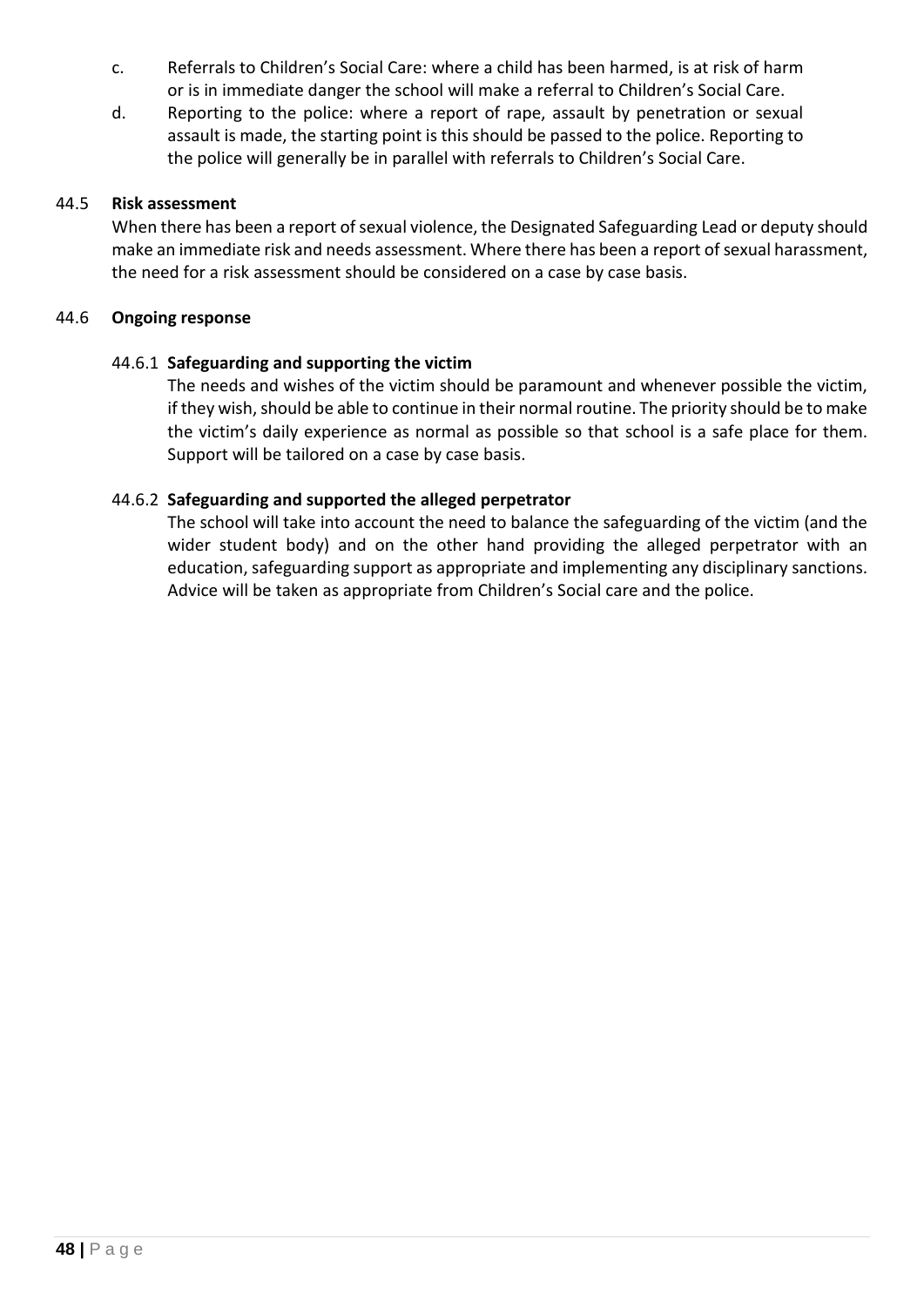### <span id="page-48-0"></span>Appendix 15 - Children staying with host families

- 45.0 Each school acknowledges that we have a duty to safeguard and promote children's welfare and that this extends to considering their safety and how best to minimise risk of harm to those children during any exchange visit the school arranges, and when organising for the care and accommodation of a child with a host family as part of the exchange.
- 45.1 In circumstances where the school arranges for a visiting child to be provided with care and accommodation in the UK (including where they engage a company to make those arrangements) in the home of a family to which the child is not related the responsible adults will be engaging in regulated activity for the period of the stay.
- 45.2 When the school arranges a homestay, it will consider what intelligence/information it has that will best inform its assessment of the suitability of the adults in those families who will be responsible for the visiting child during the stay and of other adults the school knows will be staying at the time of the visit. The school will use their professional judgement to decide what it considers will be relevant. However, to help inform this assessment the schools **will** obtain a DBS enhanced certificate with barred list information of those adults with parental responsibility for the host child who live at the host address. This check will not only establish whether the adults are barred from engaging in regulated activity relating to children, but where criminal record information is disclosed it will also allow the school or college to consider, alongside all other intelligence that it has obtained, whether these adults would be a suitable host for a child. The school is not required to obtain a DBS enhanced certificate in respect of any other adults aged 16 or over in the household where the child will be staying.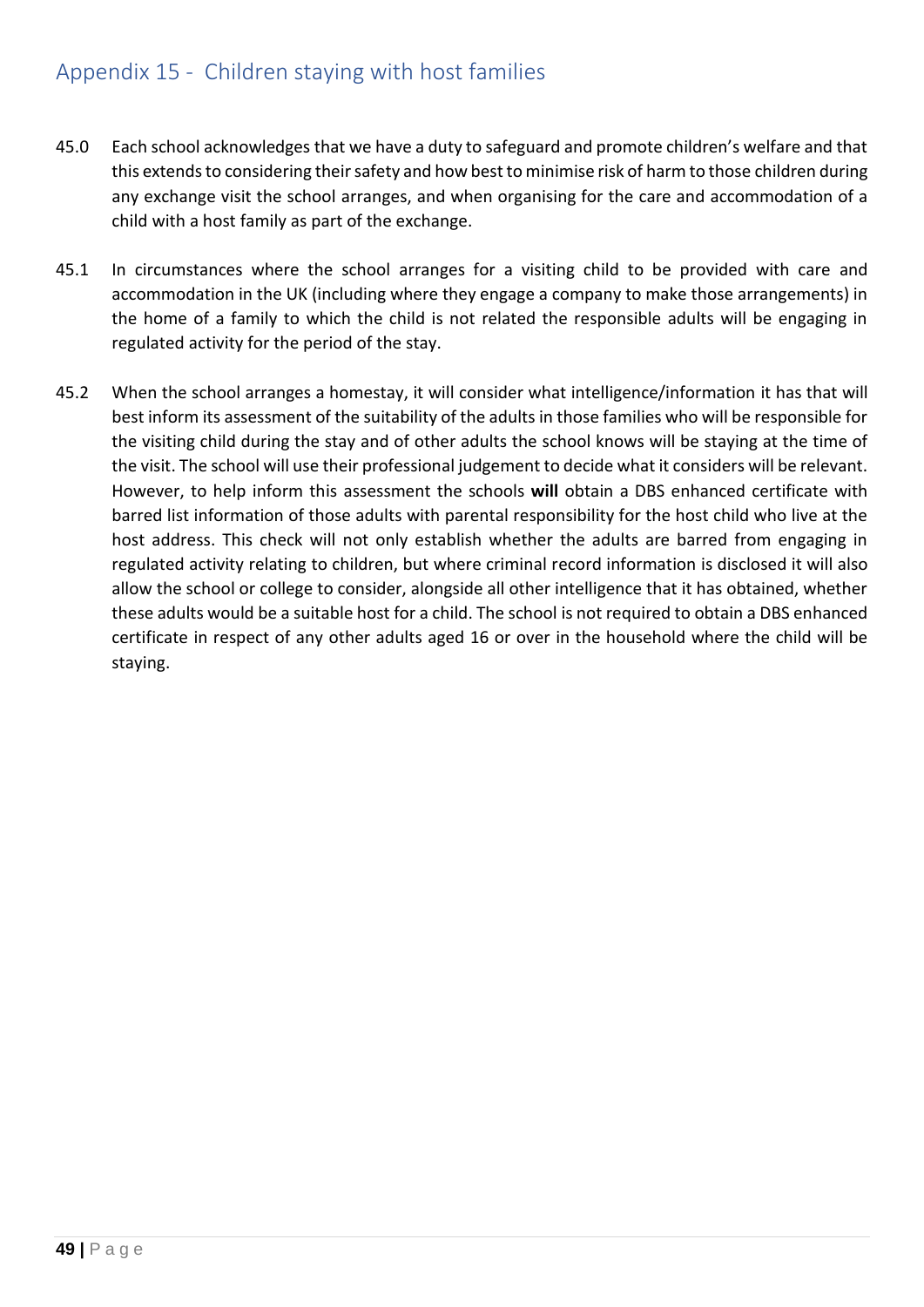### <span id="page-49-0"></span>Appendix 16 - Online Safety

- 46.0 The use of technology has become a significant component of many safeguarding issues. Child sexual exploitation; radicalisation; sexual predation: technology often provides the platform that facilitates harm. An effective approach to online safety empowers a school to protect and educate the whole school community in their use of technology and establishes mechanisms to identify, intervene in, and escalate any incident where appropriate.
- 46.1 The breadth of issues classified within online safety is considerable, but can be categorised into four areas of risk:
	- a. content: being exposed to illegal, inappropriate or harmful material; for example, pornography, fake news, racist or radical and extremist views;
	- b. contact: being subjected to harmful online interaction with other users; for example, commercial advertising as well as adults posing as children or young adults; and
	- c. conduct: personal online behaviour that increases the likelihood of, or causes, harm; for example, making, sending and receiving explicit images, or online bullying
	- d. commerce: risks such as online gambling, inappropriate advertising, phishing and or financial scams. If you feel your pupils, students or staff are at risk, please report it to the Anti-Phishing Working Group ([APWG](https://apwg.org/)).

#### 46.2 **Protecting children**

Governing bodies should be doing all that they reasonably can to limit children's exposure to the above risks from the school's IT system. As part of this process, governing bodies ensure their school has appropriate filters and monitoring systems in place. Whilst considering their responsibility to safeguard and promote the welfare of children, and provide them with a safe environment in which to learn, governing bodies consider the age range of their pupils, the number of pupils, how often they access the IT system and the proportionality of costs vs risks.